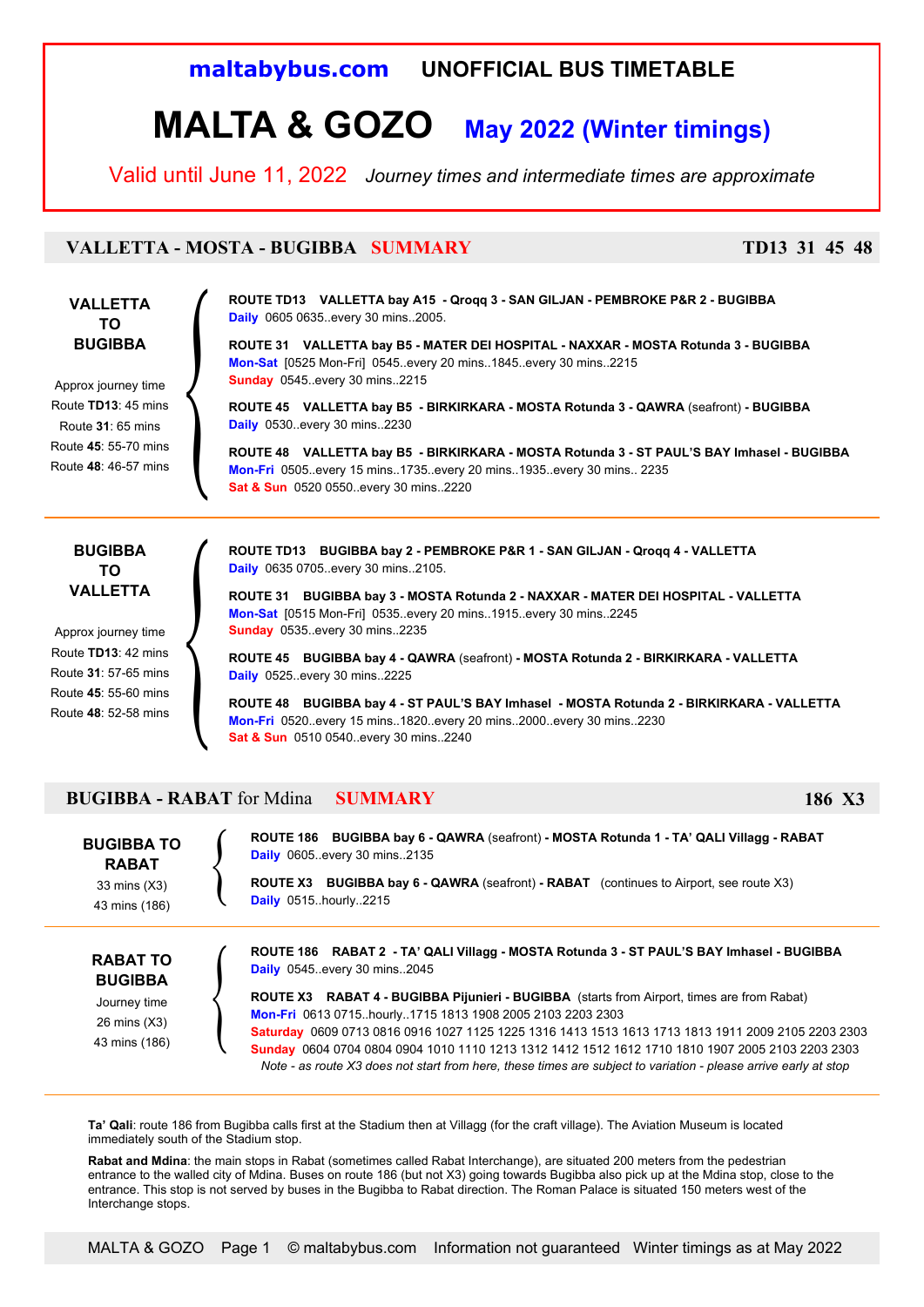### **VALLETTA - PAOLA - FGURA - ISLA (Senglea) 1**

 *Isla is also known as Senglea. From Isla bus terminus it is a 450 metre walk to the "Gardjola" with excellent views of Valletta*

#### **ROUTE 1 VALLETTA bay A2 - MARSA Bacir - PAOLA 3 - FGURA Punika - BORMLA Polverista - ISLA**

**Mon-Fri** 0530..every 20 mins..0910..every 30 mins..1510..every 20 mins..2030 2130 2230

**Sat & Sun** 0530..every 30 mins..2000 2100 2200

Journey time approx 12 mins to Paola, 24 mins to Isla

**ROUTE 1 ISLA - BORMLA Gulija - FGURA Punika - PAOLA 1 - MARSA Xwieni - VALLETTA Mon-Fri** 0537..every 20 mins..0917..every 30 mins..1547..every 20 mins..2027..every 30 mins..2227 **Sat & Sun** 0530..every 30 mins..1930 2030 2130 2230 Journey time approx 8 mins to Paola, 25 mins to Valletta

### **VALLETTA - PAOLA - BORMLA - BIRGU (Vittoriosa) 2**

*Alight at Birgu Riche for the Malta at War Museum (300 metres from Birgu Square, where the bus stop is called Birgu Centre)*

**ROUTE 2 VALLETTA bay A2 - MARSA Bacir - PAOLA 3 - BORMLA Polverista - BORMLA - BIRGU Riche - BIRGU Centre Daily** 0515..every 30 mins..2045 2145 2245

Journey time approx 12 mins to Paola, 25 mins to Birgu

#### **ROUTE 2 BIRGU Centre - BIRGU Riche - BORMLA Liena - BORMLA Polverista - PAOLA 2 - MARSA Xwieni - VALLETTA**

**Daily** [0525 Mon-Fri] 0545..every 30 mins..2015 2115 2215

Journey time approx 12 mins to Paola, 27 mins to Valletta

### **VALLETTA - PAOLA - BORMLA - BIRGU - SMART CITY - KALKARA 3**

*After Bormla runs in an anti-clockwise direction via Santu Rokku, Smart City, Rinella (for the Fort) and Kalkara, returning to Valletta*

**ROUTE 3 VALLETTA bay A3 - MARSA Bacir - PAOLA 3 - BORMLA - BIRGU Riche - SMART CITY - RINELLA Fortizza - KALKARA Daily** 0545..every 30 mins..2245

Journey time approx 12 mins to Paola, 18 mins to Birgu Riche, 27 mins to Smart City, 32 mins to Rinella, 35 mins to Kalkara

#### **ROUTE 3 SMART CITY - RINELLA Fortizza - KALKARA - BIRGU Riche - BORMLA Polverista - PAOLA 2 - MARSA Xwieni - VALLETTA**

**Daily** From Smart City 0525 0555 0610..approx every 30 mins..1939 2004..every 30 mins..2204 (also to Kalkara at 2234 2304) From Kalkara 0533 0603 0625..every 30 mins..2225

Journey time from Smart City approx 26 mins to Paola, 39 mins to Valletta; from Kalkara approx 11 mins to Paola, 24 mins to Valletta

#### **VALLETTA - PAOLA - Verdala - Hawli - BIRGU Riche 4**

*A slightly longer route to the edge of Birgu, serving Verdala and the Hawli estate. Unlike route 2 it does not serve the centre of Birgu but terminates at Birgu Riche close to the Malta at War Museum. The centre of Birgu is only a short walk away.*

**ROUTE 4 VALLETTA bay A3 - MARSA Bacir - PAOLA 3 - BORMLA Verdala - BIRGU Hawli - BIRGU Riche**

**Mon-Sat** 0520..every 30 mins..2020 2120 2220

**Sunday** 0550..every 30 mins..2020 2120 2220

Journey time approx 14 mins to Paola, 21 mins to Verdala, 23 mins to Hawli, 26 mins to Birgu Riche

#### **ROUTE 4 BIRGU Riche - BIRGU Hawli - BORMLA Verdala - PAOLA 2 - MARSA Xwieni - VALLETTA**

**Mon-Sat** 0520..every 30 mins..2050 2150 2250 **Sunday** 0550..every 30 mins..1950..hourly..2250

### **VALLETTA - SLIEMA - SAN GILJAN - PEMBROKE - BAHAR IC-CAGHAQ 13**

 *Routes 13, 13A, 14 and 16 combine to give a frequent service Valletta - Sliema - San Giljan. See also fast route TD13 and night route N13.*

**ROUTE 13 VALLETTA bay A13 - MSIDA - SLIEMA Ferries 5 - Balluta - Spinola - SAN GILJAN - PEMBROKE P&R 2 - CAGHAQ**

**Mon-Fri** 0505..every 30 mins..0805..every 20 mins..1945..every 30 mins..2245

**Saturday** 0505 0535 0605 0635..every 20 mins..1955..every 30 mins..2255

**Sunday** 0605..every 30 mins..0805..every 20 mins..1945..every 30 mins..2245

Journey time approx 18 mins to Sliema Ferries, 31 mins to San Giljan, 35 mins to Pembroke P&R, 45 mins to Bahar ic-Caghaq

**ROUTE 13 CAGHAQ - PEMBROKE P&R 1 - SAN GILJAN - Spinola - Balluta - SLIEMA Ferries 4 - MSIDA - VALLETTA Mon-Fri** 0505..every 30 mins..0835..every 20 mins..2015..every 30 mins..2245 **Saturday** 0505 0535 0605..every 20 mins..1945..every 30 mins..2245

**Sunday** 0605..every 30 mins..0835..every 20 mins..2015..every 30 mins..2245

Journey time from Caghaq approx 8 mins to Pembroke P&R, 11 mins to San Giljan, 26 mins to Sliema Ferries, 42 mins to Valletta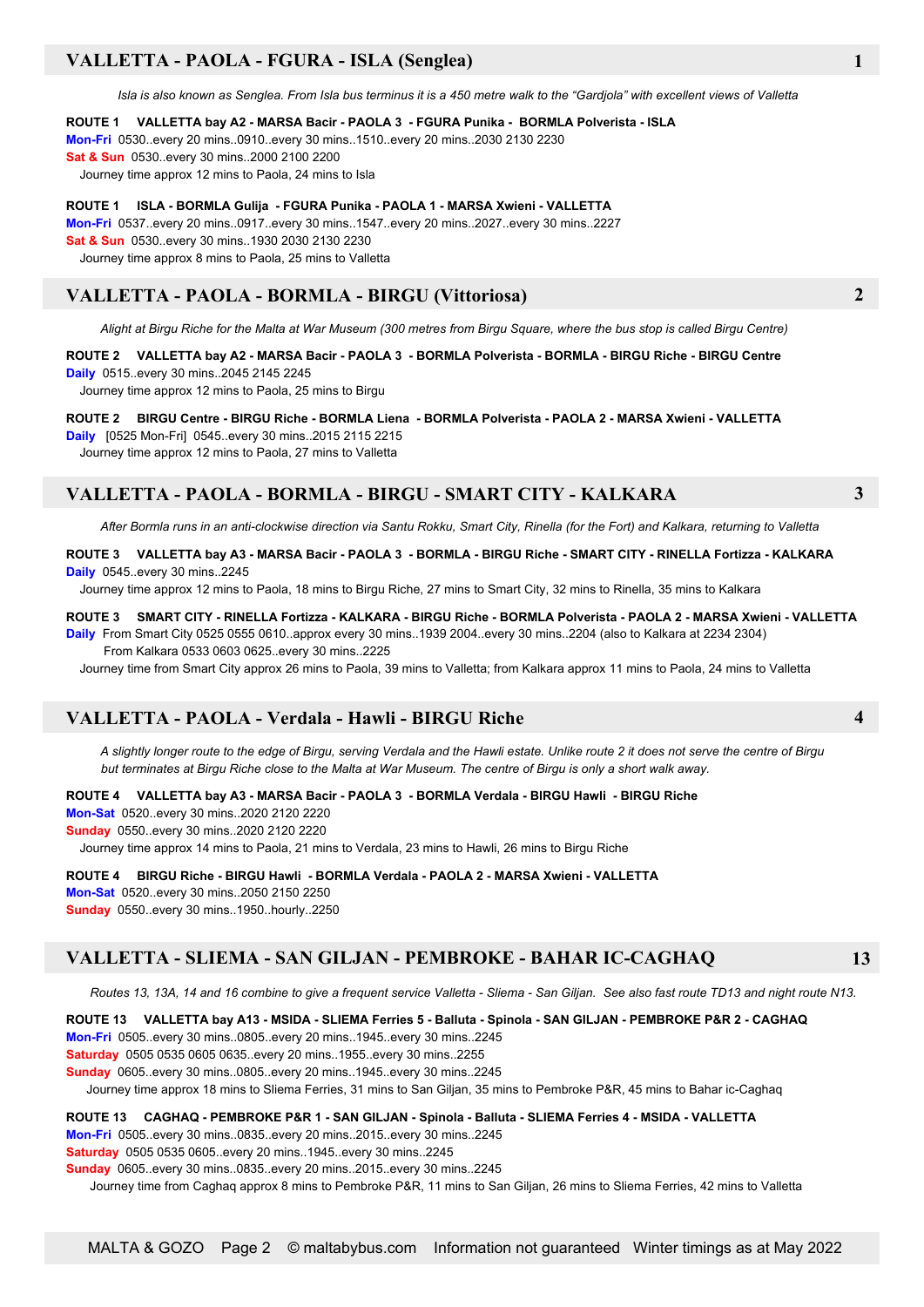### **VALLETTA - SLIEMA - SAN GILJAN 13A**

 *Routes 13, 13A, 14 and 16 combine to give a frequent service Valletta - Sliema - San Giljan. See also fast route TD13 and night route N13.*

**ROUTE 13A VALLETTA bay A13 - MSIDA - SLIEMA Ferries 5 - Balluta - Spinola - SAN GILJAN Mon-Fri** 0520 0550 0620 0650 0720 0750 0815..every 20 mins..1935 2000..every 30 mins..2300 **Saturday** 0520 0550 0620 0645..every 20 mins..1945 2010..every 30 mins..2240 **Sunday** 0620 0650 0720 0750 0815..every 20 mins..1935 2000..every 30 mins..2300 Journey time approx 22 mins to Sliema Ferries, 38 mins to San Giljan

**ROUTE 13A SAN GILJAN - Spinola - Balluta - SLIEMA Ferries 4 - MSIDA - VALLETTA Mon-Fri** 0520 0550 0620 0650 0720 0750 0815..every 20 mins..1935 2000..every 30 mins..2300 **Saturday** 0520 0550 0620 0645..every 20 mins..1945 2010..every 30 mins..2240 **Sunday** 0620 0650 0720 0750 0815..every 20 mins..1935 2000..every 30 mins..2300 Journey time from San Giljan approx 16 mins to Sliema Ferries, 34 mins to Valletta

### **VALLETTA - SLIEMA - SAN GILJAN - PEMBROKE 14**

 *Takes the same route as 13 Valletta to Pembroke P&R but on the way back loops the St Andrews, Pembroke and St Georges Bay area*

**ROUTE 14 VALLETTA bay A14 - MSIDA - SLIEMA Ferries 5 - Balluta - Spinola - SAN GILJAN - PEMBROKE P&R 3 Mon-Fri** 0530..every 20 mins..1930..every 30 mins..2300

**Sat & Sun** [0530 0600 Sat only] 0630..every 30 mins..0930..every 20 mins..1930..every 30 mins..2300

Journey time approx 20 mins to Sliema, 35 mins to San Giljan, 40 mins to Pembroke

*On Mondays to Fridays until 1740 buses leaving Pembroke serve Luther (north of Pembroke, for ITS Martin Luther King Campus), loop St Andrews, then travel via St Georges Bay and Dragonara before joining the outward route at Ross just north of Spinola, as below:*

**ROUTE 14 PEMBROKE P&R 3 - Luther - ST ANDREW - Paceville - Dragonara - Spinola - Balluta - SLIEMA Ferries 4 - Msida - VALLETTA Mon-Fri** 0520..every 20 mins..1740

Journey time approx 6 mins to Luther, 24 mins to St George's Bay (Paceville stop), 39 mins to Sliema Ferries, 55 mins to Valletta

 *From 1800, and all day Saturdays and Sundays, buses run as above but miss out Luther, turning instead at Patrizu, as shown below:*

**ROUTE 14 PEMBROKE P&R 3 - Patrizu - ST ANDREW - Paceville - Dragonara - Spinola - Balluta - SLIEMA Ferries 4 - Msida - VALLETTA Mon-Fri** 1800..every 20 mins..1940..every 30 mins..2240

**Sat & Sun** [0525 0555 Sat only] 0625..every 30 mins..0925..every 20 mins..1925..every 30 mins..2255

Journey time approx 3 mins to Patrizu, 18 mins to St Georges Bay (Paceville stop), 33 mins to Sliema Ferries, 48 mins to Valletta

### **VALLETTA - TA' XBIEX - SLIEMA 15**

 *This route only goes as far as Sliema Ferries, and unlike 13/13A/14/16 hugs the coast via Ta' Xbiex, with views of the harbour and marina*

**ROUTE 15 VALLETTA bay A15 - MSIDA - TA' XBIEX - SLIEMA Ferries 5 Daily** 0530..hourly..2130. Journey 16 mins

**ROUTE 15 SLIEMA Ferries 4 - TA' XBIEX - MSIDA - VALLETTA**

**Daily** 0530 0600..hourly..2200. Journey 16 mins

### **VALLETTA - SLIEMA - SAN GILJAN - SWIEQI 16**

*Serves the residential area of Swieqi en route to Victoria but returns via a loop of Madliena and the main road passing Pembroke Park & Ride*

**ROUTE 16 VALLETTA bay A14 - MSIDA - SLIEMA Ferries 5 - Balluta - Spinola - SAN GILJAN - SWIEQI Mezza - SWIEQI Xaghrat Mon-Fri** 0540..every 20 mins..1940..every 30 mins..2240

**Sat & Sun** 0540..every 30 mins..0940..every 20 mins..1940..every 30 mins..2240

Journey time approx 18 mins to Sliema, 32 mins to San Giljan, 40 mins to Swieqi Xaghrat

**ROUTE 16 SWIEQI Xaghrat - Victoria - Madliena - PEMBROKE P&R 1 - SAN GILJAN - Balluta - Spinola - SLIEMA Ferries 4 - VALLETTA Mon-Fri** 0613 0633 0653 0721..approx every 20 mins..1921 1938 1958 2018 2048 2111 2141 2211 2241 2311 **Saturday** 0608 0638 0714 0744 0814 0844 0914 0952 1022..approx every 20 mins..1907 1932 1944 2004 2026 2050 2120 2150 2220 2250 2320 **Sunday** 0610..every 30 mins..0910 0946 1017 1036..approx every 20 mins..1942 2013 2046 2116 2140 2210 2240 2310 Journey time approx 4 mins to Madliena, 19 mins to San Giljan, 34 mins to Sliema Ferries, 50 mins to Valletta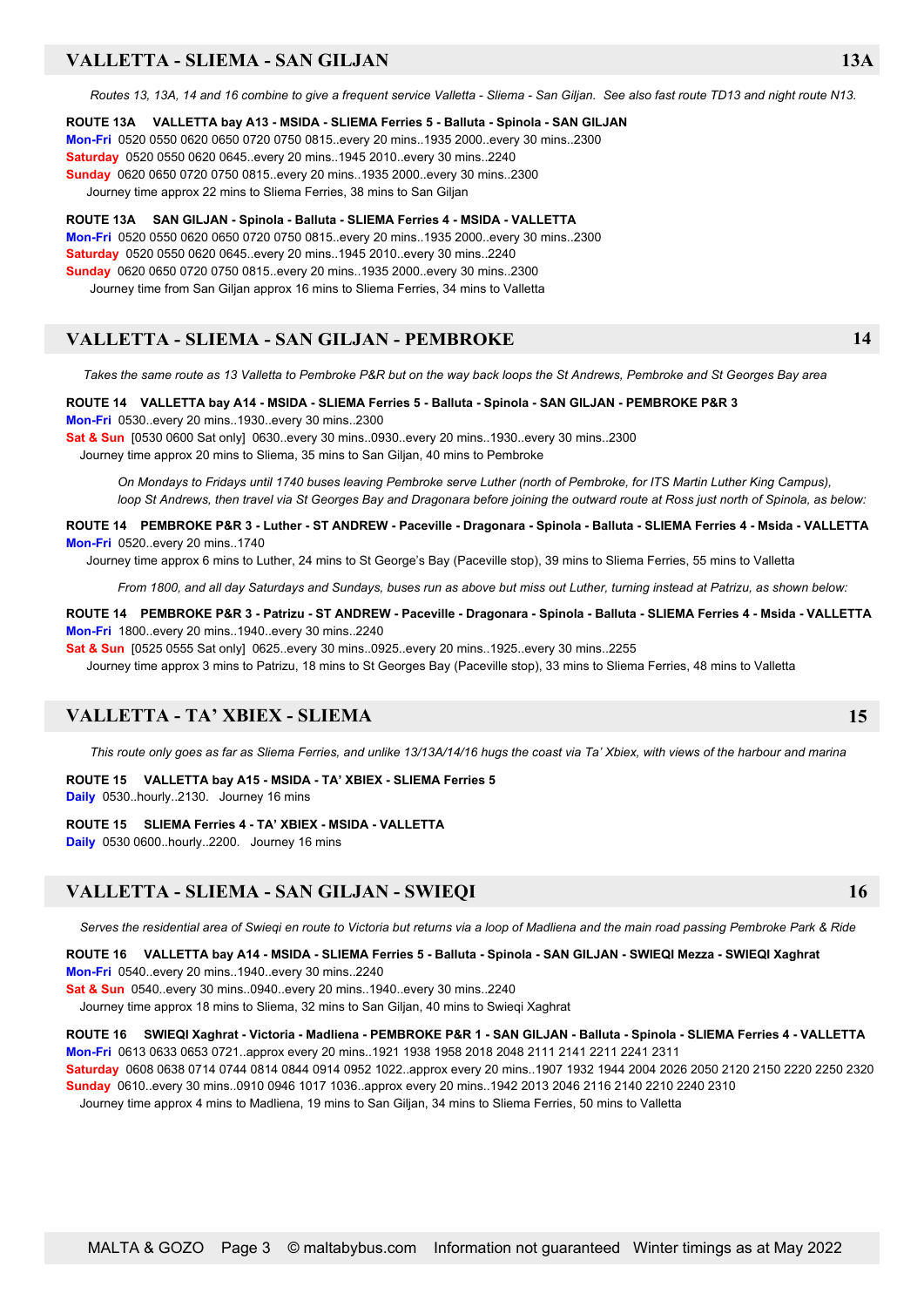### **VALLETTA - MSIDA - SLIEMA Savoy - SLIEMA Ferries - VALLETTA 21**

 *Route 21 is a circular service to the inland areas of Sliema, returning direct to Valletta via the seafront (see 110 for Sliema to Savoy)*

#### **ROUTE 21 VALLETTA bay B3 - MSIDA - SLIEMA Savoy - SLIEMA Torri - SLIEMA Ferries 1**

**Daily** 0600..every 30 mins..2200

Journey time approx 10 mins to Msida, 17 mins to Savoy, 22 mins to Torri, 30 mins to Sliema Ferries

#### **ROUTE 21 SLIEMA Ferries 1 - MSIDA - VALLETTA**

**Mon-Fri** 0540 0555 0625 0701..approx every 30 mins..1803 1833 1859 1928 1955 2025 2055 2120 2151 2220

**Saturday** 0540 0605 0620 0655..approx every 30 mins..1600 1636 1734 1741 1800 1830 1900 1930 1959 2028 2058 2128 2155 2225 **Sunday** 0622..approx every 30 mins..2224

Journey time approx 12 mins to Msida, 22 mins to Valletta

### **VALLETTA - GZIRA - TA' GIORNI - TA' ZWEJT - MATER DEI - B'KARA Lieni 22**

*This circuitous route via Mater Dei Hospital eventually terminates at the Lieni stop adjacent to St Helen's Basilica (Birkirkara Parish Church)*

#### **ROUTE 22 VALLETTA bay B3 - MSIDA - GZIRA - TA' GIORNI - SAN GWANN Balal - TA' ZWEJT Hgejjeg - MATER DEI - B'KARA Lieni Daily** 0545..every 30 mins..2215

Journey time approx 15 mins to Gzira, 21 mins to Giorni, 31 mins to Ta' Zwejt, 36 mins to Mater Dei, 45 mins to Birkirkara (Lieni)

#### **ROUTE 22 B'KARA Lieni - MATER DEI - TA' ZWEJT Hgejjeg - SAN GWANN Balal - TA' GIORNI - GZIRA - MSIDA - VALLETTA**

**Mon-Fri** 0619 0701..approx every 30 mins..1801 1831 1856 1926 1951 2021 2056 2126 2156 2226 2256

**Saturday** 0614 0644 0714 0744 0814 0850 0920 0954 1029 1059 1129 1159 1225..every 30 minutes..1925 1951..approx every 30 mins..2246 **Sunday** 0616..approx every 30 mins..2246

Journey time approx 5 mins to Mater Dei, 11 mins to Ta' Zwejt, 15 mins to Balal, 22 mins to Giorni, 26 mins to Gzira, 44 mins to Valletta.

### **VALLETTA - MSIDA - KAPPARA - TA' ZWEJT - SAN GWANN Circular 24**

 *After Qroqq (near the UNIVERSITA) heads up the dual-carriageway and performs a clockwise loop of the Kappara and San Gwann area*

#### **ROUTE 24 VALLETTA bay B4 - MSIDA - QROQQ 3 - KAPPARA - TA' ZWEJT - SAN GWANN - QROQQ 4 - MSIDA - VALLETTA Daily** 0530..every 30 mins..2100 2200

Journey time approx 10 mins to Msida, 13 mins to Kappara (Falkun), 21 mins to Ta' Zwejt, 25 mins to Gwann, 45 mins full circuit back to Valletta

### **VALLETTA - MSIDA - GZIRA - SAN GWANN - MATER DEI Circular 25 / 35**

 *A large loop via Gzira, San Gwann and the Hospital. Route 25 is anti-clockwise, route 35 is the (more frequent) clockwise equivalent*

#### **ROUTE 25 VALLETTA bay B4 - MSIDA - GZIRA - SAN GWANN - TA' ZWEJT - MATER DEI - UNIVERSITA - MSIDA - VALLETTA Daily** 0535..hourly..2135

Journey time approx 10 mins to Msida, 15 mins to Gzira, 20 mins to San Gwann, 29 mins to Mater Dei, 46 mins full circuit back to Valletta

#### **ROUTE 35 VALLETTA bay B4 - MSIDA - UNIVERSITA - MATER DEI - TA' ZWEJT - SAN GWANN - GZIRA - MSIDA - VALLETTA Daily** 0550..every 30 mins..2220 (also 0545 from Ta'Zwejt Hgejjeg)

Journey time approx 9 mins to Msida, 19 mins to Mater Dei, 29 mins to San Gwann, 36 mins to Gzira, 52 mins full circuit back to Valletta

### **VALLETTA - MSIDA - MATER DEI - NAXXAR - MOSTA - BUGIBBA 31**

 *For other services Valletta - Bugibba see 45, 48 and TD13 (see also the summary at the front of the timetable)*

**ROUTE 31 VALLETTA bay B5 - MSIDA - UNIVERSITA - MATER DEI - IKLIN - NAXXAR - MOSTA Rotunda 3 - Pijunieri - BUGIBBA Mon-Sat** [0525 Mon-Fri] 0545..every 20 mins..1845..every 30 mins..2215

**Sunday** 0545..every 30 mins..2215

Journey time approx 7 mins to Msida, 16 mins to Mater Dei, 27 mins to Iklin, 33 mins to Naxxar, 43 mins to Mosta, 65 mins to Bugibba

### **ROUTE 31 BUGIBBA bay 3 - Pijunieri - MOSTA Rotuna 2 - NAXXAR - IKLIN - MATER DEI - UNIVERSITA - MSIDA - VALLETTA Mon-Sat** [0515 Mon-Fri] 0535..every 20 mins..1915..every 30 mins..2245

**Sunday** 0535..every 30 mins..2235

Journey time approx 19 mins to Mosta, 27 mins to Naxxar, 33 mins to Iklin, 40 mins to Mater Dei, 50 mins to Msida, 57 mins to Valletta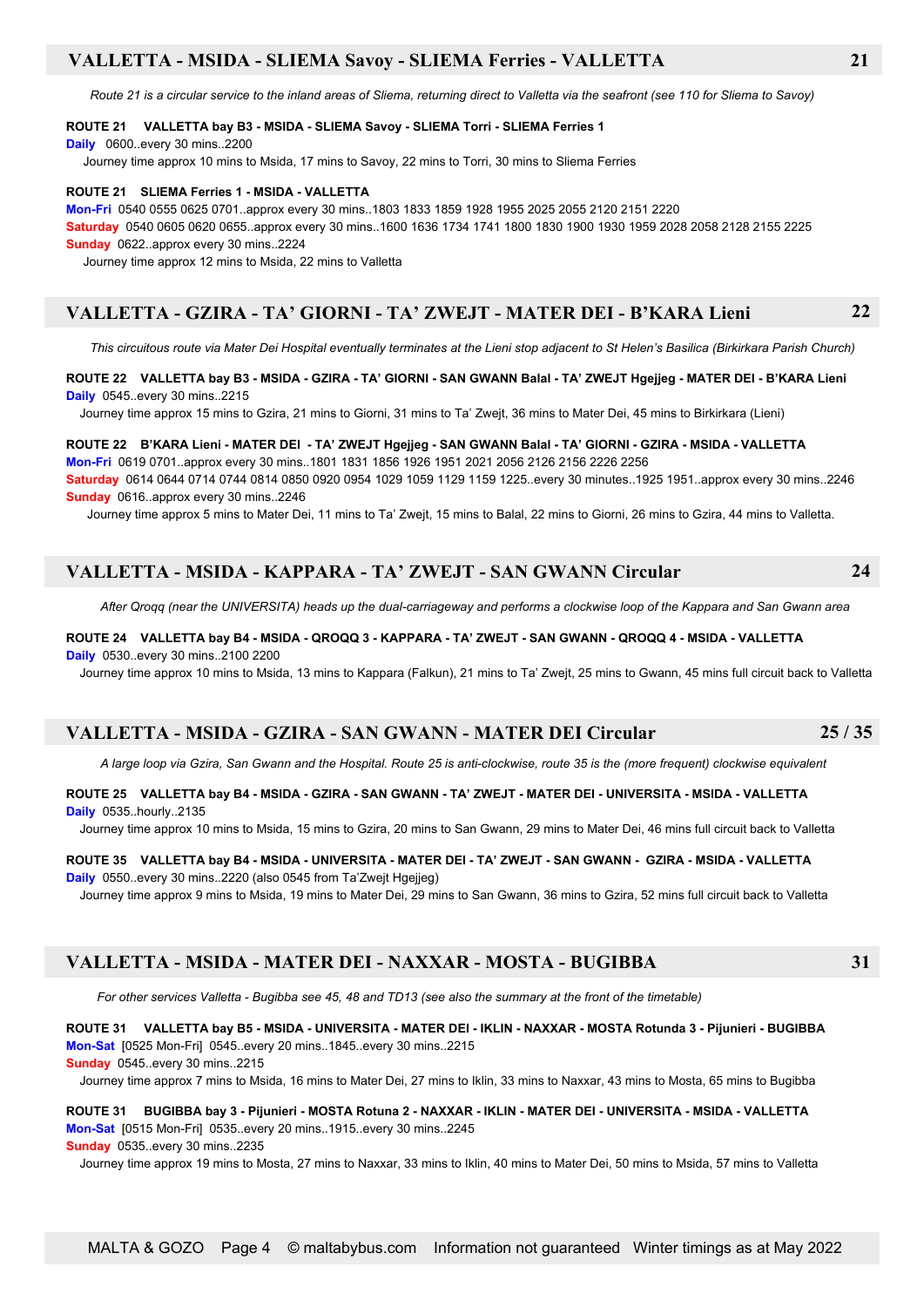### **VALLETTA - SWATAR - MATER DEI Circular 32**

*Loops Swatar in a clockwise direction, runs up B'kara by-pass to the Mercer stop and back, and returns via the Hospital and Universita*

### **ROUTE 32 VALLETTA bay B4 - MSIDA - QROQQ 2 - SWATAR - Mercer - MATER DEI - UNIVERSITA - MSIDA - VALLETTA Mon-Fri** 0515..every 30 mins..0815..hourly..2215

**Sat & Sun** 0615..hourly..2115

Journey time approx 7 mins to Msida, 13 mins to Swatar (Ganni), 21 mins to Mercer, 24 mins to Mater Dei, 40 mins full circuit back to Valletta

### **See route 25 35**

### **VALLETTA - MOSTA - ST PAUL'S BAY - MELLIEHA - GHADIRA - CIRKEWWA 41 42**

*Route 41 runs to Birkirkara via Msida, route 42 runs via Hamrun and Fleur de Lys. Ferries leave Cirkewwa for Gozo approx every 45 mins*

#### **ROUTE 41/42 VALLETTA bay B6 - B'KARA - MOSTA - ST PAUL'S BAY - XEMXIJA - MELLIEHA - GHADIRA - CIRKEWWA** for Gozo ferry **Daily** 0510..every 15 mins..2210

Departures at 25 and 55 are **route 41** via Msida, departures at 10 and 40 are **route 42** via Hamrun

Journey time approx 25 mins to Mosta, 38 mins to St Paul's Bay (Imhasel), 55 mins to Mellieha, 60 mins to Ghadira, 70 mins to Cirkewwa

#### **ROUTE 41/42 CIRKEWWA - GHADIRA - MELLIEHA - XEMXIJA - ST PAUL'S BAY - MOSTA Rotunda 2 - B'KARA - VALLETTA Daily** 0455..every 15 mins..2155

 Departures at 25 and 55 are **route 41** via Msida, departures at 10 and 40 are **route 42** via Hamrun Journey time approx 11 mins to Ghadira, 17 mins to Mellieha, 39 mins to St Paul's Bay (Imhasel), 56 mins to Mosta, 1h 26m to Valletta

### **VALLETTA - MSIDA - BIRKIRKARA - NAXXAR Stivala 43**

 *This route enters Naxxar via Iklin but after the Nutar stop heads down to Stivala, adjacent to the secondary school, where it terminates. After laying over a few minutes it now (following a change in 2017) continues down the hill to Cimiterju, returning the way it came.*

#### **ROUTE 43 VALLETTA bay B8 - MSIDA - BIRKIRKARA - IKLIN - Nutar - NAXXAR Stivala Mon-Fri termtime** 0525..every 20 mins..0825..every 30 mins..1855 1955 2055. **School holidays \$** 0525..every 30 mins..0725..hourly..2125

**Sat & Sun** 0610..hourly..2210

Journey time approx 8 mins to Msida, 17 mins to Birkirkara, 21 mins to Iklin, 25 mins to Nutar, 28 mins to Naxxar (Stivala)

#### **ROUTE 43 NAXXAR Stivala - Cimiterju - BIRKIRKARA - MSIDA - VALLETTA**

**Mon-Fri termtime** 0535..every 20 mins..0835..every 30 mins..1935 2035 2135. **School holidays \$** 0535..every 30 mins..0805..hourly..2105 **Sat & Sun** 0650..hourly..2150

Journey time approx 7 mins to Birkirkara, 16 mins to Msida, 26 mins to Valletta **\$** Subject to confirmation

### **VALLETTA - MOSTA - MGARR - MANIKATA - GHAJN TUFFIEHA (Golden Bay) 44**

*We passed this stop before! Yes, towards Ghajn Tuffieha this route passes four stops twice in order to serve the centre of Mosta*

#### **ROUTE 44 VALLETTA bay B7 - MSIDA - BIRKIRKARA - MOSTA Nicolo - ZEBBIEGH - MGARR - MANIKATA - GHAJN TUFFIEHA**

**Daily** 0545..every 30 mins..2015 2115. Also Ballut - Manikata - Ghajn Tuffieha at 0522 0552 (also 0622 Mon-Sat) continuing to Valletta. Journey time approx 13 mins to B'kara, 21 mins to Mosta, 37 mins to Mgarr, 47 mins to Manikata, 50 mins to Ghajn Tuffieha (Golden Bay)

#### **ROUTE 44 GHAJN TUFFIEHA - MGARR - ZEBBIEGH - MOSTA Nicolo - BIRKIRKARA - MSIDA - VALLETTA**

**Daily** 0527 0557 [also 0627 Mon-Sat] 0700..every 30 mins..2030 2130. For Manikata see outward journeys.

Journey time approx 8 mins to Mgarr, 15 mins to Zebbiegh, 23 mins to Mosta, 32 mins to Birkirkara, 45 mins to Valletta

### **VALLETTA - MSIDA - BIRKIRKARA - NAXXAR - MOSTA - QAWRA - BUGIBBA 45**

*Serves the Qawra seafront. For other services Valletta - Bugibba see 31, 48 and TD13: see the summary on page 1 of this timetable*

#### **ROUTE 45 VALLETTA bay B5 - MSIDA - BIRKIRKARA - NAXXAR Labour - MOSTA Rotunda 3 - QAWRA** (seafront) **- BUGIBBA Daily** 0530..every 30 mins..2230

Journey approx 8 mins to Msida, 17 mins to Birkirkara, 27 mins to Naxxar (Labour), 33 mins to Mosta, 52 mins to Qawra, 60 mins to Bugibba

#### **ROUTE 45 BUGIBBA bay 4 - QAWRA** (seafront) **- MOSTA Rotunda 2 - NAXXAR Labour - BIRKIRKARA - MSIDA - VALLETTA Daily** 0525 every 30 mins. 2225

Journey time approx 4 mins to Qawra, 27 mins to Mosta, 34 mins to Naxxar (Labour), 46 mins to B'kara, 55 mins to Msida, 58 mins to Valletta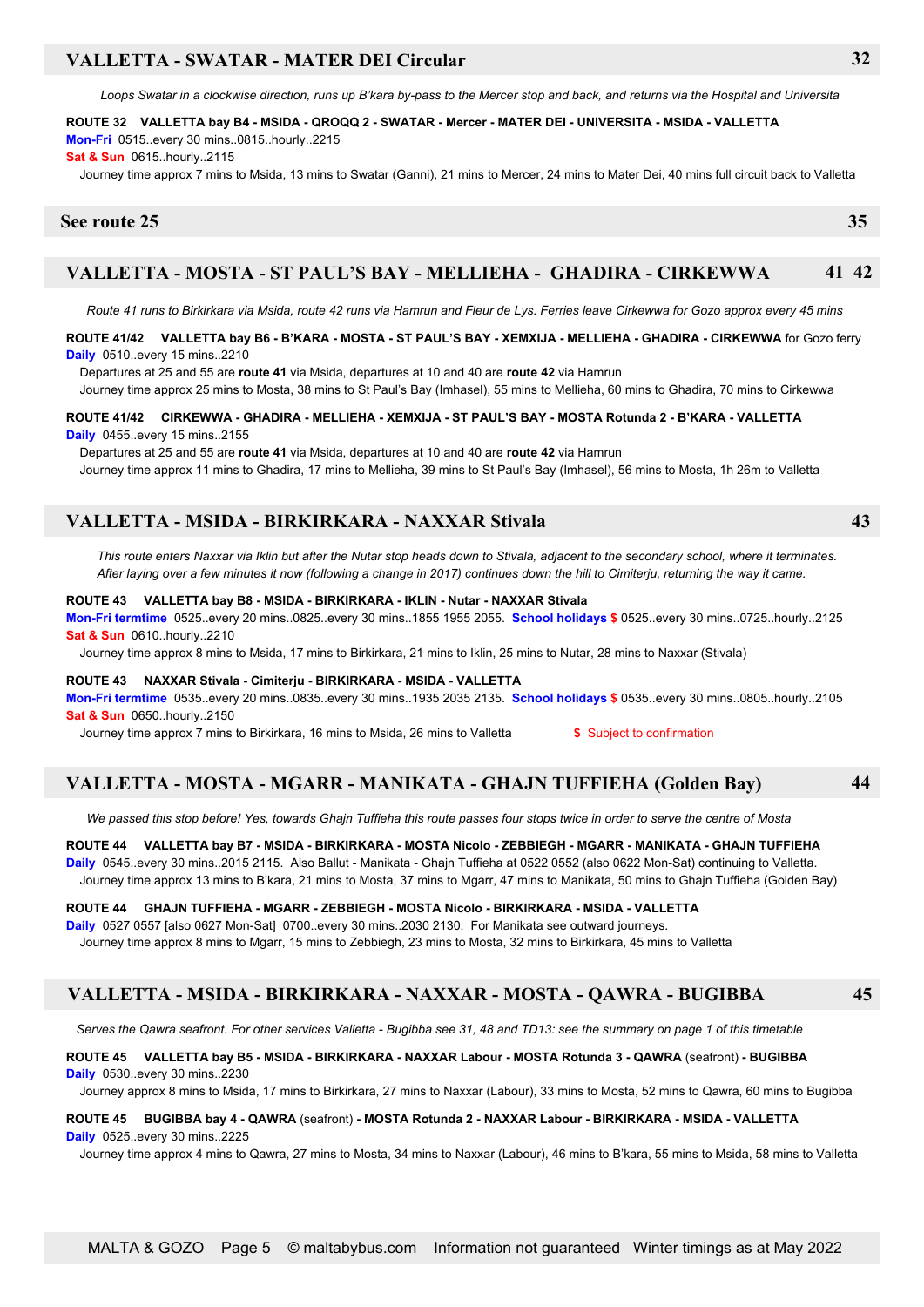### **VALLETTA - MSIDA - BIRKIRKARA - NAXXAR - GHARGHUR 46**

 *Traverses Gharghur in an anti-clockwise direction, laying over for a few minutes at the terminus*

#### **ROUTE 46 VALLETTA bay B8 - MSIDA - BIRKIRKARA - Technopark 5 - NAXXAR - GHARGHUR Marzu**

**Mon-Fri** 0530..every 30 mins..2100 2200

**Sat & Sun** 0545..hourly..2145

Journey time approx 8 mins to Msida, 16 mins to Birkirkara, 24 mins to Technopark, 27 mins to Naxxar, 35 mins to Gharghur

**ROUTE 46 GHARGHUR Marzu - Gharghur - NAXXAR - Technopark 6 - BIRKIRKARA - MSIDA - VALLETTA Mon-Fri** 0530 0603 0706 0736 0805..approx every 30 mins..1506 1540 1610 1640 1710 1741 1810 1840 1902 1932 1958 2029 2058 2125 2224 **Sat & Sun** 0530 0613..approx hourly..2210

Journey time approx 7 mins to Naxxar, 10 mins to Technopark, 18 mins to Birkirkara, 26 mins to Msida, 35 mins to Valletta

#### **VALLETTA - SAN LUQA - PSAILA - B'KARA - MOSTA - SANTA MARGERITA 47**

*After Mosta Dome (the Nicolo stop) performs an anti-clockwise loop via Santa Margerita, MCAST Mosta, and Zokkrija back to Mosta Dome*

**ROUTE 47 VALLETTA bay B7 - SAN LUQA - PSAILA - BIRKIRKARA Stazzjon - MOSTA Nicolo - SANTA MARGERITA Qalbiena Mon-Fri** 0530..every 30 mins..0730..hourly..2230

**Sat & Sun** 0530..hourly..2230

Journey time approx 9 mins to San Luqa, 20 mins to B'kara, 36 mins to Mosta, 40 mins to Santa Margerita (Qalbiena)

**ROUTE 47 STA MARGERITA Qalbiena - MCAST - Ta' Zokkrija - MOSTA Rotunda 2 - BIRKIRKARA - PSAILA - SAN LUQA - VALLETTA Mon-Fri** 0515 0545 0559 0629 0708 0738 0810..hourly..1210 1311 1417 1518 1618 1717 1818 1910 2000 2101 2200 **Sat & Sun** 0603..approx hourly..2158

Journey time approx 5 mins to MCAST, 15 mins to Mosta (Rotunda 2), 30 mins to Birkirkara, 42 mins to San Luqa, 52 mins to Valletta

### **VALLETTA - MSIDA - BIRKIRKARA - MOSTA - ST PAUL'S BAY - BUGIBBA 48**

*Serves the Bugibba seafront. For other services Valletta - Bugibba see 31, 45 and TD13: see the summary on page 1 of this timetable.*

**ROUTE 48 VALLETTA bay B5 - MSIDA - BIRKIRKARA - MOSTA Rotunda 3 - ST PAUL'S BAY Imhasel - Gillieru - BUGIBBA Mon-Fri** 0505..every 15 mins..1735..every 20 mins..1935..every 30 mins.. 2235 **Sat & Sun** 0520 0550..every 30 mins..2220

Journey approx 7 mins to Msida, 15 mins to Birkirkara, 29 mins to Mosta, 44 mins to St Paul's Bay (Imhasel), 50 mins to Bugibba

**ROUTE 48 BUGIBBA bay 4 - Qroll - ST PAUL'S BAY Imhasel - MOSTA Rotunda 2 - BIRKIRKARA - MSIDA - VALLETTA Mon-Fri** 0520..every 15 mins..1820..every 20 mins..2000..every 30 mins..2230

**Sat & Sun** 0510 0540..every 30 mins..2240

Journey time approx 6 mins to St Paul's Bay (Imhasel), 22 mins to Mosta, 35 mins to Birkirkara, 43 mins to Msida, 52 mins to Valletta

### **VALLETTA - NAXXAR - ST PAUL'S BAY - MELLIEHA - GHADIRA - (ARMIER) 49**

*In winter this is an additional Monday to Friday route to Ghadira taking a minor cross-country road between Naxxar and Salina Bay. In summer (early-June to early-October) it runs daily and extends beyond Ghadira to Armier Bay.*

#### **WINTER (early October to early June):**

#### **ROUTE 49 VALLETTA bay B6 - BIRKIRKARA - NAXXAR - BIRGUMA - ST PAUL'S BAY - XEMXIJA - MELLIEHA - GHADIRA Mon-Fri only** 0550..hourly..2050

Journey approx 14 mins to B'kara, 23 mins to Naxxar, 40 mins to St Paul's Bay (Imhasel), 56 mins to Mellieha, 62 mins to Ghadira

#### **ROUTE 49 GHADIRA - MELLIEHA - XEMXIJA - ST PAUL'S BAY - BIRGUMA - NAXXAR - BIRKIRKARA - VALLETTA Mon-Fri only** 0615..hourly..2115

Journey approx 5 mins to Melliha, 23 mins to St Paul's Bay (Imhasel), 40 mins to Naxxar, 49 mins to B'kara, 64 mins to Valletta

#### **SUMMER (early June to early October):**

#### **ROUTE 49 VALLETTA bay B6 - BIRKIRKARA - NAXXAR - BIRGUMA - ST PAUL'S BAY - XEMXIJA - MELLIEHA - GHADIRA - ARMIER Mon-Sat** 0550..hourly..2050. **Sunday** 0650..hourly..2050.

Journey approx 16 mins to B'kara, 27 mins to Naxxar, 46 mins to St Paul's Bay, 64 mins to Mellieha, 70 mins to Ghadira, 80 mins to Armier

**ROUTE 49 ARMIER - GHADIRA - MELLIEHA - XEMXIJA - ST PAUL'S BAY - BIRGUMA - NAXXAR - BIRKIRKARA - VALLETTA Mon-Sat** 0615..hourly..2115. **Sunday** 0715..hourly..2115.

Journey approx 9 mins to Ghadira, 15 mins to Melliha, 34 mins to St Paul's Bay, 53 mins to Naxxar, 64 mins to B'kara, 80 mins to Valletta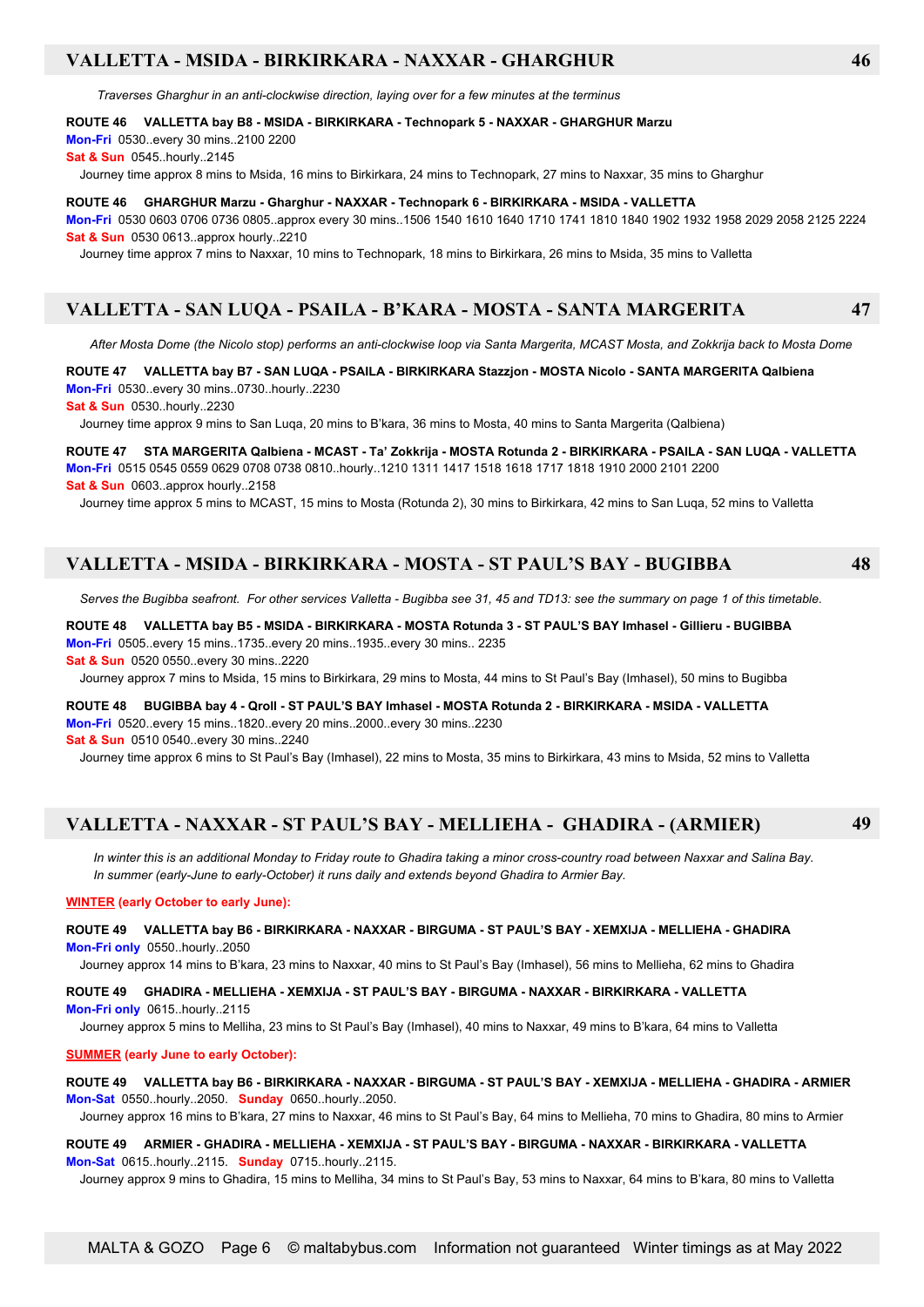### **VALLETTA - MSIDA - BIRKIRKARA - RABAT (peak-hours only) 50**

*These are Monday-Friday peak-hour extras. They run via Birkirkara instead of the normal route (51-53) via Hamrun and Fleur de Lys*

#### **ROUTE 50 VALLETTA bay C1 - MSIDA - BIRKIRKARA - ATTARD - Qali 1 - RABAT 3 - Buzugrilla 1 - RABAT Rebha**

**Mon-Fri only Morning peak** 0605..every 20 mins..0845. **Evening peak** 1555..every 30 mins..1755.

Continues beyond Rabat Interchange in an anti-clockwise loop via Buzugrilla 1 to Rebha in the centre

Journey time approx 14 mins to Birkirkara, 29 mins to Qali 1 (on main road), 34 mins to Rabat Interchange, 40 mins to Rabat (Rebha)

#### **ROUTE 50 RABAT Rebha - RABAT 1 - Qali 2 - ATTARD - BIRKIRKARA - MSIDA - VALLETTA**

**Mon-Fri only Morning peak** 0545..every 20 mins..0825. **Evening peak** 1640..every 30 mins..1840. Also calls at the **Mdina** stop 1 min after Rabat 1 in this direction only.

Journey time approx 2 mins to Rabat Interchange, 8 mins to Qali 2 (on main road), 22 mins to Birkirkara, 38 mins to Valletta

### **VALLETTA - HAMRUN - RABAT - MTARFA 51**

*Direct service to Rabat (for Mdina). Routes 51 to 53 combine to give 5-6 buses per hour between Valletta and Rabat*

**ROUTE 51 VALLETTA bay C2 - HAMRUN - FLEUR DE LYS 2 - ATTARD - Qali 1 - RABAT 3 - Dumnikani - Buzugrilla - MTARFA Daily** 0540..every 30 mins..2040 2140 2240. Calls at the **Mdina** stop 1 min after Rabat Interchange

Journey time approx 11 mins to Fleur de Lys, 27 mins to Qali 1 (on main road), 33 mins to Rabat, 49 mins to Mtarfa (David)

#### **ROUTE 51 MTARFA David - Buzugrilla - Dumnikani - RABAT 1 - Qali 2 - ATTARD - FLEUR DE LYS 1 - HAMRUN - VALLETTA**

**Daily** 0537\* 0607\* 0635..every 30 mins..2035 2135 2235. Calls at the **Mdina** stop 1 min after Rabat Interchange

Journey time approx 9 mins to Rabat, 14 mins to Qali 2 (on main road), 27 mins to Fleur de Lys, 40 mins to Valletta

\* Starts from Antoine stop 10 mins earlier.

### **VALLETTA - HAMRUN - RABAT - DINGLI 52**

*Direct service to Rabat (for Mdina). In Dingli calls at Kbira and Qbiela, loops the estate anti-clockwise before reaching Dingli terminus*

**ROUTE 52 VALLETTA bay C2 - HAMRUN - FLEUR DE LYS 2 - ATTARD - Qali 1 - RABAT 3 - Dumnikani - DINGLI Daily** 0530..every 30 mins..2030 2130 2230. Calls at the **Mdina** stop 1 min after Rabat Interchange

Journey time approx 12 mins to Fleur de Lys, 28 mins to Qali 1 (on main road), 34 mins to Rabat, 53 mins to Dingli terminus

#### **ROUTE 52 DINGLI - Dumnikani - RABAT 1 - Qali 2 - ATTARD - FLEUR DE LYS 1 - HAMRUN - VALLETTA**

**Daily** 0530\* 0600\* 0630..every 30 mins..2030 2130 2230. Calls at the **Mdina** stop 1 min after Rabat Interchange

Journey time approx 9 mins to Rabat, 15 mins to Qali 2 (on main road), 28 mins to Fleur de Lys, 39 mins to Valletta

\* Starts from Buskett approx 11 mins earlier.

### **VALLETTA - HAMRUN - RABAT Virtu 53**

*Direct service to Rabat (for Mdina). After Rabat Interchange performs a 20 min clockwise loop around Rabat back to the Interchange*

**ROUTE 53 VALLETTA bay C2 - HAMRUN - FLEUR DE LYS 2 - ATTARD - Qali 1 - RABAT 3 - Dumnikani - Virtu - Ghar Barka - RABAT 1 Mon-Sat** 0520..every 30 mins..0850..hourly..2150

**Sunday** 0520..hourly..2220

Calls at the **Mdina** stop 1 min after Rabat Interchange

Journey time approx 9 mins to Fleur de Lys, 21 mins to Qali 1 (on main road), 26 mins to Rabat 3, 40 mins to complete whole route

**ROUTE 53 RABAT 1 - Qali 2 - ATTARD - FLEUR DE LYS 1 - HAMRUN - VALLETTA**

**Mon-Sat** 0519\* 0549\* 0620..every 30 mins..0850..hourly..2150

**Sunday** 0519\* 0615..hourly..2215

Calls at the **Mdina** stop 1 min after Rabat Interchange

Journey time approx 7 mins to Qali 2 (on main road), 25 mins to Fleur de Lys, 40 mins to Valletta

\* Starts from Caruana stop 10 mins earlier.

### **VALLETTA - BIRKIRKARA - LIJA - BALZAN - ATTARD 54**

 *Takes a complex routeing through Balzan and Attard (see the map). For San Anton Gardens alight at Strickland (but return from Palazz)*

#### **ROUTE 54 VALLETTA bay C3 - MSIDA - BIRKIRKARA - LIJA - BALZAN - Strickland - ATTARD Gharix - ATTARD Ghenba Daily** 0535 every 30 mins. 2205

Journey time approx 7 mins to Msida, 16 mins to Birkirkara, 21 mins to Lija (Tower), 25 mins to Balzan (Strickland), 36 mins to Attard (Ghenba)

#### **ROUTE 54 ATTARD Ghenba - Lapira - Palazz - BALZAN - LIJA - BIRKIRKARA - MSIDA - VALLETTA**

**Daily** 0515..every 30 mins..2215

Journey time approx 8 mins to Palazz, 10 mins to Balzan, 13 mins to Lija (Tower), 18 mins to Birkirkara, 26 mins to Msida, 40 mins to Valletta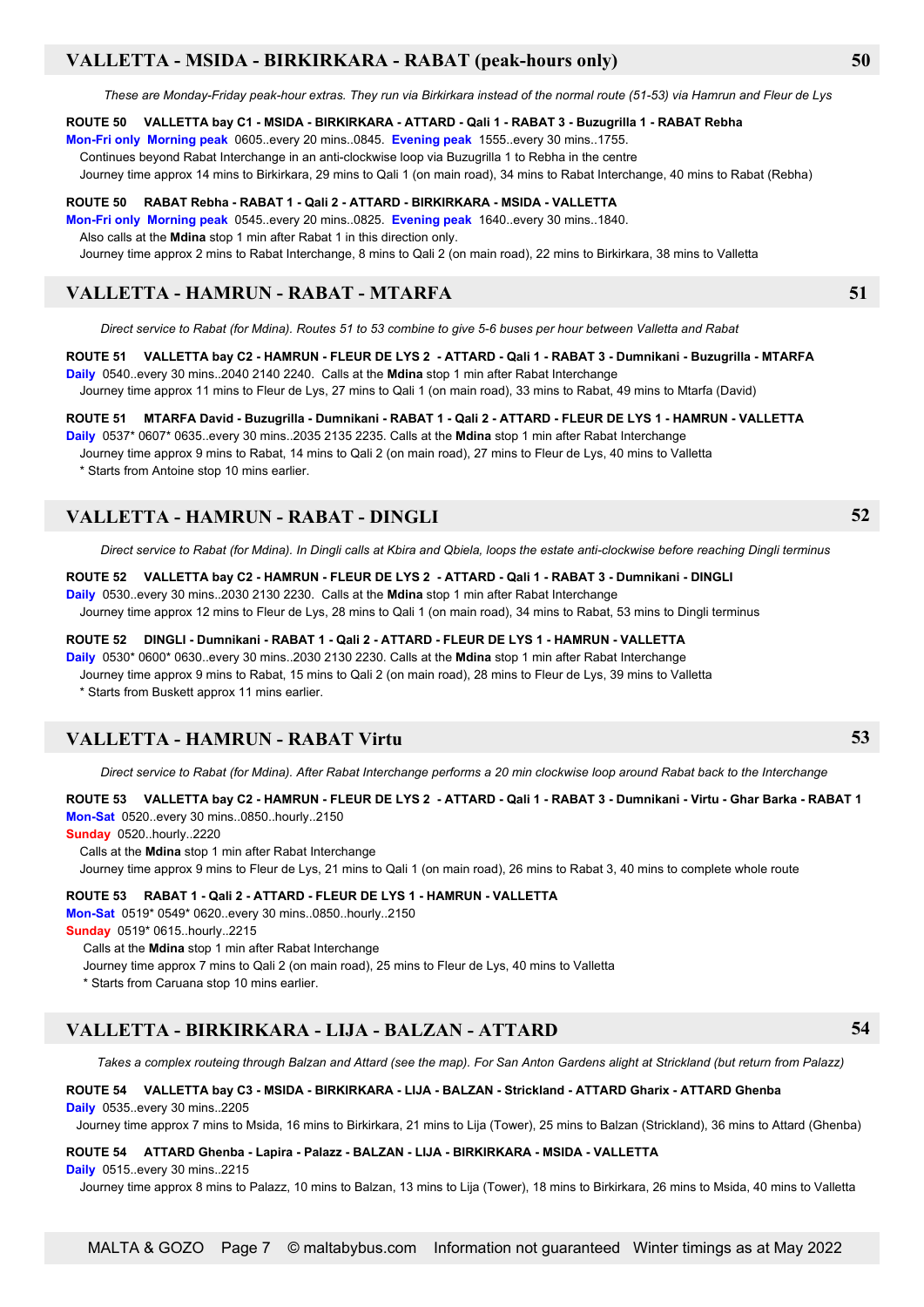### **VALLETTA - BIRKIRKARA - BALZAN - TA' QALI - RABAT - DINGLI 56**

*Alight at Vestru for San Anton Gardens. Loops Ta' Qali calling at Stadium (for Aviation Museum) and Villagg (for craft village). Loops Dingli and Dingli Cliffs terminating in southern Dingli. Serves Buskett Gardens on the way back to Rabat and Valletta. A useful route for tourists!*

#### **ROUTE 56 VALLETTA bay C3 - MSIDA - BIRKIRKARA - BALZAN Vestru - TA' QALI Villagg - RABAT 3 - Dingli Cliffs - DINGLI Turretta Mon-Fri** 0915..hourly..1815. **Sat & Sun** 0920..hourly..1820.

Journey approx 17 mins to Balzan (Vestru), 37 mins to Ta' Qali (Villagg), 43 mins to Rabat, 57 mins to Dingli Cliffs, 60 mins to Dingli Turetta

#### **ROUTE 56 DINGLI Turretta - DINGLI - Buskett - RABAT 1 - TA' QALI Villagg - BALZAN Vestru - BIRKIRKARA - MSIDA - VALLETTA Mon-Fri** 1040..hourly..1940. **Sat & Sun** 1030..hourly..1930.

Also calls at the **Mdina** stop 1 min after Rabat 1 in this direction only.

Journey time approx 4 mins to Buskett, 14 mins to Rabat, 21 mins to Ta' Qali (Villagg), 37 mins to Balzan (Vestru), 55 mins to Valletta

### **VALLETTA - HAMRUN - FLEUR DE LYS - BIRKIRKARA old station 58**

 *58 and 58A are short routes terminating at the old Birkirkara station, also known as Birkirkara 1 or Birkirkara Interchange. The railway ran from 1883 to 1931 between Valletta and the Rabat area. A railway carriage is on display next to the old station building at Birkirkara.*

#### **ROUTE 58 VALLETTA bay C1 - HAMRUN - FLEUR DE LYS 4 - BIRKIRKARA 1**

**Daily** 0550..hourly..2150

Journey time approx 7 mins to Hamrun (Diego), 14 mins to Fleur de Lys, 18 mins to Birkirkara 1

#### **ROUTE 58 BIRKIRKARA 1 - FLEUR DE LYS 3 - HAMRUN - VALLETTA**

**Daily** 0515..hourly..2215

Journey time approx 3 mins to Fleur de Lys, 9 mins to Hamrun (Diego), 16 mins to Valletta

### **VALLETTA - PSAILA STREET - BIRKIRKARA old station 58A**

#### **ROUTE 58A VALLETTA bay C1 - Mile End 2 - Villambrosa - Parija - BIRKIRKARA 1**

**Daily** 0520..hourly..2220

Journey time approx 12 mins to Villambrosa, 20 mins to Birkirkara 1 (also known as Birkirkara Interchange, see route 58)

#### **ROUTE 58A BIRKIRKARA 1 - Parija - Villambrosa - Mile End 1 - VALLETTA**

**Daily** 0545..hourly..2145

Journey time approx 6 mins to Villambrosa, 16 mins to Valletta

### **VALLETTA - HAMRUN - MARSA P&R - QORMI - ZEBBUG 61**

*On reaching the centre of Zebbug (the Sciortino stop) the bus backtracks to Rokku then skirts the northern and western extremities of Zebbug, terminating in the western suburbs at Kandlora.*

#### **ROUTE 61 VALLETTA bay C4 - HAMRUN - MARSA P&R 2 - QORMI Bastjan - ZEBBUG Sciortino - Kandlora**

**Mon-Fri** 0530..every 15 mins..2030..every 30 mins..2230

**Sat & Sun** 0530..every 30 mins..2230

Journey approx 8 mins to Hamrun, 13 mins to Marsa P&R, 15 mins to Qormi (Bastjan), 30 mins to Zebbug (Sciortino), 42 mins to Kandlora

## **ROUTE 61 Kandlora - ZEBBUG Sciortino - QORMI Bastjan - MARSA P&R 3 - HAMRUN - VALLETTA**

**Mon-Fri** 0520..every 15 mins..1950..every 30 mins..2220

**Sat & Sun** 0520..every 30 mins..2220

Journey approx 10 mins to Zubbug (Sciortino), 20 mins to Qormi (Bastjan), 23 mins to Marsa P&R, 28 mins to Hamrun, 34 mins to Valletta

### **VALLETTA - HAMRUN - MARSA P&R - QORMI bypass - SIGGIEWI 62**

 *Buses enter Siggiewi by a direct route but return to Valletta by way of the north-western extremities of Siggiewi*

#### **ROUTE 62 VALLETTA bay C5 - HAMRUN - MARSA P&R 2 - QORMI Handaq - SIGGIEWI**

**Mon-Fri** 0535..every 20 mins..2035..every 30 mins..2235

**Sat & Sun** 0535..every 30 mins..2235

Journey approx 8 mins to Hamrun, 13 mins to Marsa P&R, 17 mins to Qormi (Handaq), 31 mins to Siggiewi

#### **ROUTE 62 SIGGIEWI - Salib - QORMI Handaq - MARSA P&R 3 - HAMRUN - VALLETTA**

**Mon-Fri** 0516..every 20 mins..2016..every 30 mins..2216

**Sat & Sun** 0513..every 30 mins..2213

Journey approx 18 mins to Qormi (Handaq), 23 mins to Marsa P&R, 28 mins to Hamrun, 34 mins to Valletta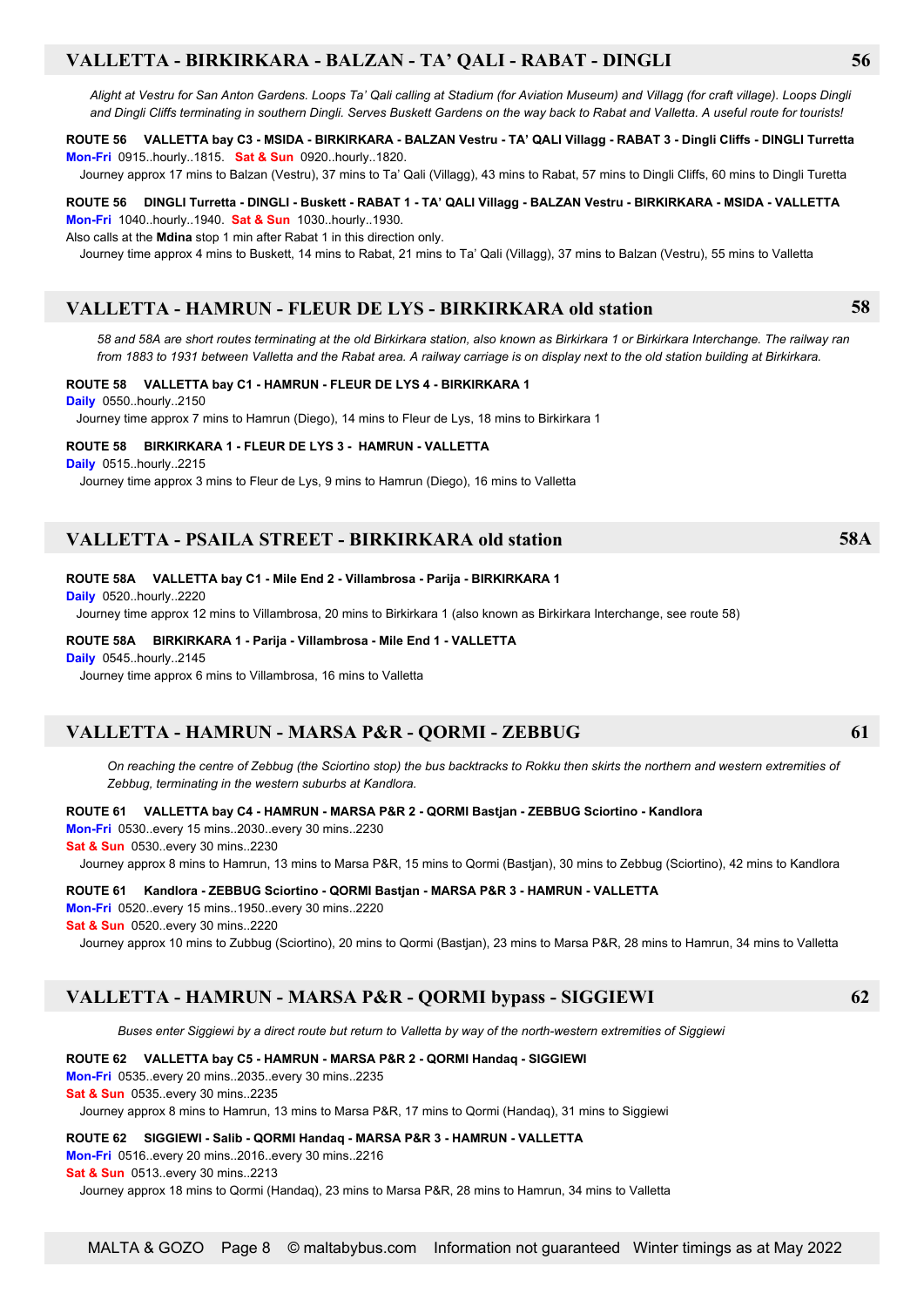### **VALLETTA - HAMRUN - MARSA P&R - QORMI Harifa / San Gorg 63**

 *Serves residential areas of Qormi north of the main through route, returning via the San Gorg area (the Stanislaw stop)*

### **ROUTE 63 VALLETTA bay C6 - HAMRUN - MARSA P&R 2 - QORMI Harifa**

**Mon-Fri** 0600..every 20 mins..0900..every 30 mins..2000 2100 2200 **Sat & Sun** 0605..hourly..2205

Journey approx 8 mins to Hamrun, 13 mins to Marsa P&R, 24 mins to Qormi (Harifa)

#### **ROUTE 63 QORMI Harifa - QORMI Stanislaw - MARSA P&R 3 - HAMRUN - VALLETTA**

**Mon-Fri** 0505 0535..every 20 mins..0835..every 30 mins..2035 2135 **Sat & Sun** 0530..hourly..2130

Journey approx 12 mins to Marsa P&R, 17 mins to Hamrun, 23 mins to Valletta

### **VALLETTA - HAMRUN - MARSA P&R - QORMI Furnar - SANTA VENERA Ahmar 64**

 *Serves north-east Qormi (along Triq Valletta), crossing into Santa Venera. Since June 2021 it has continued beyond the Ahmar stop, turning left at Fleur de Lys roundabout along the main road (Triq L-Imdina), returning on parallel roads to the south, through the largely industrial area.*

**ROUTE 64 VALLETTA bay C6 - HAMRUN - MARSA P&R 2 - QORMI Furnar - SANTA VENERA Ahmar - Merghat - Ahmar Mon-Fri** 0545..hourly..2045

**Sat & Sun** 0550..hourly..2050

Journey approx 8 mins to Hamrun, 14 mins to Marsa P&R, 17 mins to Qormi (Furnar), 21 mins to Ahmar, 33 mins back to Ahmar after loop

**ROUTE 64 SANTA VENERA Ahmar - QORMI Furnar - MARSA Qaddisin - HAMRUN - VALLETTA Mon-Fri** 0513 0617..approx hourly..1718 1811 1911 2007 2107 **Sat & Sun** 0524 0612..approx hourly..2116

Journey approx 3 mins to Qormi (Furnar), 6 mins to Marsa (Qaddisin), 10 mins to Hamrun, 17 mins to Valletta

### **VALLETTA - MARSA - LUQA - KIRKOP - SAFI - ZURRIEQ 71**

 *Main route to Zurrieq. The Cintra stop is 350 metres from the Airport terminal (for the airport terminal itself use route X4 from Valletta)*

**ROUTE 71 VALLETTA bay A4 - MARSA Moro - LUQA - Cintra** (for Airport) **- KIRKOP - SAFI Soru - Blu - ZURRIEQ Mon-Fri** 0520..every 20 mins..2000..every 30 mins..2230

**Sat & Sun** 0515..every 30 mins..2215

Journey approx 9 mins to Marsa (Moro), 19 mins to Luqa, 23 mins to Cintra, 27 mins to Kirkop, 31 mins to Safi, 36 mins to Zurrieq

**ROUTE 71 ZURRIEQ - Blu - SAFI Soru - KIRKOP - Cintra** (for Airport) **- LUQA - MARSA - VALLETTA Mon-Fri** 0520..every 20 mins..2000..every 30 mins..2230 **Sat & Sun** 0520..every 30 mins..2250 Journey approx 4 mins to Safi, 7 mins to Kirkop, 12 mins to Cintra, 15 mins to Luqa, 20 mins to Marsa (Moro), 29 mins to Valletta

## **VALLETTA - MARSA - LUQA - MQABBA - QRENDI 72**

 *Takes the same routeing as service 71 as far as the northern outskirts of Kirkop. The Cintra stop is 350 metres from the Airport terminal*

**ROUTE 72 VALLETTA bay A5 - MARSA Moro - LUQA - Cintra** (for Airport) **- MQABBA - QRENDI Mon-Fri** 0525..every 20 mins..2025..every 30 mins..2225 **Sat & Sun** 0525..every 30 mins..2225

Journey approx 8 mins to Marsa (Moro), 18 mins to Luqa, 21 mins to Cintra, 29 mins to Mqabba, 35 mins to Qrendi

**ROUTE 72 QRENDI - MQABBA - Cintra** (for Airport) **- LUQA - MARSA Moro - VALLETTA**

**Mon-Fri** 0510..every 20 mins..2030..every 30 mins..2230

**Sat & Sun** 0510 0530..every 30 mins..2200

Journey approx 5 mins to Mqabba, 12 mins to Cintra, 15 mins to Luqa, 20 mins to Marsa (Moro), 28 mins to Valletta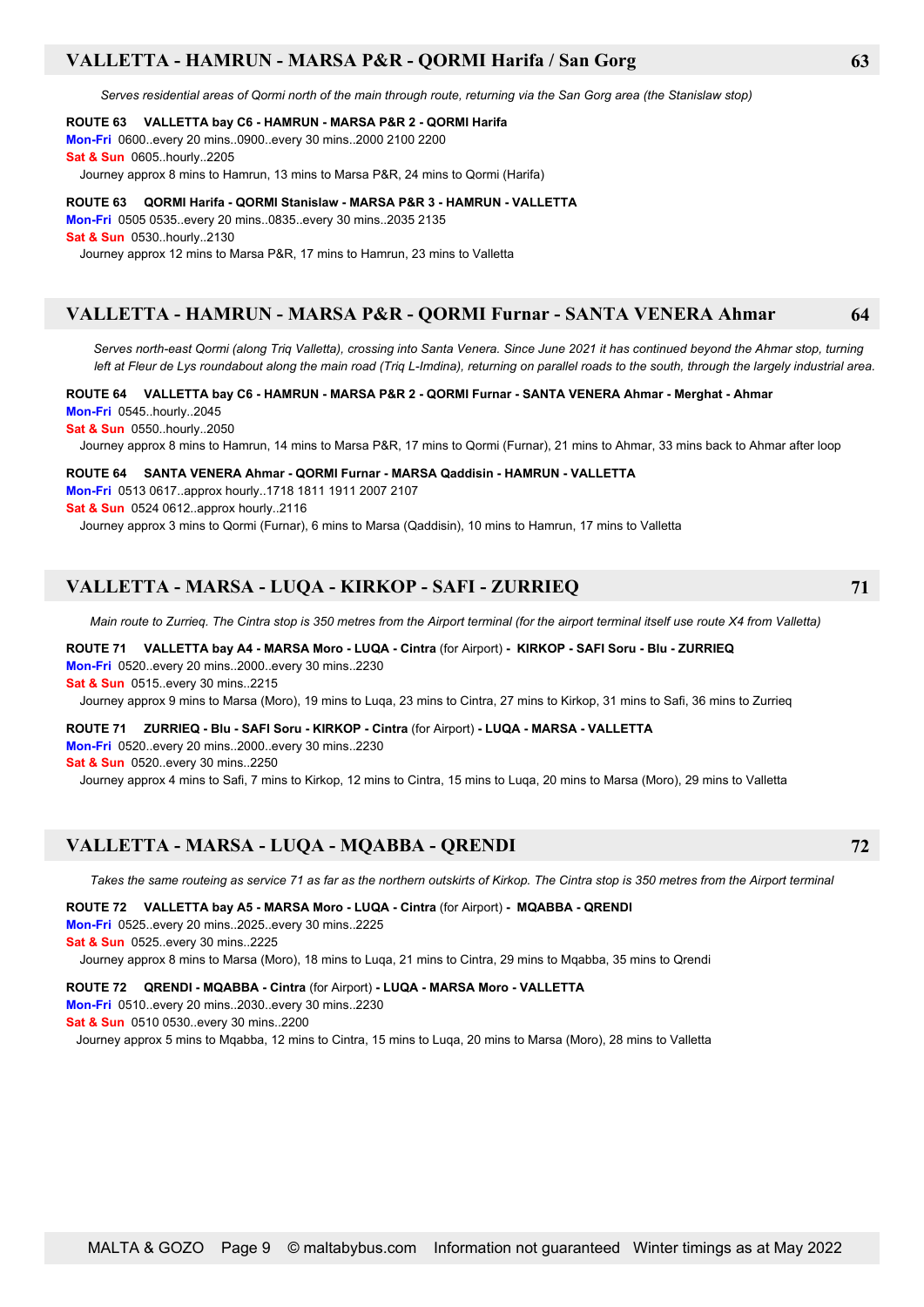### **VALLETTA - MARSA - LUQA - KIRKOP - SAFI - ZURRIEQ 73**

*Alternative route to Zurrieq via Ingieret, southern edge of Luqa, and eastern part of Kirkop. Southbound enters Zurrieq via Bubaqra area.*

#### **ROUTE 73 VALLETTA bay A4 - MARSA Moro - Ingieret - LUQA Mitjar - Cintra - KIRKOP Leonardu - SAFI - Bubaqra - ZURRIEQ Mon-Fri** 0530..every 20 mins..2010

**Saturday** 0530..every 30 mins..2030. **Sunday** 0600..every 30 mins..2030

Journey approx 8 mins to Marsa, 23 mins to Cintra, 27 mins to Kirkop (Leonardu), 31 mins to Safi, 35 mins to Bubaqra, 40 mins to Zurrieq

#### **ROUTE 73 ZURRIEQ - SAFI Soru - KIRKOP Leonardu - Cintra** (for Airport) **- LUQA Mitjar - Ingieret - MARSA Ottoman - VALLETTA Mon-Fri** 0511\* 0531\* 0552\* 0615..every 20 mins..2015

**Saturday** 0541\* 0615..every 30 mins..2015. **Sunday** 0611\* 0645..every 30 mins..2015

Journey approx 3 mins to Safi, 6 mins to Kirkop (Leonardu), 11 mins to Cintra, 22 mins to Marsa (Moro), 30 mins to Valletta

\* Starts from Xarolla (near the windmill) 6-7 minutes earlier (normal route via Bubaqra and Nigret area)

### **VALLETTA - MARSA P&R - MQABBA - QRENDI - HAGAR QIM - ZURRIEQ 74**

*The route for Hagar Qim Temple, also (in summer) the Blue Grotto, finishing up in Zurrieq. Runs Ingieret to Mqabba via airport maintenance area. The Hagar stop is 200 metres from Hagar Qim visitor centre. In winter does not go down the hill to Wied iz-Zurrieq (for Grotto) - nearest stop is Panorama, 800 metres from the Grotto stop (steep hill). In summer (early June - early Oct) the route extends down the hill to and from Grotto.*

#### **ROUTE 74 VALLETTA bay A5 - MARSA P&R 2 - Ingieret - MQABBA - QRENDI - HAGAR - Grotto** (Summer only) **- Panorama - ZURRIEQ Mon-Fri** 0620 0635..hourly..1935

**Sat & Sun** 0635..hourly..1935

Journey approx 8 mins to Marsa, 24 mins to Mqabba, 29 mins to Qrendi, 34 mins to Hagar, 38 mins to Grotto / Panorama, 43 mins to Zurrieq

**ROUTE 74 ZURRIEQ - Panorama - Grotto** (Summer only) **- HAGAR - QRENDI - MQABBA - Ingieret - MARSA P&R 3 - VALLETTA Mon-Fri** 0545 0635..hourly..1935. In Summer (early-June to early-October) calls at Grotto 6 to 7 mins later. **Sat & Sun** 0635..hourly..1935. In Summer (early-June to early-October) calls at Grotto 6 to 7 mins later.

Journey approx 6 mins to Grotto / Panorama, 8 mins to Hagar, 14 mins to Qrendi, 20 mins to Mqabba, 35 mins to Marsa, 45 mins to Valletta

### **VALLETTA - SANTA LUCIJA - ZEJTUN - BIRZEBBUGA 80**

*This alternative route to Birzebbuga (the main route is 82) loops Santa Lucija (omitting Paola and Tarxien) and also serves Zejtun*

#### **ROUTE 80 VALLETTA bay A8 - MARSA - SANTA LUCIJA - ZEJTUN - DEHEB 1 - DALAM** (for Caves) **- BIRZEBBUGIA 3 Daily** 0700..hourly..2100

Journey time approx 7 mins to Marsa (Moro), 15 mins to Santa Lucija, 26 mins to Zejtun, 32 mins to Dalam, 38 mins to Birzebbuga

#### **ROUTE 80 BIRZEBBUGIA 2 - DALAM** (for Caves) **- DEHEB 3 - ZEJTUN - SANTA LUCIJA - MARSA - VALLETTA**

**Daily** 0550 hourly 2050

Journey time approx 3 mins to Dalam, 8 mins to Zejtun, 17 mins to Santa Lucija, 24 mins to Marsa (Moro), 31 mins to Valletta

### **VALLETTA - PAOLA - TARXIEN - ZEJTUN - MARSAXLOKK 81**

*Route 81 calls at Marsaxlokk (by the harbour), runs south along the harbour then loops back inland to terminate at Xerriex by the school. Route 85 approaches Marsaxlokk from the south and does not serve the harbour but terminates at the Xerriex stop. The Xerriex terminus is 200 metres inland from the harbour (walk along the street called St Andrija). ALL buses back to Valletta leave from the Xerriex stop (to avoid the walk catch the incoming 81 at the Marsaxlokk stop by the harbour to go round to the terminus if you don't mind the bus waiting for time there, but note that only route 81 does this, not route 85 - see timings below). ALL buses back to Valletta are route 81 from Xerriex. It's complicated! For additional non-stop service from Valletta to Marsaxlokk and back on Sundays in summer see route TD10.*

 *Alight at the Neolitici stop for the Tarxien Temples (on the one-way system). To return to Valletta use the Antnin stop, just north of where the one-way system starts (next stop northbound after Brittanja).*

#### **ROUTE 81/85 VALLETTA bay A6 - MARSA - PAOLA Pjazza - TARXIEN Neolitici - BULEBEL - ZEJTUN - DEHEB 1 - MARSAXLOKK Xerriex Daily** 0530..every 20 mins..2030..every 30 mins..2300.

**NOTE** journeys 0530..hourly..1930 (also 2030 on Sats and Suns) are route **85** (see separate entry) via Dalam.

Journey approx 9 mins to Marsa, 12 mins to Paola, 15 mins to Tarxien, 25 mins to Zejtun, 35 mins to Marsaxlokk (38 mins to Xerriex terminus)

**ROUTE 81 MARSAXLOKK Xerriex - DEHEB 3 - ZEJTUN - BULEBEL Ghollieq - TARXIEN Brittanja - PAOLA 2 - MARSA - VALLETTA Daily** 0550\* 0610..every 20 mins..2030..every 30 mins..2300

\* 0548 on Sats (starts at Hotob 1 at 0540). Additional journey on Mon-Fri: from Hotob 1 at 0515, from Xerriex at 0523.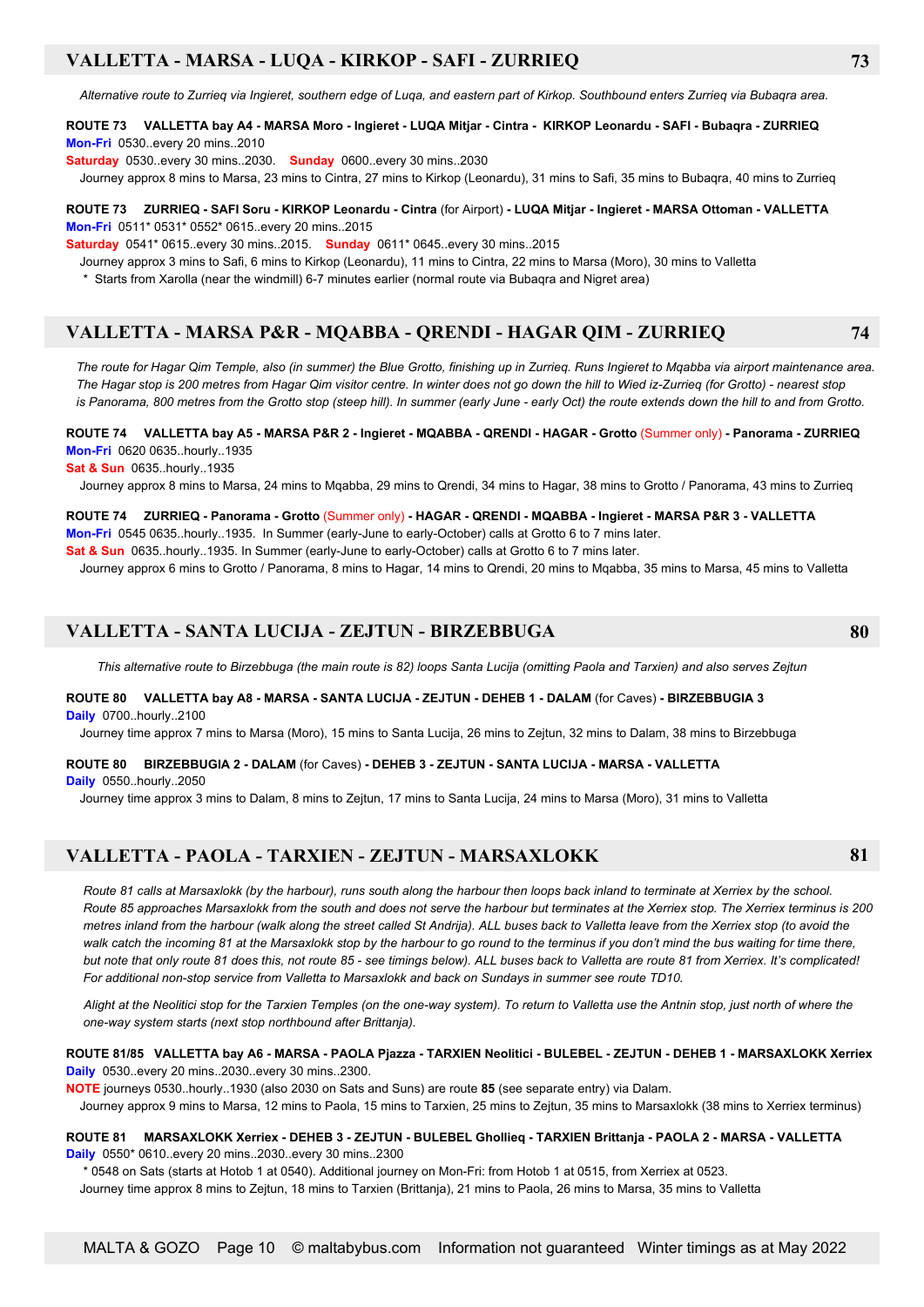### **VALLETTA - PAOLA - TARXIEN - BIRZEBBUGA - TAL PAPA 82**

*The principal Valletta to Birzebbuga route. See route 80 for an alternative (via Santa Lucija and Zejtun)*

#### **ROUTE 82 VALLETTA bay A7 - MARSA - PAOLA Pjazza - TARXIEN - DEHEB 1 - DALAM** (for Caves) **- BIRZEBBUGIA 3 - TAL PAPA \*\***

**Mon-Fri** 0505..every 15 mins..1005..every 20 mins..1505..every 15 mins..2035..every 30 mins..2235 **Sat & Sun** 0540..every 20 mins..2040..every 30 mins..2240

Journey time approx 9 mins to Marsa, 14 mins to Paola, 18 mins to Tarxien, 28 mins to Dalam, 35 mins to Birzebbuga 3, 39 mins to Tal Papa \*\*

#### **ROUTE 82 BIRZEBBUGIA 2 - DALAM** (for Caves) **- DEHEB 4 - TARXIEN - PAOLA 2 - MARSA - VALLETTA**

**Mon-Fri** 0503\* 0519\* 0534\* 0550..every 15 mins..0950..every 20 mins..1610..every 15 mins..1955..every 30 mins..2255 **Sat & Sun** 0543\* 0603\* 0625..every 20 mins..2025..every 30 mins..2255

Journey time approx 4 mins to Dalam, 13 mins to Tarxien, 17 mins to Paola, 21 mins to Marsa, 30 mins to Valletta

\*\* After looping Tal Papa the bus returns to Birzebbugia 2 (total journey from Valletta approx 44 mins). \* Starts from Marconi stop 4 mins earlier.

### **VALLETTA - SANTA LUCIJA 83**

 *Loops Santa Lucija in an anti-clockwise direction. For additional hourly buses Valletta - Santa Lucija see route 80.*

### **ROUTE 83 VALLETTA bay A9 - MARSA - PAOLA Pjazza - SANTA LUCIJA Guljietta - Lucija - SANTA LUCIJA Gardenja**

**Mon-Fri** 0500 0525 0600..every 30 mins..1930..hourly..2230. **Sat & Sun** [0530 Sat only] 0630..hourly..2230 Journey time approx 10 mins to Marsa, 15 mins to Paola, 19 mins to Santa Lucija (Guljietta), 25 mins to Santa Lucija (Gardenja)

#### **ROUTE 83 SANTA LUCIJA Gardenja - PAOLA 2 - MARSA - VALLETTA**

**Mon-Fri** 0525..every 30 mins..1955 2055 2155. **Sat & Sun** 0550..hourly..2150. Journey time approx 4 mins to Paola, 9 mins to Marsa, 20 mins to Valletta

### **VALLETTA - PAOLA - TARXIEN - ZEJTUN 84**

 *After arriving at the Diacono stop (opposite Zejtun terminus) this route does a large clockwise loop around the eastern part of Zejtun, before ending up via Deheb back at Zejtun terminus (called just Zejtun). There it waits for departure time then returns direct to Valletta.*

#### **ROUTE 84 VALLETTA bay A8 - MARSA - PAOLA Pjazza - TARXIEN - BULEBEL Ghollieq - ZEJTUN Diacono - Huxlief - Deheb - ZEJTUN Mon-Fri** 0510..every 30 mins..2240

**Sat & Sun** [0525 0555 Sat only] 0625..every 30 mins..1925..hourly..2225

Journey time approx 10 mins to Marsa, 14 mins to Paola, 17 mins to Tarxien, 27 mins to Zejtun (Diacono). The loop around Zejtun adds 12 mins

#### **ROUTE 84 ZEJTUN - BULEBEL Ghollieq - TARXIEN - PAOLA 2 - MARSA - VALLETTA**

**Mon-Fri** 0504\* 0530..every 30 mins..2230

**Saturday** 0540\* 0615..every 30 mins..1915..hourly..2215. **Sunday** 0606\* 0636\* 0715..every 30 mins..1915..hourly..2215

Journey time approx 10 mins to Tarxien (Brittanja), 13 mins to Paola, 17 mins to Marsa, 27 mins to Valletta

\* These early-morning journeys start from Diacono (opposite Zejtun terminus) 10-11 minutes earlier and run via the loop of eastern Zejtun.

### **VALLETTA - TARXIEN - ZEJTUN - DALAM - MARSAXLOKK 85**

*See under route 81 for the full timetable Valletta - Marsaxlokk by routes 81 and 85. All buses back to Valletta are route 81. Alight at Kavallerizza (two stops before Xerriex terminus) to walk along the whole seafront to the centre of Marsaxlokk.*

#### **ROUTE 85 VALLETTA bay A6 - MARSA - TARXIEN - ZEJTUN - DEHEB 1 - DALAM** (for Caves) **- MARSAXLOKK Xerriex**

**Daily** 0530..hourly..1930 (also 2030 on Sats & Suns)

Journey approx 9 mins to Marsa, 16 mins to Tarxien, 23 mins to Zejtun, 30 mins to Dalam, 39 mins to Marsaxlokk (Xerriex)

### **VALLETTA - PAOLA - TARXIEN - GHAXAQ - GUDJA 88**

 *Buses arrive at Gudja passing the Church, and after laying over continue their journey in a clockwise direction via Gudja bypass*

#### **ROUTE 88 VALLETTA bay A9 - MARSA - PAOLA Pjazza - TARXIEN - DEHEB 1 - GHAXAQ - GUDJA**

**Daily** 0545..every 30 mins..2215

Journey time approx 10 mins to Marsa, 14 mins to Paola, 18 mins to Tarxien, 27 mins to Ghaxaq (Tumbarella), 32 mins to Gudja

#### **ROUTE 88 GUDJA - GHAXAQ - DEHEB 4 - TARXIEN - PAOLA 2 - MARSA - VALLETTA**

**Daily** 0530..every 30 mins..2230

Journey time approx 5 mins to Ghaxaq (Tumbarella), 13 mins to Tarxien, 16 mins to Paola, 21 mins to Marsa, 30 mins to Valletta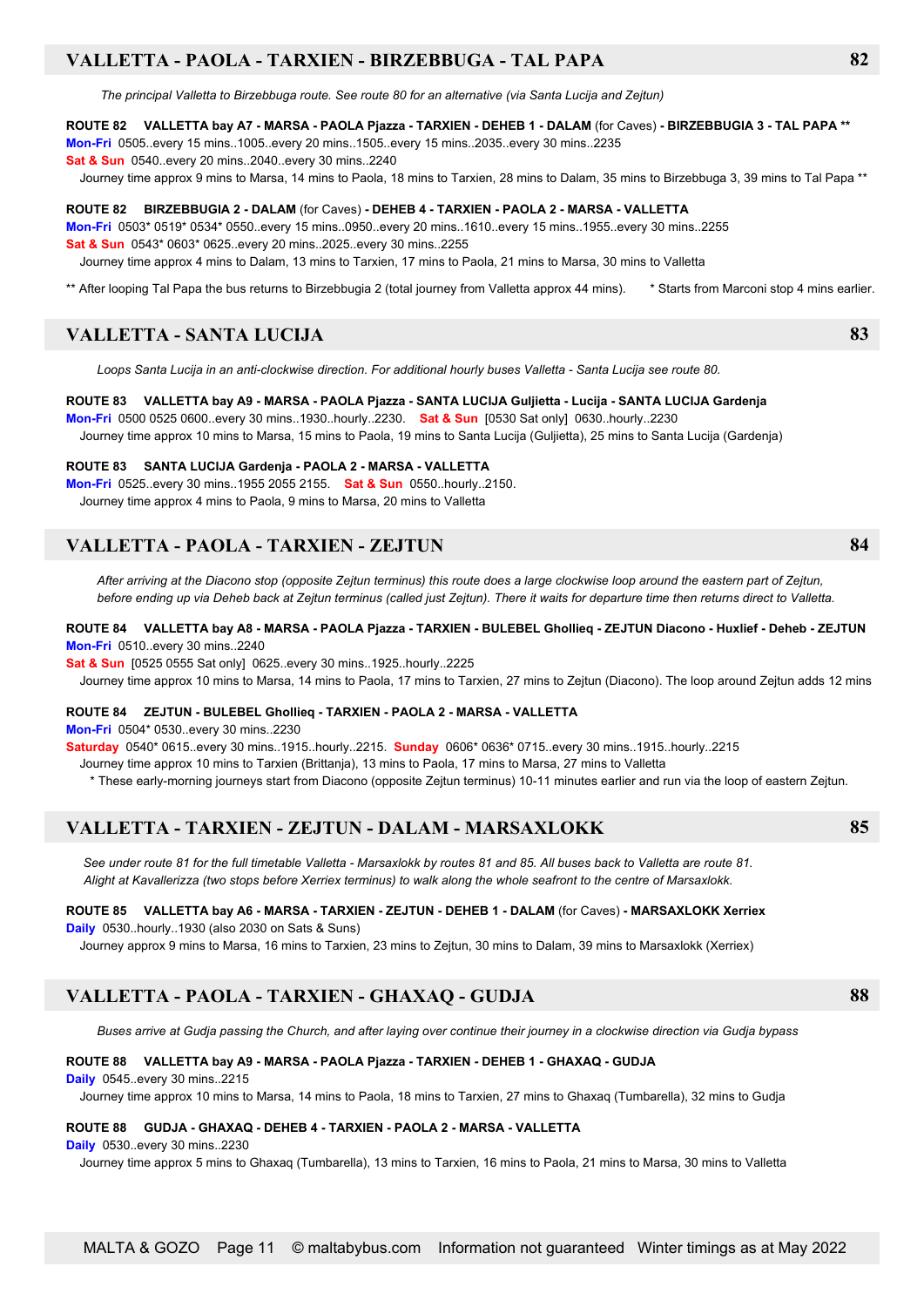### **VALLETTA - PAOLA - FGURA - ZABBAR (peak hours only) 90**

*These are Monday to Friday peak-hour extras. The route circumnavigates the one-way system in Zabbar, terminating at the Baruni stop*

#### **ROUTE 90 VALLETTA bay A10 - MARSA - PAOLA 3 - FGURA - ZABBAR Bajjada - ZABBAR Baruni**

**Mon-Fri only** 0530 0600..every 20 mins..0800..every 30 mins..1000

Journey time approx 16 mins to Paola, 20 mins to Fgura, 26 mins to Zabbar (Bajjada), 29 mins to Zabbar (Baruni)

#### **ROUTE 90 ZABBAR Baruni - FGURA - PAOLA 2 - MARSA - VALLETTA**

**Mon-Fri only** 0525 0540 0610..every 20 mins..0810..every 30 mins..1040 Journey time approx 4 mins to Fgura, 9 mins to Paola, 25 mins to Valletta

### **VALLETTA - PAOLA - FGURA - ZABBAR - MARSASKALA - Bajja 91**

 *After arriving at the Bianco stop, for Marsaskala centre, does a clockwise loop down to St Thomas's Bay (the Bajja stop) returning to Marsaskala terminus, which is 130 metres from the Bianco stop. See 92 and 93 for additional services Valletta to Marsaskala.*

#### **ROUTE 91 VALLETTA bay A11 - MARSA - PAOLA 3 - FGURA - ZABBAR Bajjada - MARSASKALA Bianco - Bajja - MARSASKALA**

**Mon-Fri** 0535..every 15 mins..1835..every 20 mins..1955..every 30 mins..2255

**Sat & Sun** 0535..every 20 mins..1955..every 30 mins..2255

Journey time approx 15 mins to Paola, 20 mins to Fgura, 35 mins to Marsaskala (Bianco), 41 mins to Bajja, 45 mins to Marsaskala terminus

#### **ROUTE 91 MARSASKALA - ZABBAR Baruni - FGURA - PAOLA 2 - MARSA - VALLETTA**

**Mon-Fri** 0525 0530\* 0540 0550\* 0600..every 15 mins..1815..every 20 mins..1955..every 30 mins..2255 **Sat & Sun** 0530\* 0550\* 0610..every 20 mins..1950..every 30 mins..2250

Journey time approx 17 mins to Fgura, 22 mins to Paola, 40 mins to Valletta

\* Starts from the Bianco stop (looping via Bajja) 10 mins earlier

### **VALLETTA - PAOLA - FGURA - ZABBAR bypass - MARSASKALA - Zonqor 92**

*Alight at Iskal (just inland from the Bianco stop) for Marsaskala, but stay on the bus for a scenic loop of the Zonqor area (sit on the left). Re-enters the town along the north side of the attractive bay. Calls at Bianco then immediately finishes at Marsaskala terminus. Buses from Marsaskala to Valletta run direct, so 92 and 93 are identical in that direction and combine to run every 30 minutes.*

#### **ROUTE 92 VALLETTA bay A12 - MARSA - PAOLA 3 - FGURA - MARSASKALA Iskal - ZONQOR - Bianco - MARSASKALA Daily** 0620..hourly..2220

Journey time approx 15 mins to Paola, 20 mins to Fgura, 33 mins to Marsaskala (Iskal), 39 mins to Zonqor, 45 mins to Marsaskala terminus

#### **ROUTE 92 MARSASKALA - FGURA - PAOLA 2 - MARSA Xwieni - VALLETTA**

**Mon-Fri** 0522\* 0635\* 0735..hourly..2235. **Sat & Sun** 0635\* 0735..hourly..2235. \* Starts from Zonqor 7 minutes earlier. Journey time approx 12 mins to Fgura, 17 mins to Paola, 33 mins to Valletta. Combines with route 93 to run half-hourly via Zabbar bypass.

### **VALLETTA - PAOLA - FGURA - ZABBAR bypass - MARSASKALA - Jerma 93**

*This is the same as route 92 as far as the Iskal stop in the centre of Marsaskala. Turning at the roundabout it doubles back serving the Bianco stop then, with the bay on the left, heads to the erstwhile Jerma Palace Hotel, finishing its clockwise loop by returning to Marsaskala terminus.*

### **ROUTE 93 VALLETTA bay A12 - MARSA - PAOLA 3 - FGURA - MARSASKALA Iskal - Bianco - Jerma - MARSASKALA**

**Daily** 0550..hourly..2250

Journey time approx 15 mins to Paola, 18 mins to Fgura, 31 mins to Marsaskala (Iskal), 36 mins to Jerma, 42 mins to Marsaskala terminus

### **ROUTE 93 MARSASKALA - FGURA - PAOLA 2 - MARSA Xwieni - VALLETTA**

**Daily** 0607\* 0705..hourly..2205. \* Starts from Dennis stop 10 minutes earlier (via Jerma).

Journey time approx 11 mins to Fgura, 15 mins to Paola, 29 mins to Valletta. Combines with route 92 to run half-hourly via Zabbar bypass

### **VALLETTA - PAOLA - FGURA - ZABBAR - XGHAJRA 94**

 *For an interesting round trip, walk from Xghajra to Smart City and return by route 4 via Kalkara and Bormla. It's a 700 metre coastal walk from the main stop in Xghajra to Smart City, or for a shorter walk of only 450 metres alight at the previous stop in Xghajra, called Qassisin.*

#### **ROUTE 94 VALLETTA bay A10 - MARSA - PAOLA 3 - FGURA - XGHAJRA**

**Daily** 0550..every 30 mins..1850..hourly..2250

Journey time approx 16 mins to Paola, 20 mins to Fgura, 37 mins to Xghajra. Loops Xghajra in a clockwise direction terminating on the seafront.

#### **ROUTE 94 XGHAJRA - FGURA - PAOLA 2 - MARSA - VALLETTA**

**Daily** [0501\* Mon-Fri] 0535\* 0605\* 0635..every 30 mins..1835..hourly..2235

Journey time approx 16 mins to Fgura, 21 mins to Paola, 38 mins to Valletta. \* Starts from Wignacourt stop 5 mins earlier.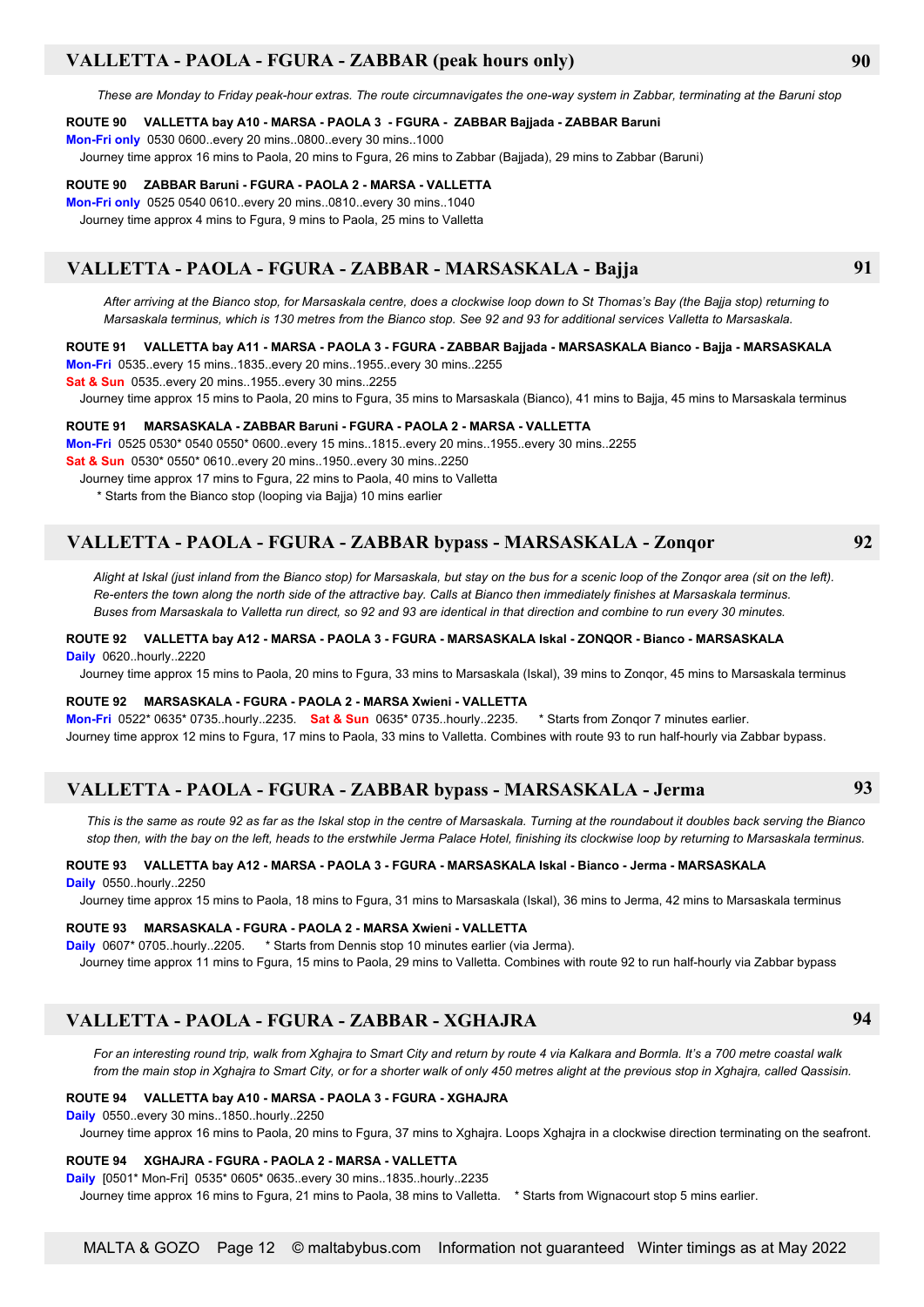### **CIRKEWWA - GHADIRA - POPEYE - MELLIEHA - GHAJN TUFFIEHA - MGARR 101**

 *Calls at Popeye Village for most of the day as shown below. In summer extends beyond Mgarr to Gnejna Bay (see summer version). Timings below apply daily but intermediate timings may vary by a minute or two.*

| Cirkewwa          |  |                     | 0700   0800   0900   1000 |   |      |  | 1800   1900   2000   2100 | Mgarr (Teatrali)  |  |                     | 0650 0750 0850 0950 |   | 1750 |      |           | 1850   1950   2050        |
|-------------------|--|---------------------|---------------------------|---|------|--|---------------------------|-------------------|--|---------------------|---------------------|---|------|------|-----------|---------------------------|
| <b>Ghadira</b>    |  |                     | 0706 0806 0906 1006       | н |      |  | 1806   1906   2006   2106 | Zebbiegh (Sagwi)  |  | 0651 0751 0851 0951 |                     | н | 1751 | 1851 | 1951 2051 |                           |
| Popeye Village    |  |                     | 0911   1011               | Ο | 1811 |  |                           | Ghain Tuffieha    |  | 0659 0759 0901      | 1001                | O | 1801 |      |           | 1859   1959   2059        |
| Mellieha (Adenau) |  |                     | 0710 0810 0918 1018       |   |      |  | 1818 1910 2010 2110       | Manikata          |  | 0703   0803   0905  | 1005                | U | 1805 |      |           | 1903 2003 2103            |
| Manikata          |  |                     | 0721 0821 0930 1030       | R |      |  | 1830   1921   2021   2121 | Mellieha          |  |                     | 0712 0812 0914 1014 | R |      |      |           | 1814   1912   2012   2112 |
| Ghain Tuffieha    |  |                     | 0723 0823 0932 1032       |   |      |  | 1832   1923   2023   2123 | Mellieha (Adenau) |  | 0714 0814 0917 1017 |                     |   | 1817 |      |           | 1914 2014 2114            |
| Zebbiegh (Sagwi)  |  | 0731 0831 0941 1041 |                           |   |      |  | 1841   1931   2031   2131 | Popeve Village    |  | 0923                | 1023                |   | 1823 |      |           |                           |
| Mgarr (Church)    |  |                     | 0733 0833 0943 1043       |   |      |  | 1843   1933   2033   2133 | Ghadira           |  | 0718   0818   0927  | 1027                |   | 1827 |      |           | 1918 2018 2118            |
| Mgarr (Teatrali)  |  |                     | 0735 0835 0945 1045       |   |      |  | 1845   1935   2035   2135 | Cirkewwa          |  | 0725 0825 0935      | 1035                |   | 1835 |      |           | 1925 2025 2125            |

### **BIDNIJA - MOSTA - NAXXAR - BAHAR IC-CAGHAQ - PEMBROKE P&R 103**

Starts at the tiny village of Bidnija, serves residential areas between Mosta and Naxxar, then heads via Birguma and rural roads to the coast

**ROUTE 103 BIDNIJA - MOSTA Rotunda 1 - Missjunarji - NAXXAR - Nutar - (BIRGUMA - BAHAR IC-CAGHAQ - PEMBROKE P&R) Daily to Naxxar (Nutar)** 0615..hourly..1915. On **Mons-Fris** journeys from Bidnija at 0615 0715 1615 1715 extend to Pembroke P&R Journey time approx 7 mins to Mosta, 14 mins to Naxxar. Pembroke journeys take 30 mins to Bahar ic-Caghaq, 38 mins to Pembroke P&R

**ROUTE 103 (PEMBROKE P&R 3 - BAHAR IC-CAGHAQ - BIRGUMA) - Nutar - NAXXAR - Missjunarji - MOSTA Rotunda 5 - BIDNIJA Mons to Fris from Naxxar (Nutar)** 0637\* 0740\* 0840..hourly..1540 1638\* 1738\* 1840 1940

\* These journeys start back from Pembroke P&R at 0615 0715 1615 1715 (times at Nutar are approximate)

**Sats & Suns from Naxxar (Nutar)** 0640..hourly..1940

Journey time from Nutar approx 7 mins to Mosta, 16 mins to Bidnija. Journeys from Pembroke P&R take 35 mins to Mosta, 45 mins to Bidnija

### **MATER DEI - BIRKIRKARA Lieni - LIJA - BALZAN - ATTARD 106**

*Runs down from the Mercer stop to and from Lieni, the stop adjacent to St Helen's Basilica (Birkirkara Parish Church), served by route 22. In Balzan and Attard is similar to route 54, but doesn't run up to Lapira and back in Attard, and misses out Lija Tower on the way back.*

#### **ROUTE 106 MATER DEI Sptar 2 - UNIVERSITA - BIRKIRKARA Lieni - LIJA - BALZAN - Strickland - ATTARD Gharix - ATTARD Ghenba Daily** 0520..hourly..2020

Journey time approx 8 mins to Lieni, 15 mins to Lija (Tower), 18 mins to Balzan, 20 mins to Strickland, 30 mins to Attard (Ghenba)

#### **ROUTE 106 ATTARD Ghenba - Palazz - BALZAN - BIRKIRKARA Alwigi - BIRKIRKARA Lieni - UNIVERSITA - MATER DEI Sptar Mon-Fri** 0518 0542 0648..approx hourly..1851 1943 2042

**Saturday** 0518 0545 0725 0825 0925 1032 1132 1153 1258 1344 1524 1604 1724 1800 1849 1944 2044 (times subject to confirmation) **Sunday** 0517 0542..hourly..2042

Journey time approx 4 mins to Palazz, 5 mins to Balzan, 8 mins to Alwigi, 16 mins to Lieni, 22 mins to Mater Dei

### **BAHRIJA - RABAT - ZEBBUG - SIGGIEWI - PROVIDENZA - BAJJADA 109 109A**

**WINTER TIMETABLE** *Terminates at Bajjada (the roundabout south of Providenza). In Summer extends to Ghar Lapsi (see summer edition)*

#### **ROUTE 109/109A BAHRIJA - Ghemieri - RABAT 2 - Qali 2 - ATTARD - ZEBBUG Sciortino - SIGGIEWI - PROVIDENZA - Bajjada Daily** 0535..hourly..2035. Calls at the **Mdina** stop 1 min after Rabat Interchange in this direction only

 Between Bahrija and Rabat, journeys every two hours 0735 to 1935 are numbered **109A** and serve Wied Gerzuma instead of Ghemieri 1 & Santi. Journey time approx 17 mins to Rabat, 20 mins to Qali 2 (on main road), 28 mins to Zebbug, 34 mins to Siggiewi, 40 mins to Bajjada

#### **ROUTE 109 Bajjada - PROVIDENZA - SIGGIEWI Monument - ZEBBUG Sciortino - ATTARD - Qali 4 - RABAT 4 - BAHRIJA Daily** 0545..hourly..2145

Journey time approx 9 mins to Siggiewi (Monument), 18 mins to Zebbug, 28 mins to Qali 4 (on main road), 33 mins to Rabat, 43 mins to Bahrija

### **PEMBROKE - SLIEMA - TA' GIORNI - MATER DEI - SWATAR - MARSA 110**

 *This circuitous local route serves Sliema Ferries in only one direction, doubling back towards Savoy (for Savoy to Sliema Ferries see route 21).*

#### **ROUTE 110 PEMBROKE P&R 3 - SLIEMA Ferries 3 - SAVOY - TA' GIORNI - MATER DEI - SWATAR - B'KARA 2 - MARSA P&R Daily** 0520..hourly..2020

Journey approx 17 mins to Sliema Ferries, 31 mins to Savoy, 40 mins to Giorni, 53 mins to Mater Dei, 63 mins to B'kara, 1h 15m to Marsa P&R

#### **ROUTE 110 MARSA P&R 3 - B'KARA 2 - SWATAR - MATER DEI - TA' GIORNI - SAVOY - SAN GILJAN - PEMBROKE P&R 3 Daily** 0500..hourly..2000

Journey approx 13 mins to B'kara, 23 mins to Mater Dei, 34 mins to Giorni, 45 mins to Savoy, 55 mins to San Giljan, 60 mins to Pembroke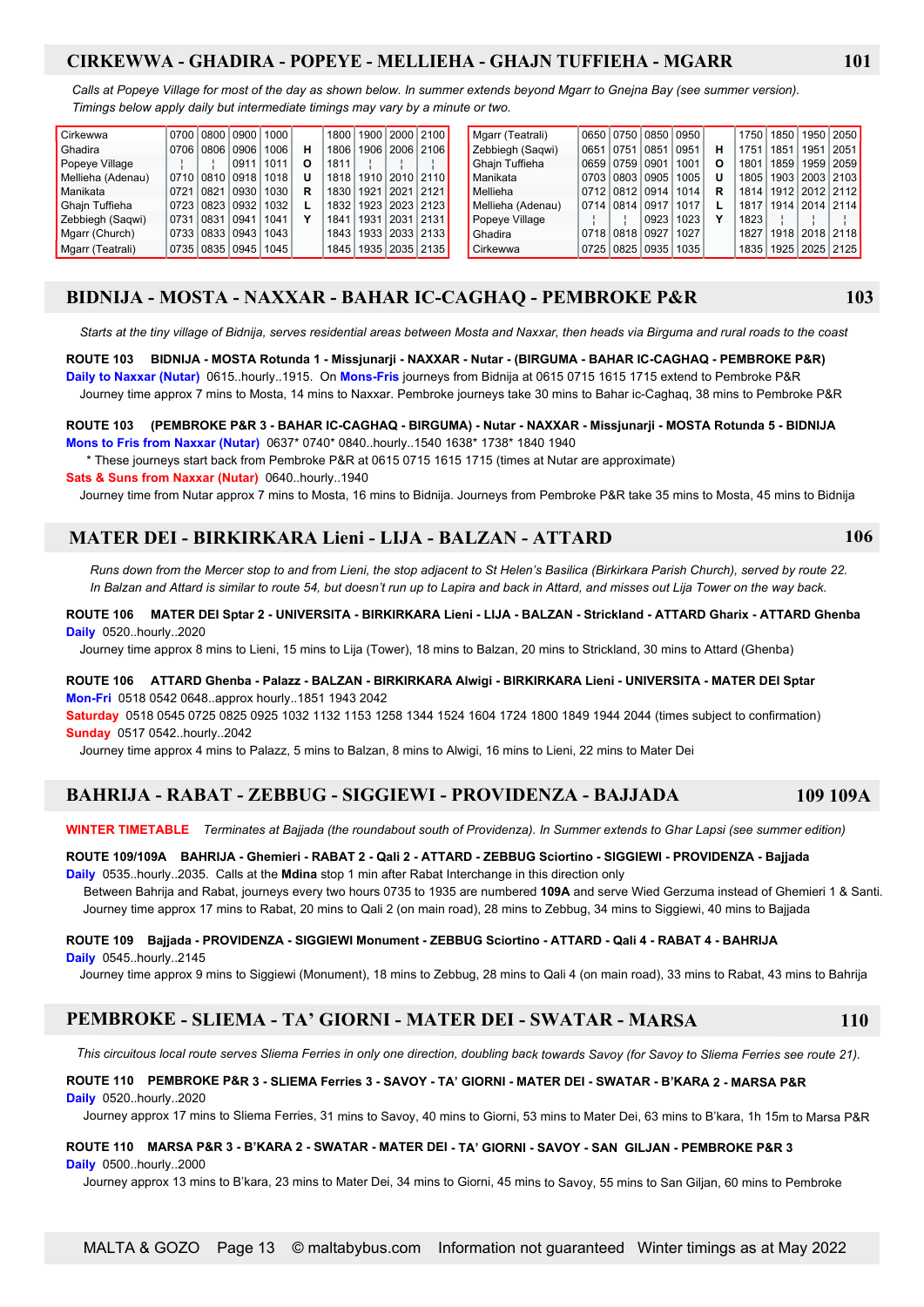### **MATER DEI - MARSA P&R - AIRPORT - KIRKOP - ZURRIEQ - QRENDI - MQABBA 117**

*After Zurrieq runs to and from Franzina on the southern tip of Zurrieq. Enters Mqabba via Hagra stop; leaves via Konvoj. See also 218.*

#### **ROUTE 117 MATER DEI - UNI - MARSA P&R 2 - LUQA Mitjar - AIRPORT 3 - KIRKOP - SAFI - Bubaqra - ZURRIEQ - QRENDI - MQABBA Daily** 0605..hourly..2005. Departs from the Sptar 3 stop at Mater Dei Hospital.

Journey approx 12 mins to Marsa, 24 mins to Airport, 29 mins to Kirkop, 33 mins to Safi, 41 mins to Zurrieq, 53 min to Qrendi, 59 min to Mqabba

**ROUTE 117 MQABBA - QRENDI - ZURRIEQ - Bubaqra - SAFI - KIRKOP - AIRPORT 3 - LUQA - MARSA P&R 6 - UNIVERSITA - MATER DEI Daily** 0500..hourly..2000. Starts at the Bazilju stop in the centre of Mqabba.

Journey approx 4 mins to Qrendi, 16 mins to Zurrieq, 24 mins to Safi, 27 min to Kirkop, 33 min to Airport, 46 min to Marsa, 58 mins to Mater Dei

### **MARSASKALA - MARSAXLOKK - BIRZEBBUGA - HAL FAR - AIRPORT 119**

 *If travelling from Marsaxlokk to the Ghar Dalam caves, alight at the Fossili stop (350 metres). Valletta buses call at Dalam near the caves. If travelling from Ghar Dalam caves to Marsaxlokk use route 85 from the Dalam stop, or 119 / 210 from the Herakles stop (500 metres).*

#### **ROUTE 119 MARSASKALA - Bajja - DEHEB 2 - Delimara - MARSAXLOKK - Qajjenza - BIRZEBBUGIA 3 - HAL FAR Paci - AIRPORT Daily** 0550..hourly..2150. In Marsaxlokk the stop is adjacent to the harbour (but see below for the return stop).

Journey time approx 21 mins to Marsaxlokk, 27 mins to Qajjenza (Fossili), 30 mins to Birzebbugia, 37 mins to Hal Far, 45 mins to Airport

### **ROUTE 119 AIRPORT 3 - HAL FAR Paci - BIRZEBBUGIA 2 - Qajjenza - MARSAXLOKK Xerriex - DEHEB 3 - Bajja - MARSASKALA**

**Daily** 0600..hourly..2200. NOTE in Marsaxlokk calls at the Xerriex stop near the school (200 metres inland from harbour along St Andrija). Journey time approx 10 mins to Hal Far, 18 mins to Birzebbugia, 23 mins to Qajjenza (Herakles), 29 mins to Marsaxlokk, 47 mins to Marsaskala

### **PEMBROKE - ST ANDREWS - SAN GWANN - MATER DEI - MARSA - XGHAJRA 120**

 *This orbital route does not serve Sliema Ferries but links areas north of Spinola with Mater Dei Hospital and areas south-east of Valletta. Like route 14 it serves St Andrews, St George's Bay and Dragonara in the southbound direction only. Route 121 is an evening variant.*

**ROUTE 120 PEMBROKE P&R 4 - Patrizu - ST ANDREWS - Dragonara - Spinola - SAN GWANN - MATER DEI Sptar 1 - MARSA P&R 4 - PAOLA 3 - FGURA - ZABBAR - Marzebb - XGHAJRA**

**Daily** 0557..every 30 mins..1957. Also at 2057 2157 route **121** running direct to Spinola, also missing out Mater Dei (journey 40 min to Xghajra). Journey approx 19 mins to Spinola, 28 mins to Gwann, 34 mins to Mater Dei, 48 mins to Marsa P&R, 59 mins to Paola, 1h 19m to Xghajra

#### **ROUTE 120 XGHAJRA - Marzebb - ZABBAR - FGURA - PAOLA 2 - MARSA P&R 3 - MATER DEI Sptar 1 - SAN GWANN - SPINOLA Borg - SAN GILJAN - PEMBROKE P&R 4**

**Daily** 0505..every 30 mins..1935. Also at 2035 2135 route **121** missing out Mater Dei (journey 42 mins to Pembroke).

 Journey approx 18 mins to Paola, 28 mins to Marsa, 41 mins to Mater Dei, 50 mins to Gwann, 62 mins to San Giljan, 66 mins to Pembroke Note: journeys 0505 to 0705 start from Wignacourt, looping Xghajra (4 mins later from main Xghajra stop).

### **VALLETTA - SAN LUQA - UNIVERSITA - MATER DEI 122**

 *Calls at the former St Luke's Hospital (San Luqa), now a rehabilitation hospital, on its way to the main hospital, Mater Dei*

**ROUTE 122 VALLETTA bay A1 - Mile End 2 - SAN LUQA - Villambrosa - Qroqq 5 - UNIVERSITA 1 - MATER DEI Mon-Fri** 0535..every 30 mins..2035 **Sat & Sun** 0535..hourly..2035 Journey time approx 9 mins to San Luqa, 21 mins to Universita, 24 mins to Mater Dei

**ROUTE 122 MATER DEI Sptar 3 - UNIVERSITA 2 - Villambrosa - SAN LUQA - Mile End 1 - VALLETTA**

**Mon-Fri** 0530..every 30 mins..2030 **Sat & Sun** 0530..hourly..2030

Journey time approx 3 mins to Universita, 13 mins to San Luqa, 22 mins to Valletta

### **MARSASKALA - ZABBAR - BORMLA - ISLA 124**

 *This route leaves from Marsaskala terminus, loops the estate west of town, then calls at the Iskal stop just inland from the bay. The route into Isla is a southerly one via Verdala and Polverista, returning on a northerly arc via Birgu Riche and the Hawli Estate. Journeys from Isla approach Marsaskala via Zonqor (like route 92) with great views of the bay, then loop via Bajja (like 91) to the terminus.*

#### **ROUTE 124 MARSASKALA - Bellavista - MARSASKALA Iskal - ZABBAR Baruni - BORMLA Verdala - Polverista - ISLA Daily** 0530..hourly..2130

Journey time approx 4 mins to Iskal, 12 mins to Zabbar, 17 mins to Verdala, 23 mins to Isla

#### **ROUTE 124 ISLA - BORMLA - BIRGU Riche - Hawli - ZABBAR Bajjada - Zonqor - MARSASKALA Bianco - Bajja - MARSASKALA Daily** 0550..approx hourly..2150

Journey time approx 3 mins to Birgu (Riche), 9 mins to Zabbar, 16 mins to Zonqor, 20 mins to Bianco, 25 mins to Bajja, 28 mins to Marsaskala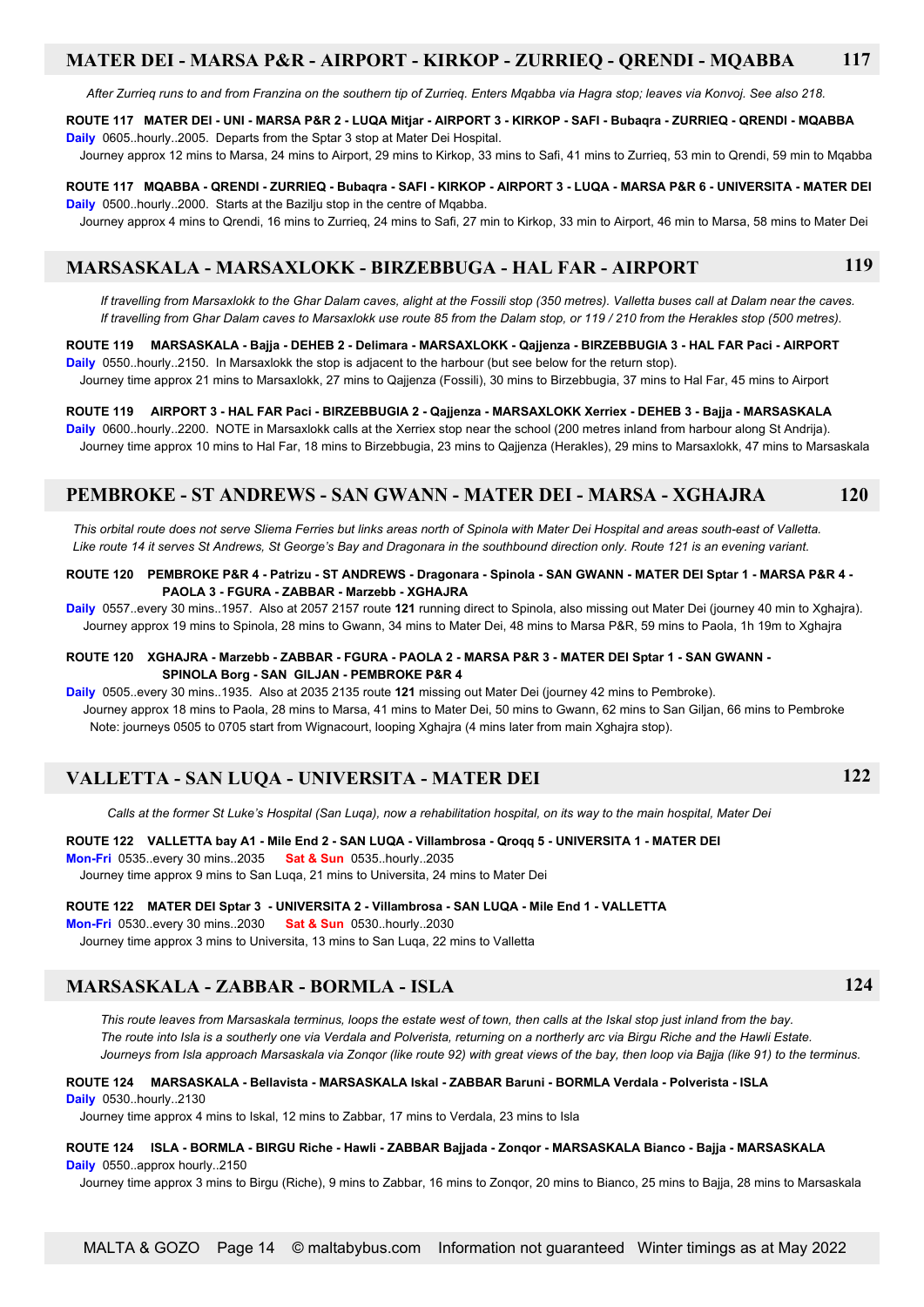### **VALLETTA - WATERFRONT Circular 130**

*An anti-clockwise circuit, out via Floriana, returning via Valletta Waterfront, with its many restaurants and bars. These are situated between the Pinto and Waterfront stops so you could explore the area by walking between the two stops (400 metres) to save back-tracking.*

#### **ROUTE 130 VALLETTA bay A1 - Park & Ride 2 - Hatab** (for Virtu Ferries) **- Pinto - Waterfront - VALLETTA**

**Daily** 0640..hourly..2040.

Journey time approx 7 mins to Waterfront, 10 mins full circuit back to Valletta bus station

### **VALLETTA City Circular (minibus) 133**

*A (more or less) clockwise circuit around the city itself, handy to save your legs. Alight at Fossa for National War Museum at Fort St Elmo*

**ROUTE 133 VALLETTA bay A1 - Kastilja - Fossa - Marsamxett - Fossa - Lascaris** (for Bormla ferry) **- FLORIANA Polyclinic - VALLETTA Mon-Sat** 0600..every 30 mins..2200. **Sunday** 0600..hourly..2000

Journey time approx 6 mins to Fossa, 8 mins to Marsamxett, 17 mins to Lascaris, 23 mins full circuit back to Valletta bus station

### **MARSASKALA - ZEJTUN - GUDJA - AIRPORT - MARSA P&R - MATER DEI 135**

 *This complex local route serves many functions, including looping the Hal Farug area and the St Vincent de Paul nursing home*

#### **ROUTE 135 MARSASKALA - Bajja - ZEJTUN Girgor - DEHEB 5 - GHAXAQ Miftuh - GUDJA - AIRPORT 3 - LUQA Mitjar - HAL FARUG - SAN VINCENZ - MARSA P&R 6 - UNIVERSITA - MATER DEI**

**Daily** 0605..hourly..2005

Journey time approx 15 mins to Zejtun (Girgor), 18 mins to Deheb, 27 mins to Gudja, 31 mins to Airport, 46 mins to Marsa, 58 mins to Mater Dei

#### **ROUTE 135 MATER DEI Sptar 3 - UNIVERSITA 4 - MARSA P&R 5 - SAN VINCENZ - HAL FARUG - LUQA Mitjar - AIRPORT 3 - GUDJA - GHAXAQ Miftuh - DEHEB 6 - ZEJTUN Diacono - Crieki - Baija - MARSASKALA**

**Daily** 0610..hourly..2010

Journey time approx 9 mins to Marsa, 25 mins to Airport, 34 mins to Gudja, 43 mins to Deheb, 46 mins to Zejtun, 61 mins to Marsaskala

### **MATER DEI - PSAILA - B'KARA - BALZAN - RABAT - DINGLI**

*Alight at Vestru for San Anton Gardens. In Dingli calls at Kbira and Qbiela, then loops the estate anti-clockwise before reaching Dingli terminus. Calls at Buskett (for Buskett Gardens) in the Dingli - Rabat - Mater Dei direction only.*

### **ROUTE 181 MATER DEI Sptar 2 - UNIVERSITA 3 - Psaila - B'KARA Wied - BALZAN Vestru - ATTARD - Qali 4 - RABAT 3 - DINGLI**

**Daily** 0610..hourly..2010. Calls at the **Mdina** stop 1 min after Rabat Interchange Journey time approx 15 mins to Balzan (Vestru), 27 mins to Qali 4 (on main road), 32 mins to Rabat, 52 mins to Dingli terminus

**ROUTE 181 DINGLI - Buskett - RABAT 2 - Qali 3 - ATTARD - BALZAN Vestru - B'KARA Suq - Psaila - UNIVERSITA - MATER DEI Sptar Daily** 0611\* 0715..hourly..1915. Calls at the **Mdina** stop 1 min after Rabat Interchange. \* Starts from Baslija stop at 0606 via the estate. Journey time approx 14 mins to Rabat, 19 mins to Qali 3 (on main road), 26 mins to Balzan (Vestru), 40 mins to Mater Dei

### **MATER DEI - HAMRUN - B'KARA - BALZAN - RABAT - MTARFA 182**

*Similar to route 181 but diverts via Hamrun, and after Rabat serves Mtarfa rather than Dingli. Alight at Vestru for San Anton Gardens.*

#### **ROUTE 182 MATER DEI Sptar 2 - UNI - HAMRUN - FLEUR DE LYS - B'KARA 2 - BALZAN Vestru - Qali 4 - RABAT 3 - MTARFA Daily** 0625..hourly..2025

Journey time approx 10 mins to Hamrun, 21 mins to Balzan (Vestru), 33 mins to Qali 4 (on main road), 38 mins to Rabat, 50 mins to Mtarfa

### **ROUTE 182 MTARFA Qlejgha - RABAT 2 - Qali 3 - ATTARD - BALZAN Vestru - B'KARA 2 - Psaila - UNIVERSITA - MATER DEI Sptar Daily** 0530\* 0630\* 0735..hourly..1935. Calls at the **Mdina** stop 1 min after Rabat Interchange. \* Starts from Antoine 0528 0628.

Journey time approx 13 mins to Rabat, 18 mins to Qali 3 (on main road), 28 mins to Balzan (Vestru), 40 mins to Hamrun, 53 mins to Mater Dei

### **BUGIBBA - MOSTA - TA' QALI - RABAT** for Mdina **186**

 *Hourly route X3 provides a faster service Bugibba - Rabat (for the full service see the 186 / X3 summary table on page 1 of this timetable). Like route 212, route 186 leaves Bugibba via the Qawra seafront but returns via St Paul's Bay and the Bugibba seafront.*

### **ROUTE 186 BUGIBBA bay 6 - QAWRA** (seafront) **- MOSTA Rotunda 1 - TA' QALI Stadium - TA' QALI Villagg - RABAT**

**Daily** 0605..every 30 mins..2135

Journey approx 4 mins to Qawra, 19 mins to Mosta, 32 mins to Ta' Qali (Villagg, for craft village), 40 mins to Rabat

#### **ROUTE 186 RABAT 2 - TA' QALI Villagg - TA' QALI Stadium - MOSTA Rotunda 3 - ST PAUL'S BAY Imhasel - Gillieru - BUGIBBA Daily** 0545 every 30 mins. 2045

Journey approx 6 mins to Ta' Qali (Villagg, for craft village), 19 mins to Mosta, 32 mins to St Paul's Bay (Imhasel), 37 mins to Bugibba

**181**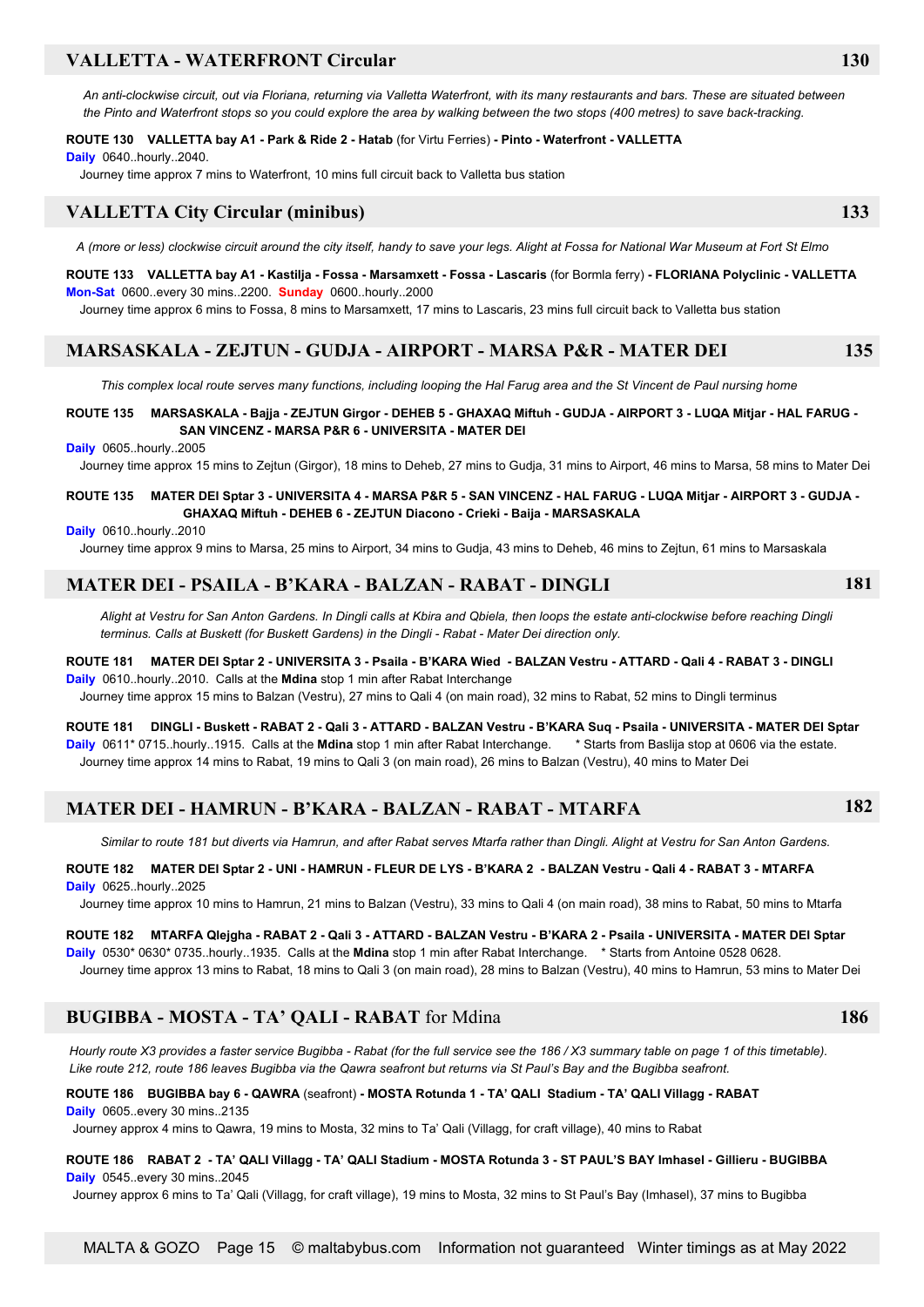### **RABAT - DINGLI - SIGGIEWI - HAGAR QIM - GROTTO - ZURRIEQ - AIRPORT 201**

 *A popular route with tourists that can get rather busy, serving Dingli Cliffs, the Hagar Qim Temples, and the Blue Grotto*

#### **ROUTE 201 RABAT 2 - DINGLI - DINGLI Cliffs - SIGGIEWI - PROVIDENZA - Bajjada - HAGAR - GROTTO - ZURRIEQ - AIRPORT**

**Daily** 0830..hourly..2030. Calls at the **Mdina** stop immediately after Rabat Interchange in this direction only Journey time approx 8 mins to Dingli, 27 mins to Siggiewi, 40 mins to Hagar, 44 mins to Grotto, 50 mins to Zurrieq, 61 mins to Airport

#### **ROUTE 201 AIRPORT 3 - ZURRIEQ - GROTTO - HAGAR - Bajjada - PROVIDENZA - SIGGIEWI Knisja - DINGLI Cliffs - DINGLI - RABAT Daily** 0845. hourly. 2045.

Journey time approx 7 mins to Zurrieq, 13 mins to Grotto, 16 mins to Hagar, 28 mins to Siggiewi, 42 mins to Dingli, 50 mins to Rabat

### **SLIEMA - SAN GILJAN - NAXXAR - MOSTA - TA 'QALI - RABAT 202**

*Important route for tourists, linking Sliema with Mosta, Ta' Qali and Rabat (for Mdina). Diverts up to Pembroke Park & Ride and back, where it serves the stop at the Park & Ride itself (the old parade ground), not the one on the main road. In Ta' Qali alight at Villagg for the craft village.*

#### **ROUTE 202 SLIEMA Ferries 5 - SAN GILJAN - PEMBROKE P&R 4 - SAN GWANN - NAXXAR - MOSTA Rotunda 5 - TA' QALI - RABAT Daily** 0530..hourly..2230

Journey approx 13 mins to Pembroke, 25 mins to San Gwann, 33 mins to Naxxar, 39 mins to Mosta, 54 mins to Ta' Qali, 64 mins to Rabat.

#### **ROUTE 202 RABAT 2 - TA' QALI - MOSTA Nicolo - NAXXAR - SAN GWANN - PEMBROKE P&R 4 - SAN GILJAN - SLIEMA Ferries Daily** 0600..hourly..2200

 Journey 8 mins to Ta'Qali (Villagg), 26 mins to Mosta, 32 mins to Naxxar, 42 mins to San Gwann, 51 mins to Pembroke P&R, 68 mins to Sliema. In Mosta the Nicolo stop is on the south-west side of the Rotunda (Mosta Dome) in Triq il Kbira.

### **SLIEMA - SAN GWANN - NAXXAR - MOSTA - ST PAUL'S BAY - BUGIBBA 203**

 *Inland route from Sliema to Bugibba. See route 212 for a more direct, more frequent, and scenic service Sliema - Bugibba via the coast road*

#### **ROUTE 203 SLIEMA Ferries 1 - GZIRA - SAN GWANN - NAXXAR - MOSTA Rotunda 3 - ST PAUL'S BAY Imhasel - BUGIBBA Daily** 0623..hourly..2223

Journey approx 5 mins to Gzira, 12 mins to San Gwann, 24 mins to Naxxar, 35 mins to Mosta, 51 mins to St Paul's Bay, 58 mins to Bugibba

### **ROUTE 203 BUGIBBA bay 2 - ST PAUL'S BAY Imhasel - MOSTA Rotunda 1 - NAXXAR - SAN GWANN - GZIRA - SLIEMA Ferries 5**

**Mon-Fri** 0530..hourly..2130. **Saturday** 0535..hourly..2135. **Sunday** 0527..hourly..2127 Journey approx 6 mins to St Paul's Bay, 21 mins to Mosta, 29 mins to Naxxar, 40 mins to San Gwann, 48 mins to Gzira, 52 mins to Sliema

### **MARSASKALA - ZABBAR bypass - FGURA - PAOLA - MARSA P&R - MATER DEI 204**

*In Marsaskala, buses from Mater Dei call at Iskal, turn back to Bianco, then loop via Bajja (St Thomas's Bay) like route 91 back to the terminus*

#### **ROUTE 204 MARSASKALA - FGURA - PAOLA 2 - MARSA P&R 6 - UNIVERSITA 1 - MATER DEI Sptar**

**Daily** 0513\* 0613\* 0720..hourly..1920. \* Starts from Bianco at 0508 0608 via Bajja

Journey time approx 11 mins to Fgura, 15 mins to Paola, 24 mins to Marsa P&R, 36 mins to Mater Dei

#### **ROUTE 204 MATER DEI Sptar 3 - UNIVERSITA 4 - MARSA P&R 5 - PAOLA 3 - FGURA - MARSASKALA Bianco - Bajja - MARSASKALA Daily** 0610..hourly..2010

Journey time approx 9 mins to Marsa, 20 mins to Paola, 24 mins to Fgura, 38 mins to Bianco, 43 mins to Bajja, 47 mins to Marsaskala terminus

### **MATER DEI - MARSA P&R - PAOLA - TARXIEN - ZEJTUN 206**

 *After arriving at the Diacono stop (opposite Zejtun terminus) this route does a large clockwise loop around the eastern part of Zejtun (like route 84) before ending up via Deheb back at Zejtun terminus. There it waits for departure time then returns direct to Mater Dei Hospital.*

#### **ROUTE 206 MATER DEI - UNI - MARSA P&R 5 - PAOLA Pjazza - TARXIEN - BULEBEL - ZEJTUN Diacono - Huxlief - Deheb - ZEJTUN Daily** 0551..hourly..1951. Departs from the Sptar 3 stop at Mater Dei hospital.

Journey approx 9 mins to Marsa P&R, 19 mins to Paola, 23 mins to Tarxien, 36 mins to Zejtun (Diacono). The loop around Zejtun adds 13 mins

#### **ROUTE 206 ZEJTUN - BULEBEL Ghollieq - TARXIEN - PAOLA Pjazza - MARSA P&R 6 - UNIVERSITA 1 - MATER DEI**

**Daily** 0504\* 0604\* 0709..hourly..1909. \* Starts from Zejtun (Diacono) at 0454 0554 via the loop of eastern Zejtun. Journey time approx 11 mins to Tarxien (Brittanja), 13 mins to Paola, 25 mins to Marsa P&R, 35 mins to Universita, 37 mins to Mater Dei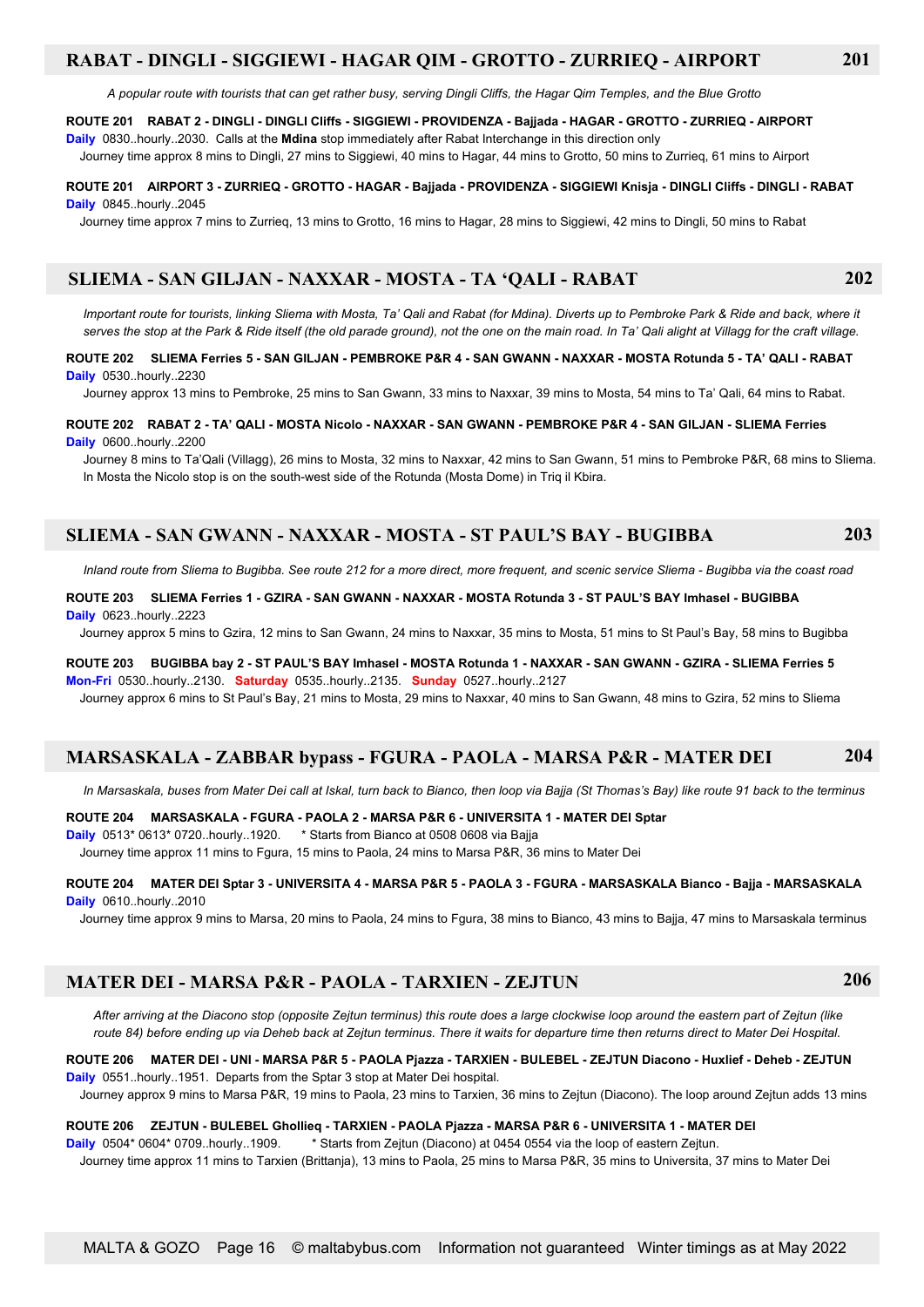### **MATER DEI - HAMRUN - MARSA P&R - QORMI - ZEBBUG - SIGGIEWI 209**

 *Like route 62, this route enters Siggiewi by a direct route but returns by way of the north-western extremities of Siggiewi*

#### **ROUTE 209 MATER DEI Sptar 2 - UNIVERSITA 3 - HAMRUN - MARSA P&R 2 - QORMI Bastjan - ZEBBUG Sciortino - SIGGIEWI**

**Daily** 0605..hourly..1905 2015

Journey time approx 13 mins to Hamrun, 17 mins to Marsa P&R, 20 mins to Qormi, 32 mins to Zebbug, 44 mins to Siggiewi

#### **ROUTE 209 SIGGIEWI - ZEBBUG Sciortino - QORMI Bastjan - MARSA P&R 6 - HAMRUN - UNIVERSITA 1 - MATER DEI Sptar 1**

**Daily** 0515..hourly..1915

Journey time approx 15 mins to Zebbug, 24 mins to Qormi, 27 mins to Marsa P&R, 32 mins to Hamrun, 47 mins to Mater Dei

### **MATER DEI - MARSA P&R - MARSAXLOKK - BIRZEBBUGA - TAL PAPA 210**

 *For additional service linking Marsaxlokk with Birzebbuga see route 119. For stops serving Ghar Dalam caves see the note under route 119*

#### **ROUTE 210 MATER DEI Sptar 3 - UNIVERSITA 4 - MARSA P&R 5 - DEHEB 1 - MARSAXLOKK - Qajjenza - BIRZEBBUGIA 3 - TAL PAPA\*\***

**Daily** 0540..hourly..2040. In Marsaxlokk the stop is adjacent to the harbour (but see below for the return stop). Journey time approx 10 mins to Marsa P&R, 38 mins to Marsaxlokk, 46 mins to Qajjenza (Fossili), 53 mins to Birzebbugia, 57 mins to Tal Papa\*\*

#### **ROUTE 210 BIRZEBBUGIA 2 - Qajjenza - MARSAXLOKK Xerriex - DEHEB 3 - MARSA P&R 6 - UNIVERSITA 1 - MATER DEI**

**Daily** 0552\* 0655..hourly..1955. NOTE in Marsaxlokk calls at the Xerriex stop near the school (200 metres inland from harbour along St Andrija). Journey time approx 4 mins to Qajjenza (Herakles), 10 mins to Marsaxlokk (Xerriex), 14 mins to Deheb, 41 mins to Mater Dei

\*\* After looping Tal Papa returns to Birzebbugia 2 (total journey from Mater Dei approx 62 mins). \* Starts from Marconi stop 3 mins earlier.

### **SLIEMA - SAN GILJAN - BAHAR IC-CAGHAQ - BUGIBBA 212**

*Scenic coastal route! Sit on right northbound (on left southbound) for best views. For slower inland route via San Gwann see route 203. Note that the route enters Bugibba via St Paul's Bay and the Bugibba seafront but leaves via the Qawra seafront - i.e. a clockwise circuit.*

### **ROUTE 212 SLIEMA Ferries 5 - Balluta - Spinola - SAN GILJAN - PEMBROKE P&R 2 - CAGHAQ - ST PAUL'S BAY Imhasel - BUGIBBA**

**Mon-Fri** 0530 0600 0630..every 20 mins..0930..every 30 mins..1500..every 20 mins..1800..every 30 mins..2000 2100 2200. **Sat & Sun** 0530 0630..every 30 mins..2000 2100 2200. **Night service N212 (Fri & Sat nights):** 2310 2340 0010 0040.

Journey time approx 10 mins to San Giljan, 13 mins to Pembroke, 21 mins to Caghaq, 39 mins to St Paul's Bay (Imhasel), 45 mins to Bugibba

**ROUTE 212 BUGIBBA bay 2 - QAWRA** (seafront) **- CAGHAQ - PEMBROKE P&R 1 - SAN GILJAN - Spinola - Balluta - SLIEMA Ferries Mon-Fri** 0545 0555 0605..every 20 mins..0845..every 30 mins..1515..every 20 mins..1815..every 30 mins..2015 2115 2215. **Sat & Sun** 0545..every 30 mins..2015 2115 2215. **Night service N212 (Fri & Sat nights):** 0000 0030 0100 0130. Journey time approx 4 mins to Qawra, 20 mins to Caghaq, 26 mins to Pembroke, 30 mins to San Giljan (Spinola), 40 mins to Sliema.

### **MATER DEI - MARSA - PAOLA - ISLA - BIRGU - KALKARA 213**

 *This service from Mater Dei Hospital has a figure-of-eight routeing around the Three Cities. Also links Isla to Rinella Fort (but not vice versa)*

#### **ROUTE 213 MATER DEI Sptar 3 - UNIVERSITA 4 - Villambrosa - BLATA L-BAJDA 4 - MARSA Bacir - PAOLA 3 - Ibliet - ISLA**

**Daily** 0617..hourly..2017. All journeys continue beyond Isla in a loop as shown below back to Mater Dei (1917 and 2017 run only to Kalkara). Journey time approx 10 mins to Blata L-Bajda, 15 mins to Marsa, 18 mins to Paola, 24 mins to Isla

#### **ROUTE 213 ISLA - BORMLA - BIRGU Riche - RINELLA Fortizza - KALKARA - Hawli - Verdala - PAOLA 2 - MARSA Moro - BLATA L-BAJDA 3 - Villambrosa - UNIVERSITA 1 - MATER DEI**

**Daily** 0558..hourly..1858. Also 1937 2037 (approx times) to Kalkara only. Journey time approx 3 mins to Birgu, 10 mins to Rinella, 15 mins to Kalkara, 27 mins to Paola, 37 mins to Blata L-Bajda, 48 mins to Mater Dei

### **MATER DEI - MARSA P&R - LUQA - KIRKOP - ZURRIEQ - QRENDI - MQABBA 218**

*Faster version of 117 - not via Ingieret, serves Luqa centre both directions, not via Airport terminal, and runs direct between Safi and Zurrieq. The Cintra stop is 350 metres from the Airport terminal.*

#### **ROUTE 218 MATER DEI - UNIVERSITA 4 - MARSA P&R 2 - LUQA - Cintra** (for Airport) **- KIRKOP - SAFI - ZURRIEQ - QRENDI - MQABBA Daily** 0635..hourly..2035. Departs from the Sptar 3 stop at Mater Dei hospital.

Journey approx 10 mins to Marsa, 25 mins to Cintra, 29 mins to Kirkop, 33 mins to Safi, 38 mins to Zurrieq, 44 min to Qrendi, 50 min to Mqabba

#### **ROUTE 218 MQABBA - QRENDI - ZURRIEQ - SAFI - KIRKOP - Cintra** (for Airport) **- LUQA - MARSA P&R 6 - UNIVERSITA 1 - MATER DEI Daily** 0530..hourly..1930. Departs from the Bazilju stop in the centre of Mqabba.

Journey approx 4 mins to Qrendi, 8 mins to Zurrieq, 13 mins to Safi, 15 min to Kirkop, 19 min to Cintra, 30 min to Marsa, 40 mins to Mater Dei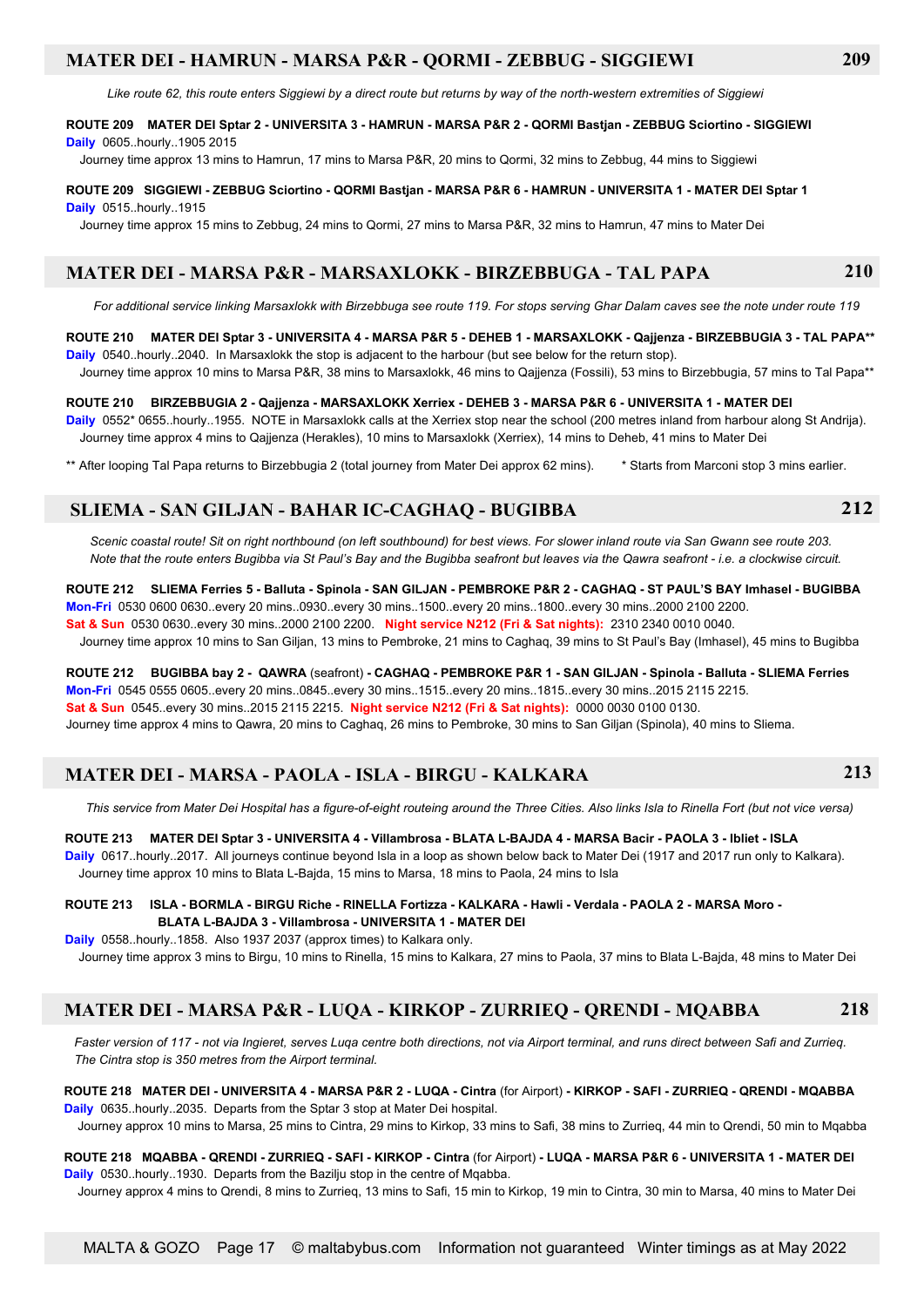### **BUGIBBA - MELLIEHA - GHADIRA - CIRKEWWA** for Gozo ferry **221**

 *Like several other routes numbered 2xx this route leaves Bugibba via the Qawra seafront but returns via the Bugibba seafront. In summer (early June to early Oct) runs at an increased frequency - timings will be shown in summer version of this timetable.*

#### **ROUTE 221 BUGIBBA bay 5 - QAWRA** (seafront) **- ST PAUL'S BAY - XEMXIJA - MELLIEHA - GHADIRA - CIRKEWWA**

**Daily** 0530 0630..every 30 mins..2100 2200

Journey approx 8 mins to St Paul's Bay (Imhasel), 16 mins to Xemxija, 23 mins to Mellieha, 30 mins to Ghadira, 40 mins to Cirkewwa.

#### **ROUTE 221 CIRKEWWA - GHADIRA - MELLIEHA - XEMXIJA - ST PAUL'S BAY - BUGIBBA Pijunieri - BUGIBBA**

**Daily** 0550 0650..every 30 mins..1950 2050 2150

Journey approx 9 mins to Ghadira, 15 mins to Mellieha, 22 mins to Xemxija, 31 mins to St Paul's Bay, 39 mins to Bugibba

### **SLIEMA - ST PAUL'S BAY - MELLIEHA - GHADIRA - CIRKEWWA** for Gozo ferry **222**

 *This scenic route along the coast road terminates at Cirkewwa ferry terminal, where ferries run approx every 45 minutes to Mgarr in Gozo. In summer (early June to early Oct) runs at an increased frequency - timings will be shown in summer version of this timetable.*

#### **ROUTE 222 SLIEMA Ferries 5 - SAN GILJAN - BAHAR IC-CAGHAQ - ST PAUL'S BAY - XEMXIJA - MELLIEHA - GHADIRA - CIRKEWWA Daily** 0615 0715..every 30 mins..2015 2115 2215

Journey approx 8 mins to San Giljan, 17 mins to Caghaq, 31 mins to St Paul's Bay, 46 mins to Mellieha, 51 mins to Ghadira, 60 min to Cirkewwa

#### **ROUTE 222 CIRKEWWA - GHADIRA - MELLIEHA - XEMXIJA - ST PAUL'S BAY - BAHAR IC-CAGHAQ - SAN GILJAN - SLIEMA Ferries Daily** [0510 Mon-Fri] 0525 0555 0655..every 30 mins..1955 2055 2155

Journey 8 mins to Ghadira, 14 mins to Mellieha, 27 mins to St Paul's Bay, 41 mins to Caghaq, 49 mins to San Giljan, 60 mins to Sliema

### **BUGIBBA - ST PAUL'S BAY - GHAJN TUFFIEHA (Golden Bay) 223**

 *Leaves via the Qawra seafront, returns via the Bugibba seafront. Note that bay 8 at Bugibba bus station is situated on the road at the top end of the bus station (see separate bus route plan of Bugibba and Qawra). Ghajn Tuffieha (Golden Bay) is a popular tourist destination. In summer (early June to early Oct) runs at an increased frequency - timings will be shown in summer version of this timetable.*

#### **ROUTE 223 BUGIBBA bay 8 - QAWRA** (seafront) **- ST PAUL'S BAY - Ballut - GHAJN TUFFIEHA**

**Daily** 0730..hourly..2030

Journey approx 6 mins to St Paul's Bay (Imhasel), 22 mins To Ghajn Tuffieha

#### **ROUTE 223 GHAJN TUFFIEHA - Ballut - ST PAUL'S BAY - BUGIBBA Pijunieri - BUGIBBA**

**Daily** 0800..hourly..2100

Journey approx 15 mins to St Paul's Bay (Imhasel), 21 mins to Bugibba

### **SLIEMA - BAHAR IC-CAGHAQ - ST PAUL'S BAY - GHAJN TUFFIEHA (Golden Bay) 225**

 *Ghajn Tuffieha (Golden Bay) is known as one of the most attractive beaches in Malta and is a popular tourist destination. In summer (early June to early Oct) runs at an increased frequency - timings will be shown in summer version of this timetable.*

#### **ROUTE 225 SLIEMA Ferries 5 - SAN GILJAN - PEMBROKE P&R 2 - BAHAR IC-CAGHAQ - ST PAUL'S BAY - GHAJN TUFFIEHA**

**Daily** 0553..hourly..2053

Journey approx 8 mins to San Giljan, 18 mins to Caghaq, 33 mins to St Paul's Bay, 50 mins to Ghajn Tuffieha

#### **ROUTE 225 GHAJN TUFFIEHA - ST PAUL'S BAY - BAHAR IC-CAGHAQ - PEMBROKE P&R 1 - SAN GILJAN - SLIEMA Ferries 2 Daily** 0555.hourly..2055

Journey approx 15 mins to St Paul's Bay (Imhasel), 29 mins to Caghaq, 38 mins to San Giljan, 48 mins to Sliema Ferries

### **MATER DEI - MARSA P&R - SANTA LUCIJA - GHAXAQ - GUDJA 226**

 *Both directions loop Santa Lucija in an anti-clockwise direction en route. In Gudja takes the same clockwise routeing as route 88.*

#### **ROUTE 226 MATER DEI Sptar 3 - UNIVERSITA 4 - MARSA P&R 5 - SANTA LUCIJA - DEHEB 1 - GHAXAQ - GUDJA**

**Daily** 0530..hourly..1930 (also 2030 on Sat & Sun)

Journey approx 11 mins to Marsa P&R, 26 mins to Santa Lucija, 39 mins to Deheb, 41 mins to Ghaxaq (Tumbarella), 47 mins to Gudja

### **ROUTE 226 GUDJA - GHAXAQ - DEHEB 4 - SANTA LUCIJA - MARSA P&R 6 - UNIVERSITA - MATER DEI**

**Daily** 0530..hourly..1930 (also 2030 on Mon-Fri)

Journey time approx 4 mins to Ghaxaq, 7 mins to Deheb, 15 mins to Santa Lucija, 28 mins to Marsa P&R, 40 mins to Mater Dei

MALTA & GOZO Page 18 © maltabybus.com Information not guaranteed Winter timings as at May 2022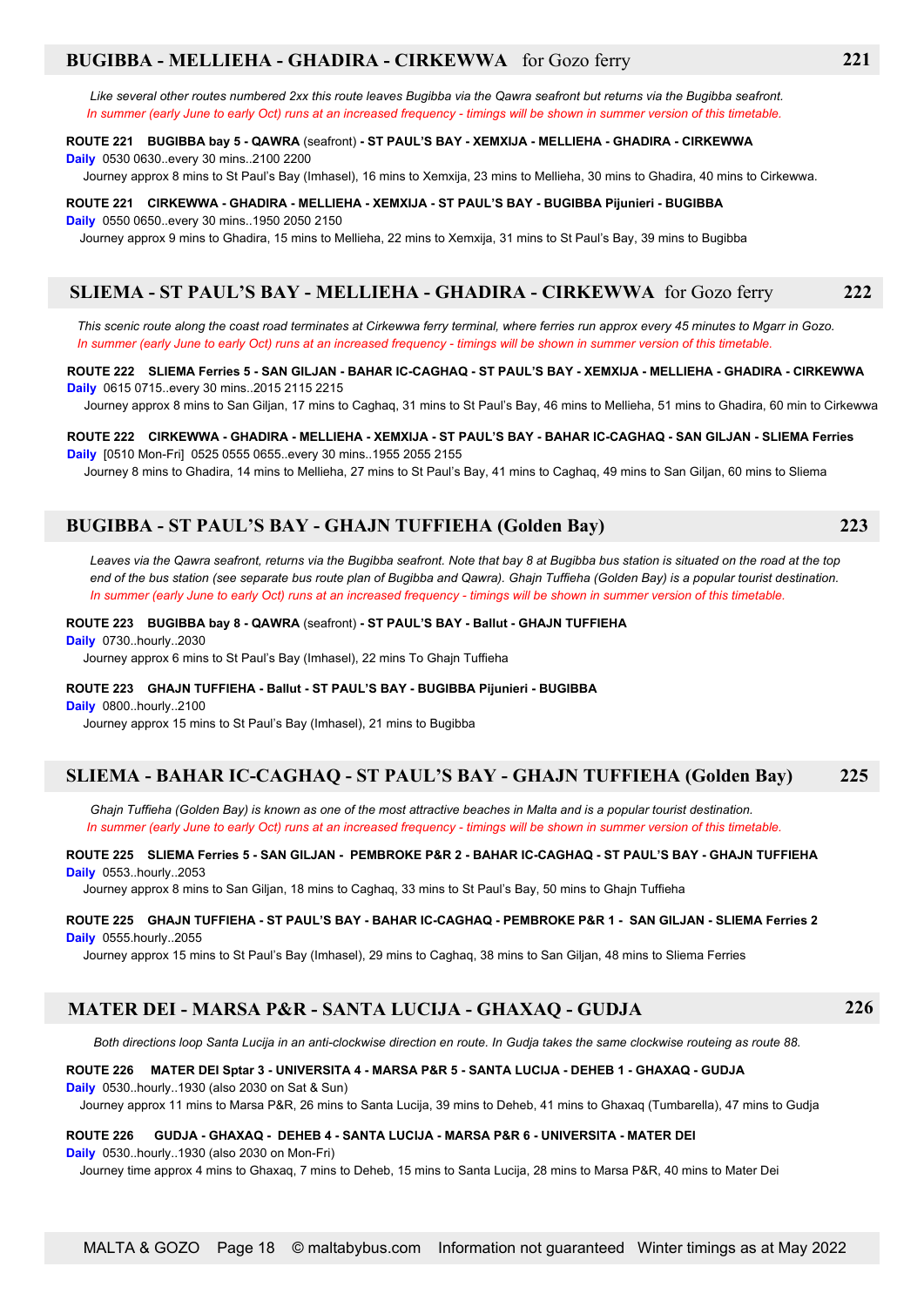### **MATER DEI - MSIDA - SLIEMA - ST GILJAN - SWIEQI 233**

 *In Swieqi takes the same circular route as Valletta route 16, except that it doesn't loop around Madliena*

#### **ROUTE 233 MATER DEI Sptar 2 - UNIVERSITA 2 - MSIDA - SLIEMA Ferries 5 - SAN GILJAN - SWIEQI Mezza - SWIEQI Xaghrat**

**Mon-Fri** 0605..hourly..2005. **Sat & Sun** 0550..hourly..1950

Journey approx 8 mins to Msida, 17 mins to Sliema, 30 mins to San Giljan, 38 mins to Swieqi

#### **ROUTE 233 SWIEQI Xaghrat - Victoria - PEMBROKE P&R 1 - SAN GILJAN - SLIEMA Ferries 3 - MSIDA - UNIVERSITA 1 - MATER DEI**

**Mon-Fri** 0551\* 0655..hourly..1955. **Sat & Sun** 0531\* 0635..hourly..1935. \* Starts from Sirk stop 4 mins earlier.

Journey approx 8 mins to San Giljan, 23 mins to Sliema, 30 mins to Msida, 40 mins to Mater Dei (Sptar 1)

### **VALLETTA - MATER DEI - TA' ZWEJT - NAXXAR - MOSTA - MGARR**

 *Despite being in the 2xx number series, this route does serve Valletta, but only on Mons to Fris. At weekends it starts from Mater Dei Hospital*

#### **ROUTE 238 VALLETTA bay B7 - UNIVERSITA 1 - MATER DEI - TA' ZWEJT Hgejjeg - NAXXAR - MOSTA Rotunda 3 - ZEBBIEGH - MGARR Mon-Fri** 0550..hourly..1950

**Sat & Sun** Mater Dei (Sptar 2) to Mgarr 0600..hourly..2000 (no service Valletta - Mater Dei at weekends).

Journey from Valletta approx 15 mins to Mater Dei (Sptar 1), 29 mins to Naxxar, 34 mins to Mosta, 47 mins to Zebbiegh, 58 mins to Mgarr

#### **ROUTE 238 MGARR Teatrali - ZEBBIEGH - MOSTA Rotunda 2 - NAXXAR - TA' ZWEJT Hgejjeg - MATER DEI - UNIVERSITA - VALLETTA Mon-Fri** 0655 hourly 1955

**Sat & Sun** Mgarr to Mater Dei 0551\* 0655..hourly..1955 (no service Mater Dei - Valletta at weekends).

 Journey approx 7 mins to Zebbiegh, 18 mins to Mosta, 24 mins to Naxxar, 36 mins to Mater Dei, (on Mons to Fris 50 mins to Valletta) \* Starts from Temi stop at 0548

### **VALLETTA - MATER DEI - ST PAUL'S BAY - MELLIEHA - GHADIRA 250**

*Alternative service to Ghadira Bay via the Hospital, by-passing Mosta but serving Santa Margerita and MCAST college on the Mosta outskirts*

#### **ROUTE 250 VALLETTA bay B6 - UNI 1 - MATER DEI Sptar 1 - SANTA MARGERITA - ST PAUL'S BAY - XEMXIJA - MELLIEHA - GHADIRA Daily** 0530..hourly..2030

Journey time approx 14 mins to Mater Dei, 35 mins to MCAST Mosta, 47 mins to St Paul's Bay, 64 mins to Mellieha, 70 mins to Ghadira

#### **ROUTE 250 GHADIRA - MELLIEHA - XEMXIJA - ST PAUL'S BAY - SANTA MARGERITA - MATER DEI Sptar 1 - UNI 2 - VALLETTA Daily** 0550..hourly..2050

Journey time approx 5 mins to Mellieha, 21 mins to St Paul's Bay, 33 mins to MCAST Mosta, 50 mins to Mater Dei, 55-65 mins to Valletta

### **VALLETTA - MSIDA - MATER DEI - MOSTA - NAXXAR - GHARGHUR 260**

#### **ROUTE 260 VALLETTA bay B8 - MSIDA - UNIVERSITA 1 - MATER DEI - MOSTA Nicolo - NAXXAR - BIRGUMA - GHARGHUR Marzu Daily** 0620..hourly..1920

Journey time approx 7 mins to Msida, 15 mins to Mater Dei, 35 mins to Mosta, 40 mins to Naxxar, 45 mins to Birguma, 53 mins to Gharghur

#### **ROUTE 260 GHARGHUR Marzu - BIRGUMA - NAXXAR - MOSTA Rotunda 5 - MATER DEI - UNIVERSITA - MSIDA - VALLETTA Mon-Fri** 0715..approx hourly..1813 1910 2010

**Saturday** 0705..approx hourly..2008

**Sunday** 0700..approx hourly..2004

Journey time approx 5 mins to Birguma, 10 mins to Naxxar, 15 mins to Mosta, 28 mins to Mater Dei, 34 mins to Msida, 42 mins to Valletta

### **BUGIBBA - MOSTA - BIRKIRKARA - MSIDA - MATER DEI 280**

 *Leaves via Qawra seafront, returns via Bugibba seafront. Route 31 provides a more frequent service between Bugibba and Mater Dei Hospital*

#### **ROUTE 280 BUGIBBA bay 3 - QAWRA** (seafront) **- MOSTA Rotunda 1 - BIRKIRKARA - MSIDA Hasselin - UNIVERSITA 1 - MATER DEI Daily** 0530..hourly..1930

Journey approx 4 mins to Qawra, 22 mins to Mosta, 33 mins to Birkirkara, 39 mins to Msida (Hasselin), 47 mins to Mater Dei

#### **ROUTE 280 MATER DEI Sptar 2 - UNIVERSITA 3 - MSIDA - BIRKIRKARA - MOSTA Rotunda 3 - BUGIBBA Pijunieri - BUGIBBA Daily** 0610..hourly..2010

Journey approx 6 mins to Msida, 17 mins to Birkirkara, 29 mins to Mosta, 44 mins to Pijunierei, 51 mins to Bugibba

**238**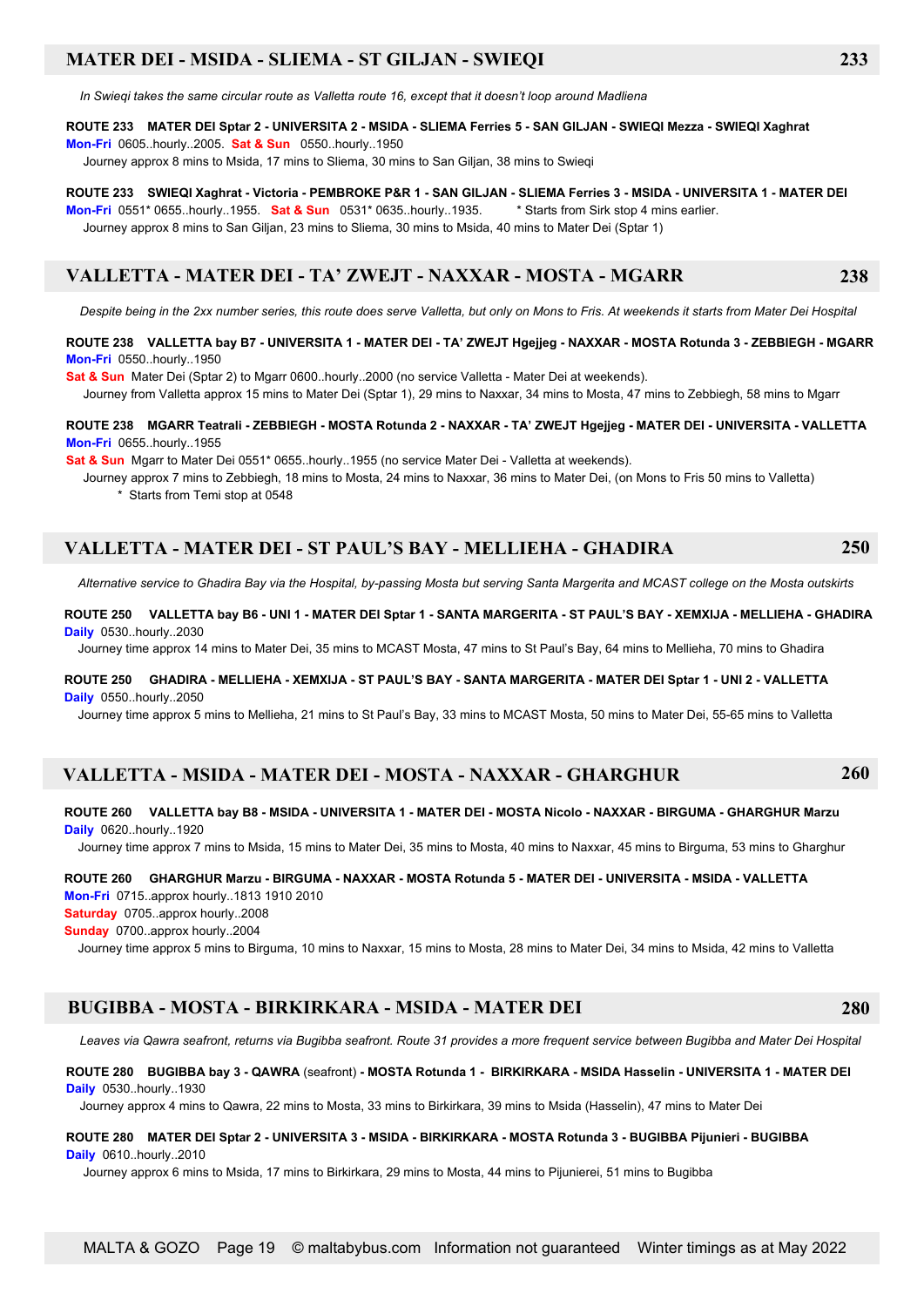### **AIRPORT - MATER DEI - ST PAUL'S BAY - MELLIEHA - GHADIRA - CIRKEWWA X1**

 *Limited stop service. Runs every 45 mins to connect with the ferries to Gozo, which generally also run every 45 mins*

#### **ROUTE X1 AIRPORT 2 - MARSA P&R 1 - UNI - MATER DEI - PEM. P&R 2 - CAGHAQ - XEMXIJA - MELLIEHA - GHADIRA - CIRKEWWA**

**Daily** 0520, 0553, 0638, 0723, 0813, 0858, 0943, 1028, 1113, 1158, 1243, 1328, 1413, 1458, 1543, 1623, 1708, 1753, 1853, 1938, 2013, 2058, 2143, 2219, 2255.

Journey approx 20 mins to Mater Dei, 47 mins to St Paul's Bay (Kennedy), 60 mins to Mellieha, 66 mins to Ghadira, 1h 14m to Cirkewwa

**ROUTE X1 CIRKEWWA - GHADIRA - MELLIEHA - XEMXIJA - CAGHAQ - PEM. P&R 1 - UNI - MATER DEI - MARSA P&R 1 - AIRPORT Daily** 0535, 0645\*, 0730, 0815, 0900, 0945, 1030, 1115, 1200, 1245, 1330, 1415, 1500, 1545, 1630, 1715, 1800, 1845, 1930, 2015, 2100, 2145, 2230.

Journey time approx 7 mins to Ghadira, 14 mins to Mellieha, 27 mins to St Paul's Bay (Kennedy), 55 mins to Mater Dei, 1h 15m to Airport

### **CIRKEWWA - UNIVERSITA - MCAST PAOLA / AIRPORT X1A**

#### **ROUTE X1A CIRKEWWA - MELLIEHA - XEMXIJA - CAGHAQ - PEMBROKE P&R 1 - UNIVERSITA - PAOLA MCAST**

**Mon-Fri only** 0640 0705. *Limited stop service. University termtime only.*

Journey approx 19 mins to Mellieha, 25 mins to Xemxija, 52 mins to Caghaq, 60 mins to Pembroke, 73 mins to Universita, 1h 30m to MCAST

#### **AIRPORT - PAOLA - MARSA P&R - MATER DEI - SAN GILJAN - SLIEMA X2**

 *After Mater Dei this route performs a large loop serving San Giljan first, then Sliema Ferries, returning direct via Gzira. See also route TD2*

**ROUTE X2 AIRPORT 2 - PAOLA Pjazza - MARSA P&R 1 - UNI 1 - MATER DEI - SAN GILJAN - Spinola - Balluta - SLIEMA Ferries 3 Daily** 0600..hourly..2300

Journey approx 11 mins to Paola, 21 mins to Marsa P&R, 33 mins to Mater Dei, 44 mins to San Giljan, 48 mins to Balluta, 58 mins to Sliema

#### **ROUTE X2 SAN GILJAN - Spinola - Balluta - SLIEMA Ferries 3 - UNI 1 - MATER DEI Sptar 1 - MARA P&R 1 - PAOLA 3 - AIRPORT Mon-Fri \*** From San Giljan 0600 0646 0748 0848 0944..hourly..1744 1840 1937 2032 2132 2232 2332.

**Saturday \*** From San Giljan 0600 0638 0738 0838 0938 1050 1150 1250 1341 1441 1541 1641 1741 1841 1941 2038 2134 2234 2334. **Sunday \*** From San Giljan 0600 0633..approx hourly..1837 1931 2031 2131 2231 2331.

Journey approx 14 mins to Sliema, 29 mins to Mater Dei, 43 mins to Marsa P&R, 53 mins to Paola, 66 mins to Airport

\* *Approximate times (MPT website). Since San Giljan is not the start of the route (it's a circular) it's not clear if buses wait for time there.*

#### **BUGIBBA - RABAT - BALZAN - B'KARA - MARSA P&R - PAOLA - AIRPORT X3**

*For full service Bugibba - Rabat see 186 / X3 summary on page 1 of this timetable. Alight at Vestru for San Anton Gardens. Leaves Bugibba via the Qawra seafront, arrives back via Pijunieri and the Bugibba seafront.*

#### **ROUTE X3 BUGIBBA bay 6 - QAWRA - RABAT 2 - Qali 2 - BALZAN Vestru - B'KARA - Psaila - MARSA P&R 1 - PAOLA Pjazza - AIRPORT Daily** 0515..hourly..2215

Journey approx 4 mins to Qawra, 28 mins to Rabat, 40 mins to Balzan (Vestru), 52 mins to Marsa P&R, 60 mins to Paola, 70 mins to Airport

#### **ROUTE X3 AIRPORT 2 - PAOLA 2 - MARSA P&R 1 - Psaila - B'KARA - BALZAN Vestru - RABAT 4 - BUGIBBA Pijunieri - BUGIBBA Daily** 0530..hourly..2230

Journey approx 11 mins to Paola, 21 mins to Marsa P&R, 34 mins to Balzan (Vestru), 45 mins to Rabat, 1h 15m to Bugibba

### **VALLETTA - MARSA P&R - AIRPORT - HAL FAR - BIRZEBBUGA X4**

 *Alight at Hal Far (Ghar) for Playmobil Fun Park. In Birzebbuga calls at the terminus, then loops around the town back to the terminus. Alternative route Valletta to Airport - see routes 71, 72 and 73 which link Valletta with the Cintra stop, located 350 metres from the terminal.*

#### **ROUTE X4 VALLETTA bay B3 - MARSA P&R 1 - AIRPORT 3 - HAL FAR - BIRZEBBUGIA 2 - Sajjied - Qalb - BIRZEBBUGIA 3**

**Mon-Fri** 0525 0545 0550 0605..every 20 mins..0905..every 30 mins 2235.

**Saturday** 0525..every 20 mins..0905..every 30 mins..2235. **Sunday** 0525..every 30 mins..2225.

Journey time approx 11 mins to Marsa P&R, 21 mins to Airport, 35 mins to Hal Far (Ghar), 42 mins to Birzebbugia 2. The loop adds 6 mins.

#### **ROUTE X4 BIRZEBBUGIA 3 - HAL FAR - AIRPORT 1 - MARSA P&R 1 - VALLETTA**

**From Birzebbugia Mon-Fri** 0515 0530..every 10 mins..0620 0640 0650.. every 20 mins..0950..every 30 mins..2120 2200 2220.  **Saturday** 0530..every 20 mins..0950..every 30 mins..2120 2200 2220. **Sunday** 0530..every 30 mins..2230.

#### **From Airport** approx 17-20 mins later.

 Journey time from Birzebbugia approx 9 mins to Hal Far (Ghar), 20 mins to Airport, 32 mins to Marsa P&R, 44-47 mins to Valletta Additional journey on Mon-Sat: Hal Far to Valletta at 0525.

### **FOR X133 SEE PAGE 22**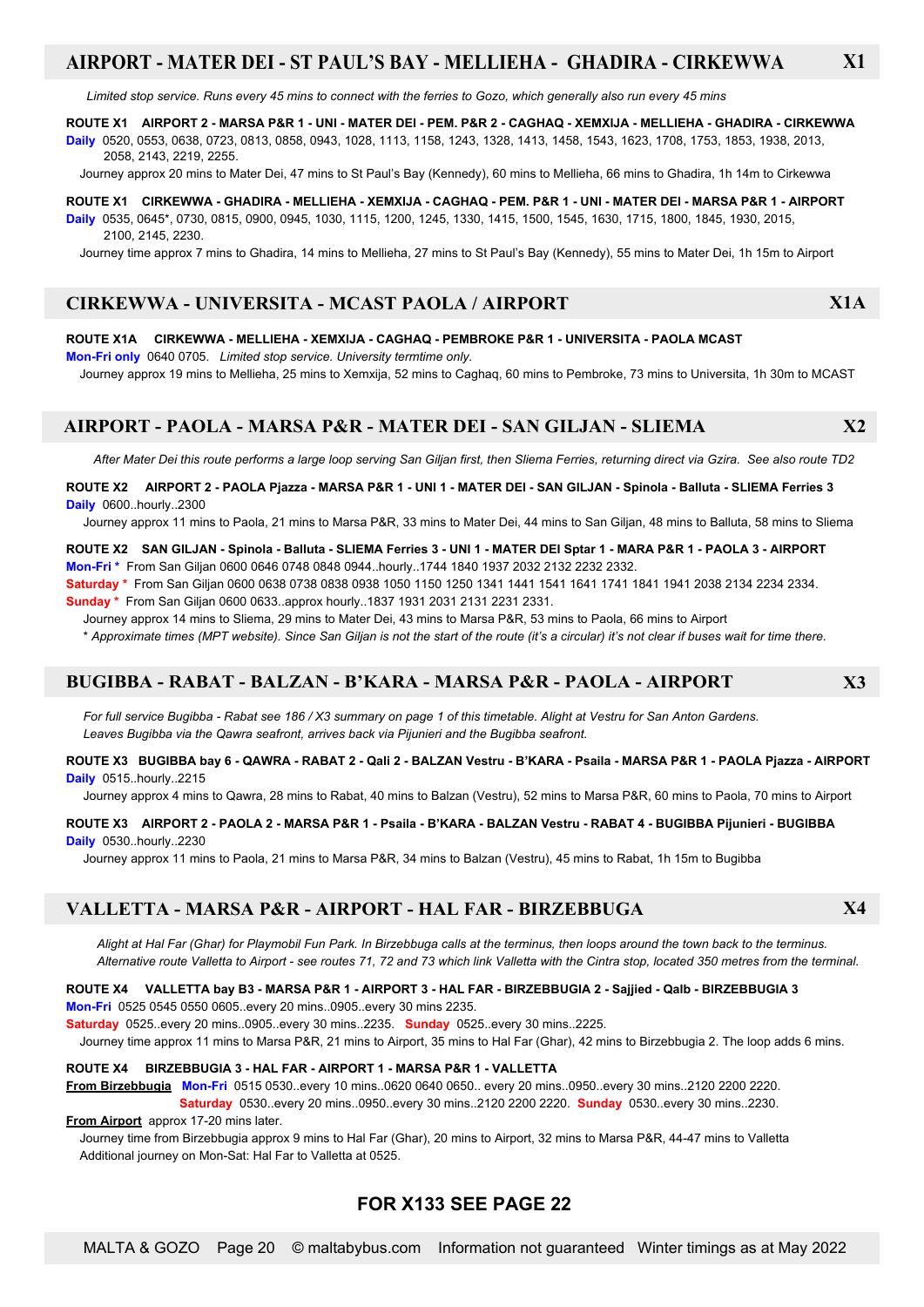### **AIRPORT - SAN GILJAN - SLIEMA - AIRPORT Circular TD2**

 *Limited stop Tallinja Direct service (higher fares), calls only at stops shown. Clockwise loop around San Giljan and Sliema. For alternative service see X2.*

**ROUTE TD2 AIRPORT 2 - SAN GILJAN - Ross - Spinola - Balluta - Chalet - SLIEMA Ferries 3 (continues as below back to Airport)**

**ROUTE TD2 SAN GILJAN - Ross - Spinola - Balluta - Chalet - SLIEMA Ferries 3 - Ponsonby - AIRPORT 2**

**No winter service. To be reintroduced with the Summer timetable from June 12, 2022.**

### **VALLETTA - MARSAXLOKK Non-stop Sunday route TD10**

 *Tallinja Direct service (higher fares); calls only at stops shown. For alternative service (and location of Xerriex stop) see routes 81 and 85.*

**ROUTE TD10 VALLETTA bay A6 - MARSAXLOKK Kavallerizza - Arznell - MARSAXLOKK Xerriex**

**Sundays only** 0920 0940 1020 1040 1120 1140. Journey approx 25 mins.

#### **ROUTE TD10 MARSAXLOKK Xerriex - Cippi - VALLETTA**

**Sundays only** 1320 1340 1420 1440 1520 1540 1620 Journey approx 20 mins.

### **VALLETTA - Regional Road - SAN GILJAN - Pembroke - Coast Road - BUGIBBA TD13**

 *Limited stop Tallinja Direct service (higher fares). Calls only at stops shown (also at Bombi). For alternative services to San Giljan (via Sliema) see routes 13 to 16. For alternative routes to Bugibba see summary on page 1 of this timetable.*

**ROUTE TD13 VALLETTA bay A15 - Kulegg - Qroqq 3 - Borg - Ross - SAN GILJAN - Pembroke P&R 2 - Caghaq - Wileg - Arznel - BUGIBBA Daily** 0605..every 30 mins..2005.

Journey approx 15 mins to San Giljan, 18 mins to Pembroke P&R, 24 mins to Caqhaq, 45 mins to Bugibba.

**ROUTE TD13 BUGIBBA bay 2 - Arznel - Wileg - Caghaq - Pembroke P&R 1 - SAN GILJAN - Ross - Spinola - Qroqq 4 - Kulegg - VALLETTA Daily** 0635..every 30 mins..2105.

Journey approx 19 mins to Caqhaq, 25 mins to Pembroke P&R, 27 mins to San Giljan, 42 mins to Valletta.

### **VALLETTA - SLIEMA - SAN GILJAN Night route N13**

**ROUTE N13 VALLETTA bay A1 - MSIDA - SLIEMA Ferries 5 - Balluta - Spinola - SAN GILJAN**

**Daily** 2310 2340 0010 0040 0110 0140.

Journey 8 mins to Msida, 14 mins to Sliema Ferries, 25 mins to San Giljan. *Sliema - San Giljan (- Bugibba) is also served by N212.*

#### **ROUTE N13 SAN GILJAN - SLIEMA Ferries 4 - MSIDA - VALLETTA**

**Daily** 2310 2340 0010 0040 0110 0140.

Journey 12 mins to Sliema Ferries, 17 mins to Msida, 25 mins to Valletta. *(Bugibba)* - *San Giljan - Sliema is also served by N212.*

**For route N212 Sliema - San Giljan - Bugibba see route 212 Night route N212**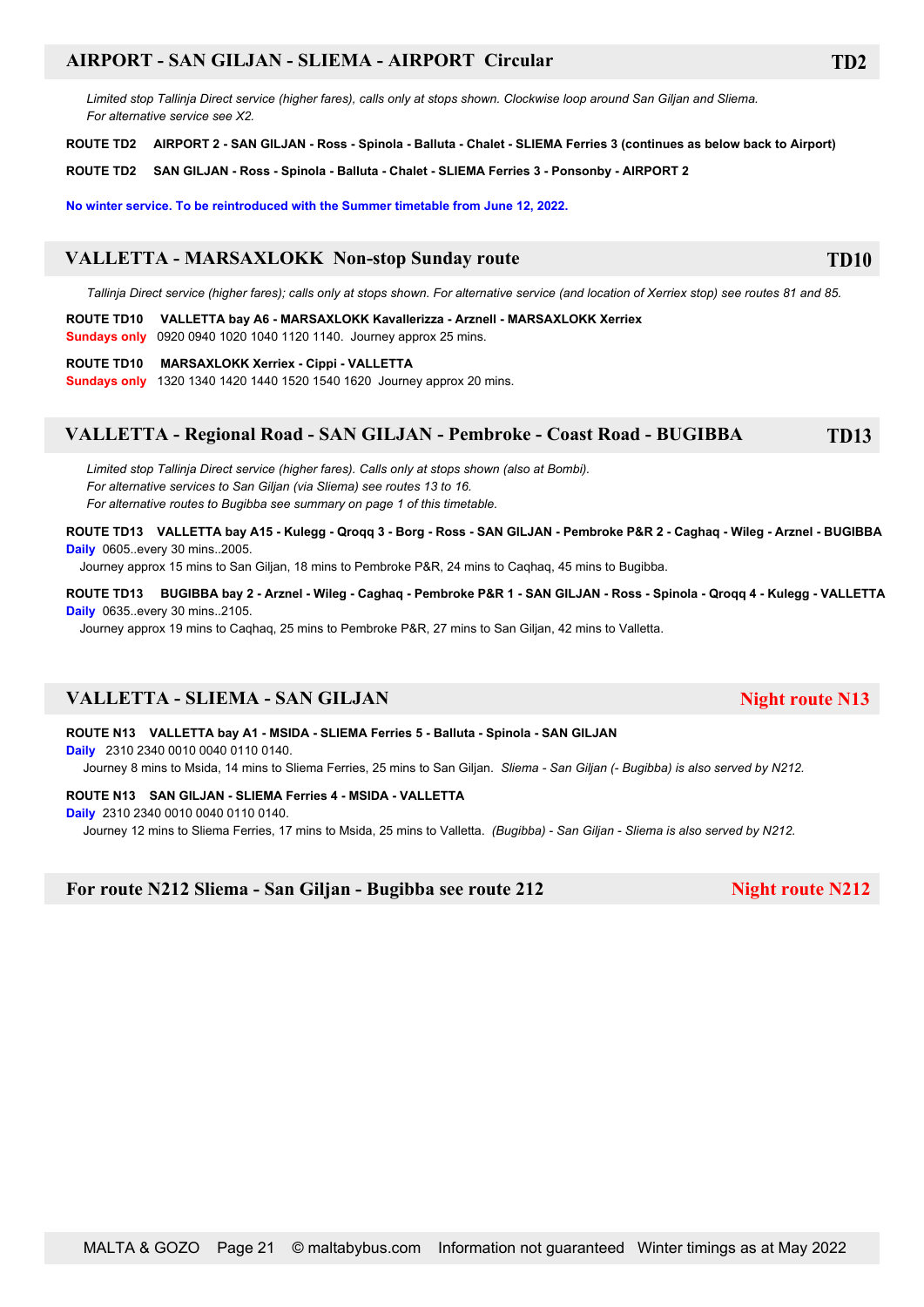### **SERVICES TO/FROM LASCARIS IN CONNECTION WITH GOZO FAST FERRY SAILINGS**

### **VALLETTA (LASCARIS) - MCAST PAOLA 150**

**ROUTE 150 VALLETTA Lascaris - PAOLA (MCAST) non-stop. Termtime only. Mon-Fri** Timings to follow. Journey 12 mins

**ROUTE 150 PAOLA (MCAST) - Lourdes - VALLETTA Lascaris. Calls only at stops shown. Termtime only. Mon-Fri** Timings to follow. Journey 15 mins

### **VALLETTA (LASCARIS) - MSIDA - UNIVERSITA - MATER DEI 300**

 *Timings are subject to alteration (may depend on ferry schedules)*

**ROUTE 300 VALLETTA (LASCARIS) - FLORIANA C - Bombi 4 - Pieta - Kullegg - MSIDA - QROQQ 2 - UNIVERSITA 1 - MATER DEI Sptar 1 Daily** 0655 1610 1710 1810. Journey approx 20 mins.

**ROUTE 300 MATER DEI Sptar 2 - UNIVERSITA 2 - Qroqq 1 - MSIDA - Kullegg - Pieta - Bombi 1 - VALLETTA (LASCARIS) Daily** Timings to follow. Journey approx 20 mins.

### **VALLETTA (LASCARIS) - VALLETTA (BUS STATION) X133**

**ROUTE X133 VALLETTA (LASCARIS) - VALLETTA BUS STATION Daily** 0555..every 30 mins..1055 1140..every 30 mins..2140. Journey approx 5 mins. *Timings subject to confirmation*

**ROUTE X133 VALLETTA BUS STATION (Bay A1) - VALLETTA (LASCARIS) Daily** 0610..every 30 mins..1040 1125..every 30 mins..2125. Journey approx 5 mins. *Timings subject to confirmation*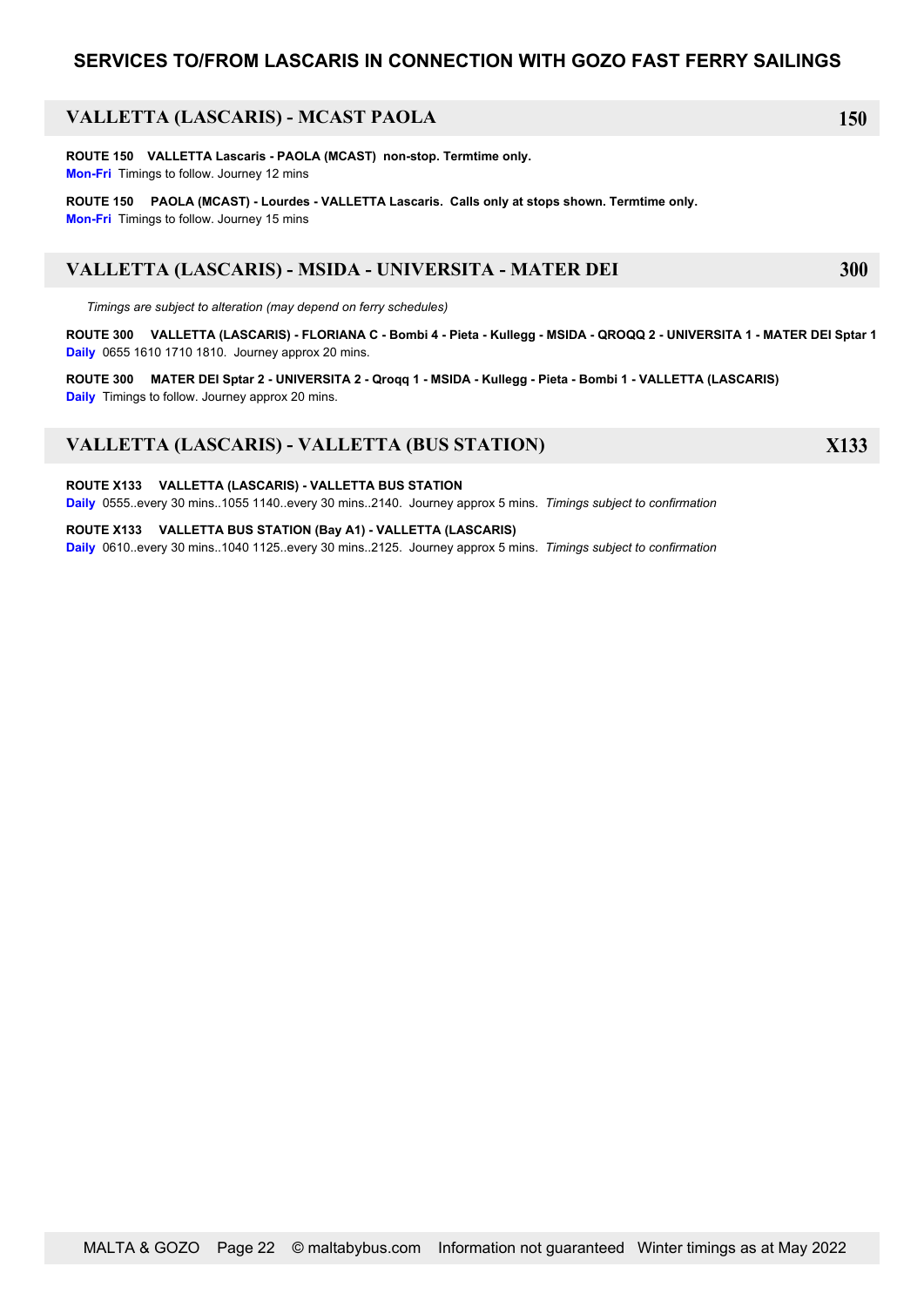# **GOZO UNOFFICIAL BUS TIMETABLE**

**www.maltabybus.com**

### **INDEX OF PLACES showing route numbers**

Cenc 305. Dwejra 311. Fontana 306, 330. Ghajnsielem 303, 323. Ghammar 308. Gharb 312. Ghasri 308. Kercem 313. Marsalforn 310, 322. Mgarr 301, 303, 322, 323. Munxar 305, 306. Nadur 302, 303, 322. Qala 303. Qbajjar 310. Ramla 302, 322. San Blas 303. Sannat 305. San Lawrence 311, 312. Santa Lucija 313. Santu Pietru 312. Ta' Cenc 305. Ta' Pinu 308. Victoria 301-303, 305-313, 323, 330. Xaghra 307, 322. Xewkija 323. Xlendi 306, 330. Zebbug 309.

### **301 VICTORIA - MGARR direct**

Timed to connect with ferries at Mgarr

| Victoria bay 1               | 0530 |             |      |                |                           |      |                |               | 0555 0620 0658 0743 0828 0913 0958 1043 1128 1213 1258 1343                |                           |                    |      |
|------------------------------|------|-------------|------|----------------|---------------------------|------|----------------|---------------|----------------------------------------------------------------------------|---------------------------|--------------------|------|
| Universita                   | 0536 | 0601        |      | 0626 0704      |                           |      | 0749 0834 0919 | 1004   1049   |                                                                            | 1134   1219   1304   1349 |                    |      |
| Mgarr (Vapur) Ferry Terminal | 0544 | 0609        | 0634 | 0712           |                           |      | 0757 0844 0929 | 1014 1059     | 1144                                                                       |                           | 1229 1314 1359     |      |
| Victoria bay 1               | 1428 | 1513        | 1558 | 1643           | 1728                      |      | 1813   1858    |               | 1943   2028   2113   2140   2225   2300                                    |                           |                    |      |
| Universita                   |      | 1434   1519 | 1604 |                | 1649   1735   1820   1904 |      |                |               | 1948   2033   2118   2145   2230   2305                                    |                           |                    |      |
| Mgarr (Vapur) Ferry Terminal |      | 1444   1529 |      |                |                           |      |                |               | 1614   1659   1746   1831   1913   1956   2041   2126   2153   2238   2313 |                           |                    |      |
|                              |      |             |      |                |                           |      |                |               |                                                                            |                           |                    |      |
| Mgarr (Vapur) Ferry Terminal | 0555 |             |      | 0620 0708 0738 |                           |      | 0808 0853 0938 |               | 1023   1108   1153   1238   1323   1408                                    |                           |                    |      |
| Universita                   | 0602 |             |      | 0627 0716 0746 |                           |      | 0818 0903 0948 | $1033$   1118 | 1203                                                                       |                           | 1248   1333        | 1418 |
| Victoria bus stn             | 0612 |             |      | 0638 0725 0755 |                           |      | 0825 0910 0955 |               | 1040   1125   1210                                                         |                           | 1255   1340   1425 |      |
| Maarr (Vapur) Ferry Terminal | 1453 | 1538        | 1623 | 1708           | 1753                      |      | 1838   1923    |               | 2008 2053 2138 2223                                                        |                           | 2300 2325          |      |
| Universita                   | 1503 | 1548        | 1633 | 1718           |                           |      |                |               | 1804   1849   1929   2014   2059   2144   2229   2305   2330               |                           |                    |      |
| Victoria bus stn             | 1510 | 1556        | 1641 | 1726           | 1812                      | 1857 |                |               | 1934   2019   2104   2149   2234   2309   2334                             |                           |                    |      |

### ALL TIMINGS APPLY DAILY Intermediate points are approximate

**NIGHT SERVICE N301 - Fri & Sat nights** From Victoria Bay 1: 2315 From Mgarr Ferry Terminal: 2345

**For alternative services Victoria to Mgarr Ferry Terminal see services 303 and 323.**

Shows the frequency (here every 60 minutes) between the times shown

### **302 VICTORIA - MCAST - NADUR Hali - RAMLA**

| Victoria bay 2                              |  | 0605   0705   0805   60 |  |  |  | 1805   1905   2005   2105   2205 <b> </b> Ramla                                    |  |                    |  |  | $- -$ [0730 0830  60  1830 1930  - -   - -   - - |
|---------------------------------------------|--|-------------------------|--|--|--|------------------------------------------------------------------------------------|--|--------------------|--|--|--------------------------------------------------|
| Mcast G                                     |  | 0610   0708   0810      |  |  |  | 1810   1909   2010   2110   2210   Hali (Nadur outskirts)   0633   0733   0833   _ |  |                    |  |  | 1833   1933   2033   2133   2233                 |
| Bir (Nadur outskirts)   0618   0714   0819  |  |                         |  |  |  | 1819   1916   2018   2118   2218 <b> </b> Bir (Nadur outskirts)                    |  | 0635   0735   0835 |  |  | 1835   1935   2035   2135   2235                 |
| Hali (Nadur outskirts)   0620   0715   0821 |  |                         |  |  |  | <sup>1</sup> 1821   1919   2020   2120   2220 <b> </b> Mcast G                     |  | 0644 0743 0846     |  |  | 1843   1944   2044   2144   2244                 |
| Ramla                                       |  | $- - 1071810825$        |  |  |  | 1825   1921   - - -   - - -   - - -   Victoria bus stn                             |  | 0650   0748   0853 |  |  | 1848   1950   2050   2150   2250                 |

### **303 VICTORIA - NADUR - QALA - GHAJNSIELEM - MGARR** \$ - Westbound journeys via Kuncizzjoni call at the Wieqfa stop (not Qala)

 Victoria bay 3 0500 0600 0700 0800 0845 0930 1015 1100 1145 1230 1315 1400 1450 1530 1615 1700 1745 1830 1915 2000 2045 2145 2245 Industrijali 0504 0604 0704 0805 0849 0935 1019 1105 1149 1235 1319 1405 1454 1535 1619 1705 1749 1835 1920 2005 2050 2150 2249 Nadur 0513 0613 0713 0814 0900 0945 1030 1115 1200 1245 1330 1415 1505 1545 1630 1715 1800 1843 1928 2013 2058 2158 2258 0517 0617 0717 0819 | 0949 | 1119 | 1249 | 1419 | 1549 | 1719 | 1848 1933 2018 2103 2203 2302 Qala 0523 0623 0724 0826 0903 0957 1033 1127 1203 1257 1333 1427 1508 1557 1633 1727 1803 1855 1940 2025 2110 2210 2310 Kuncizzjoni ||||||||||0905 ||1035 ||1205 ||1335 ||1510 ||1635 ||1805 |1855 |1940 2025 |2110 |2210 |2310 Ghajnsielem (Loreto) 0529 0629 0730 0833 0916 1004 1046 1134 1216 1304 1346 1434 1521 1604 1646 1734 1816 1901 1946 2031 2116 2216 2314<br>Maarr (Vapur) 0533 0633 0734 0837 0920 1008 1050 1138 1220 1308 1350 1438 1525 1608 16 Mgarr (Vapur) 0533 0633 0734 0837 0920 1008 1050 1138 1220 1308 1350 1438 1525 1608 1650 1738 1820 1905

| Mgarr (Vapur)                                                                                                                                                                                       |  |                           |      |      |      |      |      |      |      |      |      |      |      |      |      |  |  | 0515   0615   0715   0815   0900   0945   1030   1115   1200   1245   1330   1415   1500   1545   1630   1715   1800   1845   1930   2015   2100   2145   2230 |
|-----------------------------------------------------------------------------------------------------------------------------------------------------------------------------------------------------|--|---------------------------|------|------|------|------|------|------|------|------|------|------|------|------|------|--|--|----------------------------------------------------------------------------------------------------------------------------------------------------------------|
| Ghainsielem (Loretu)   0518   0618   0718   0819   0903   0949   1033   1119   1203   1249   1333   1419   1503   1549   1633   1719   1803   1849   1933   2018   2103   2108   2103   2148   2233 |  |                           |      |      |      |      |      |      |      |      |      |      |      |      |      |  |  |                                                                                                                                                                |
| Kuncizzioni                                                                                                                                                                                         |  |                           | 0911 |      | 1041 |      | 1211 |      | 1341 |      | 1511 |      | 1641 |      | 1810 |  |  |                                                                                                                                                                |
| <b>Qala</b> \$                                                                                                                                                                                      |  |                           |      |      |      |      |      |      |      |      |      |      |      |      |      |  |  | 0524 0624 0724 0826 0915 0956 1045 1126 1215 1256 1345 1426 1515 1556 1645 1726 1814 1856 1939 2024 2109 2154 2239                                             |
| San Blas (Werag)                                                                                                                                                                                    |  | 0530   0630   0730   0833 |      | 1003 |      | 1133 |      | 1303 |      | 1433 |      | 1603 |      | 1733 |      |  |  | 1902   1945   2030   2115   2200   2245                                                                                                                        |
| <b>Nadur</b>                                                                                                                                                                                        |  |                           |      |      |      |      |      |      |      |      |      |      |      |      |      |  |  | 0534   0634   0734   0838   0919   1008   1049   1138   1219   1308   1349   1438   1519   1608   1649   1738   1818   1907   1949   2034   2119   2204   2219 |
| Industriiali                                                                                                                                                                                        |  |                           |      |      |      |      |      |      |      |      |      |      |      |      |      |  |  | 0542 0642 0742 0847 0928 1017 1058 1147 1228 1317 1358 1447 1528 1617 1658 1747 1826 1916 1957 2042 2127 2212 2257                                             |
| Victoria bus stn                                                                                                                                                                                    |  |                           |      |      |      |      |      |      |      |      |      |      |      |      |      |  |  | 0547 0647 0747 0853 0942 1023 1112 1153 1242 1323 1412 1453 1542 1623 1712 1753 1842 1922 2002 2047 2132 2217 2302                                             |

### **305 VICTORIA - SANNAT - TA' CENC - MUNXAR - VICTORIA circular**

| Victoria bay 5   |  |  |  |  |  |  |  |  | 0505   0635   0735   0835   0935   1035   1135   1235   1335   1435   1535   1635   1735   1835   1935   2035   2135   2235 |
|------------------|--|--|--|--|--|--|--|--|-----------------------------------------------------------------------------------------------------------------------------|
| Sannat Church    |  |  |  |  |  |  |  |  | 0511 0642 0742 0842 0942 1042 1142 1242 1342 1442 1542 1642 1742 1841 1940 2040 2140 2240                                   |
| <b>Cenc</b>      |  |  |  |  |  |  |  |  | 0514 0645 0745 0845 0945 1045 1145 1245 1345 1445 1545 1645 1745 1844 1942 2042 2142 2242 1                                 |
| Munxar           |  |  |  |  |  |  |  |  | 0522 0653 0754 0854 0954 1054 1154 1254 1354 1454 1554 1654 1753 1851 1948 2048 2148 2248                                   |
| Victoria bus stn |  |  |  |  |  |  |  |  | 0528   0700   0801   0901   1001   1101   1201   1301   1401   1501   1601   1701   1800   1857   1953   2053   2153   2253 |

### **306 VICTORIA - MUNXAR - XLENDI - VICTORIA circular**

| Victoria bav 5        |  |  |  |  |  |  |  |  | 00505   1850   20758   2086   20958   2068   2076   2087   2088   2088   2088   2089   2098   2098   2098   2148   2248   2348   2148   2248   2348   2150   2160   2160   2160   2160   2160   2160   2160   2160   2160   216 |
|-----------------------|--|--|--|--|--|--|--|--|---------------------------------------------------------------------------------------------------------------------------------------------------------------------------------------------------------------------------------|
| Munxar                |  |  |  |  |  |  |  |  | 0509 0653 0804 0904 1004 1104 1204 1304 1404 1504 1604 1704 1804 1902 2002 2102 2152 2252                                                                                                                                       |
| Xlendi                |  |  |  |  |  |  |  |  | 0515 0659 0812 0913 1013 1113 1213 1313 1413 1513 1613 1713 1812 1909 2007 2107 2157 2257 1                                                                                                                                     |
| Fontana (Parrokkiali) |  |  |  |  |  |  |  |  | 0521 0705 0819 0921 1021 1221 1221 1321 1421 1521 1621 1721 1820 1914 2012 2112 2202 2302                                                                                                                                       |
| l Victoria bus stn    |  |  |  |  |  |  |  |  | 0523   0708   0822   0925   1025   1125   1225   1325   1425   1525   1625   1725   1823   1917   2014   2114   2204   2304                                                                                                     |

#### **330 VICTORIA - XLENDI direct**

| Victoria bay 5                                                                                                     |  |  | 0930   1130   1330   1530   1730   Xlendi           |  | <u>  0940   1140   1340   1540   1740   </u> |  |   |
|--------------------------------------------------------------------------------------------------------------------|--|--|-----------------------------------------------------|--|----------------------------------------------|--|---|
| LFontana (Parrokkiali)  0932   1132   1332   1532   1732   Fontana (Parrokkiali)  0946   1146   1346   1546   1746 |  |  |                                                     |  |                                              |  |   |
| Xlendi                                                                                                             |  |  | 0940   1140   1340   1540   1740   Victoria bus stn |  | 0949   1149   1349   1549   1749             |  | m |

**For route map** Xlendi **of Gozo see maltabybus.com**

**Both services link Victoria with**